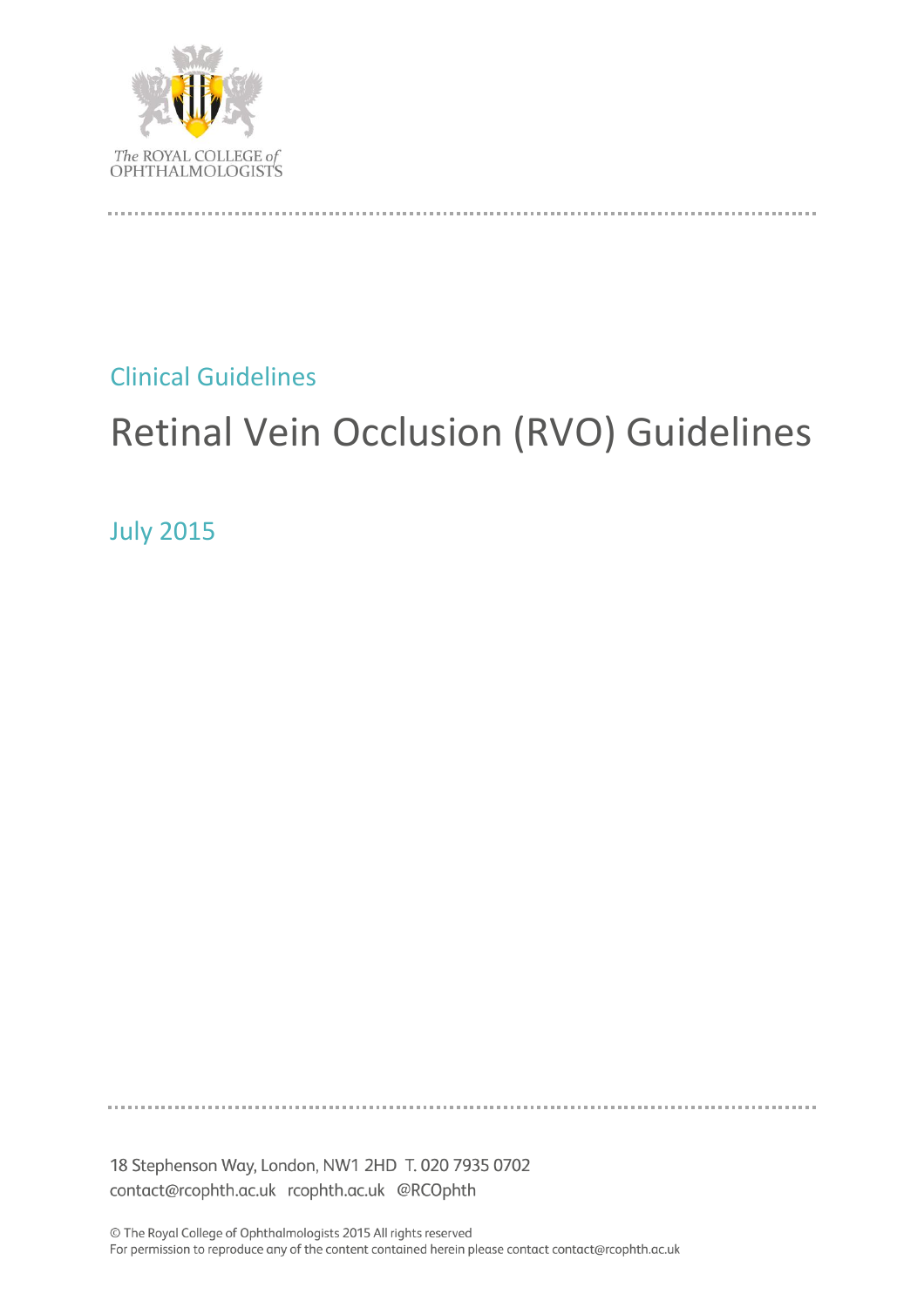# **Contents**

| <b>Section</b>                                                                                                | page           |
|---------------------------------------------------------------------------------------------------------------|----------------|
| Summary                                                                                                       | 4              |
| RVO Guidelines Expert Working Party Members                                                                   | 4              |
| <b>Declarations of Interest</b>                                                                               | 4              |
| <b>Consultation process</b>                                                                                   | 5              |
| Search Strategy                                                                                               |                |
| Review Date: September 2017                                                                                   | 5              |
| Preface                                                                                                       | 5              |
| <b>EVIDENCE</b>                                                                                               | 5              |
| <b>RECOMMENDATIONS</b>                                                                                        | 6              |
| Section 1: Terminology and Disease Definition                                                                 | 6              |
| Retinal vein occlusion (RVO)                                                                                  | 6              |
| Central retinal vein occlusion (CRVO)                                                                         | 6              |
| Branch retinal vein occlusion (BRVO)                                                                          | 6              |
| Hemi-retinal vein occlusion (HRVO)                                                                            | 6              |
| Macular Oedema (MO):                                                                                          | 6              |
| Retinal ischaemia and iris and retinal neovascularisation:                                                    | $\overline{7}$ |
| Ischaemic versus non-ischaemic RVO:                                                                           | 7              |
| Section 2: Natural History of Retinal Vein Occlusions                                                         | 7              |
| Central Retinal Vein Occlusion                                                                                | $\overline{7}$ |
| <b>Branch Retinal Vein Occlusion</b>                                                                          | 8              |
| <b>Bilateral involvement</b>                                                                                  | 8              |
| Section 3: Epidemiology of Retinal Vein Occlusion                                                             | 8              |
| Section 4: Aetiology and risk factors of Retinal Vein Occlusions<br>Associations with retinal vein occlusions | 9<br>9         |
|                                                                                                               |                |
| Section 5: The relation of RVO to systematic vein occlusions and the role of                                  |                |
| testing for venous occlusions risk factors                                                                    | 11             |
| Section 6: Cardiovascular morbidity and mortality                                                             | 12             |
| Is RVO a predictor for the future development of stroke?                                                      | 12             |
| Is RVO associated with increased mortality?                                                                   | 12             |
| Section 7: Distinct clinical entities of retinal vein occlusion                                               | 13             |
| Hemisphere vein occlusion                                                                                     | 13             |
| RVO in younger patients (less than 50 years of age)                                                           | 13             |
| Section 8: Medical investigations in retinal vein occlusions                                                  | 13             |
| Summary of recommended medical investigations in the eye clinic:                                              | 13             |
| Section 9: Ophthalmological management of CRVO                                                                | 14             |
| Macular oedema                                                                                                | 14             |
| <b>Anti-VEGF Therapies</b>                                                                                    | 15             |
| Translation of current clinical trials on anti-VEGF therapy in CRVO into clinical practice                    | 18             |
| Ischaemic central retinal vein occlusion                                                                      | 22             |
| Management of ischaemic central retinal vein occlusion and anterior segment                                   |                |
| neovascularisation                                                                                            | 22             |
| Management of posterior segment neovascularisation                                                            | 22             |
| Pan-retinal Photocoagulation Technique                                                                        | 22             |
| Management of established neovascular glaucoma                                                                | 22<br>23       |
| Recommendations for Further Follow-up<br><b>Experimental treatments</b>                                       | 23             |
|                                                                                                               |                |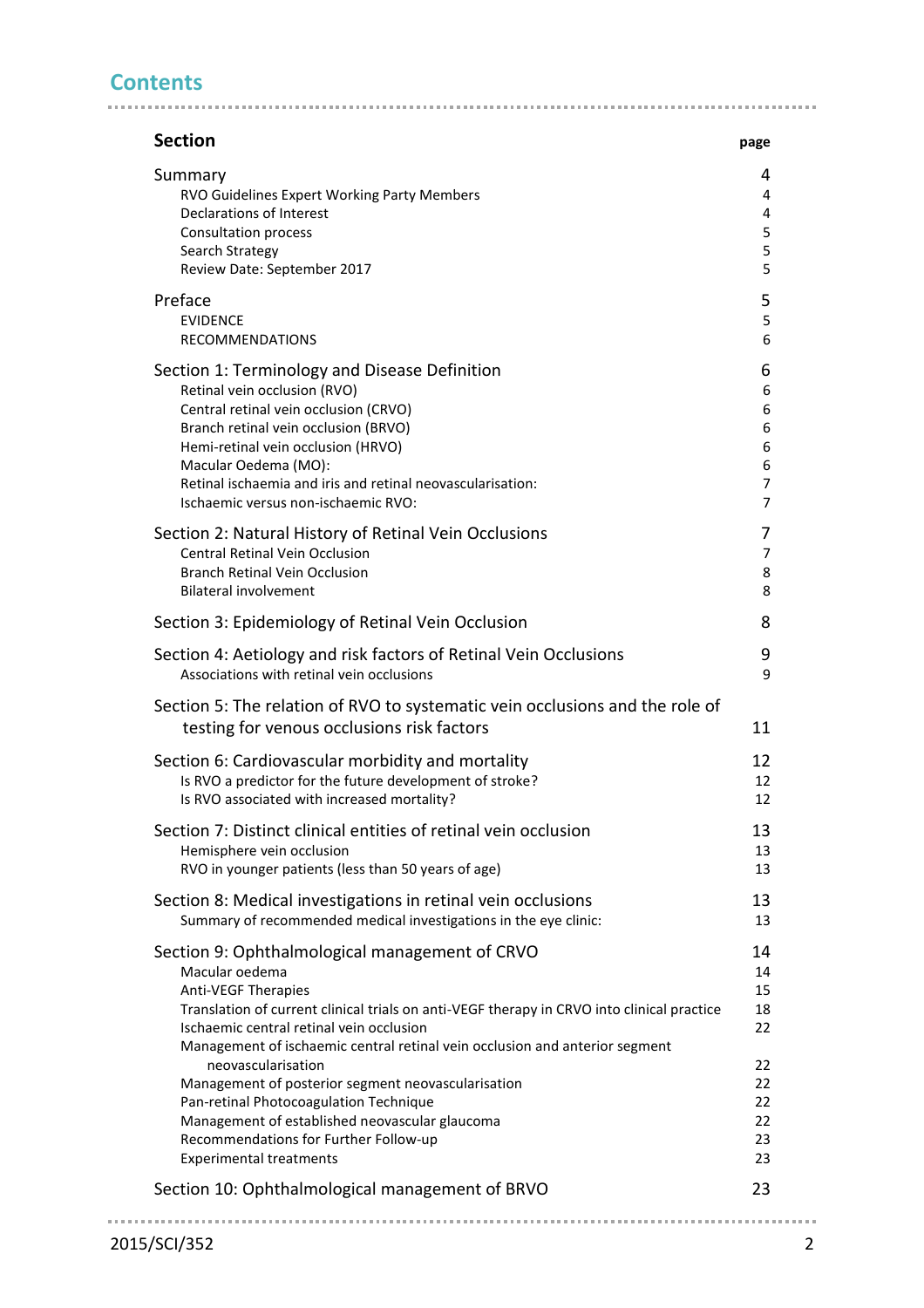| Treatment of macular oedema                                                        | 24 |
|------------------------------------------------------------------------------------|----|
| Table 1: Visual outcomes of macular oedema due to branch retinal vein occlusion in |    |
| randomised clinical trials.                                                        | 27 |
| Translation of clinical trials in BRVO into clinical practice:                     | 27 |
| Treatment of neovascularisation                                                    | 28 |
| <b>Experimental Treatments</b>                                                     | 29 |
| Section 11: Treatment Algorithm                                                    |    |
| Treatment algorithm for CRVO                                                       | 29 |
| Treatment algorithm for BRVO                                                       | 31 |
| <b>II ISCHAEMIC BRVO</b>                                                           | 32 |
| Section 12: RVO Service Provision                                                  | 32 |
| Burden of disease due to RVO                                                       | 32 |
| Existing service provision and referral pathways                                   | 32 |
| Anticipated workload                                                               | 32 |
| <b>RVO Service Specifications</b>                                                  | 33 |
| Section 13: Research                                                               | 34 |
| Section 14: Cited References                                                       | 35 |

 $\sim 100$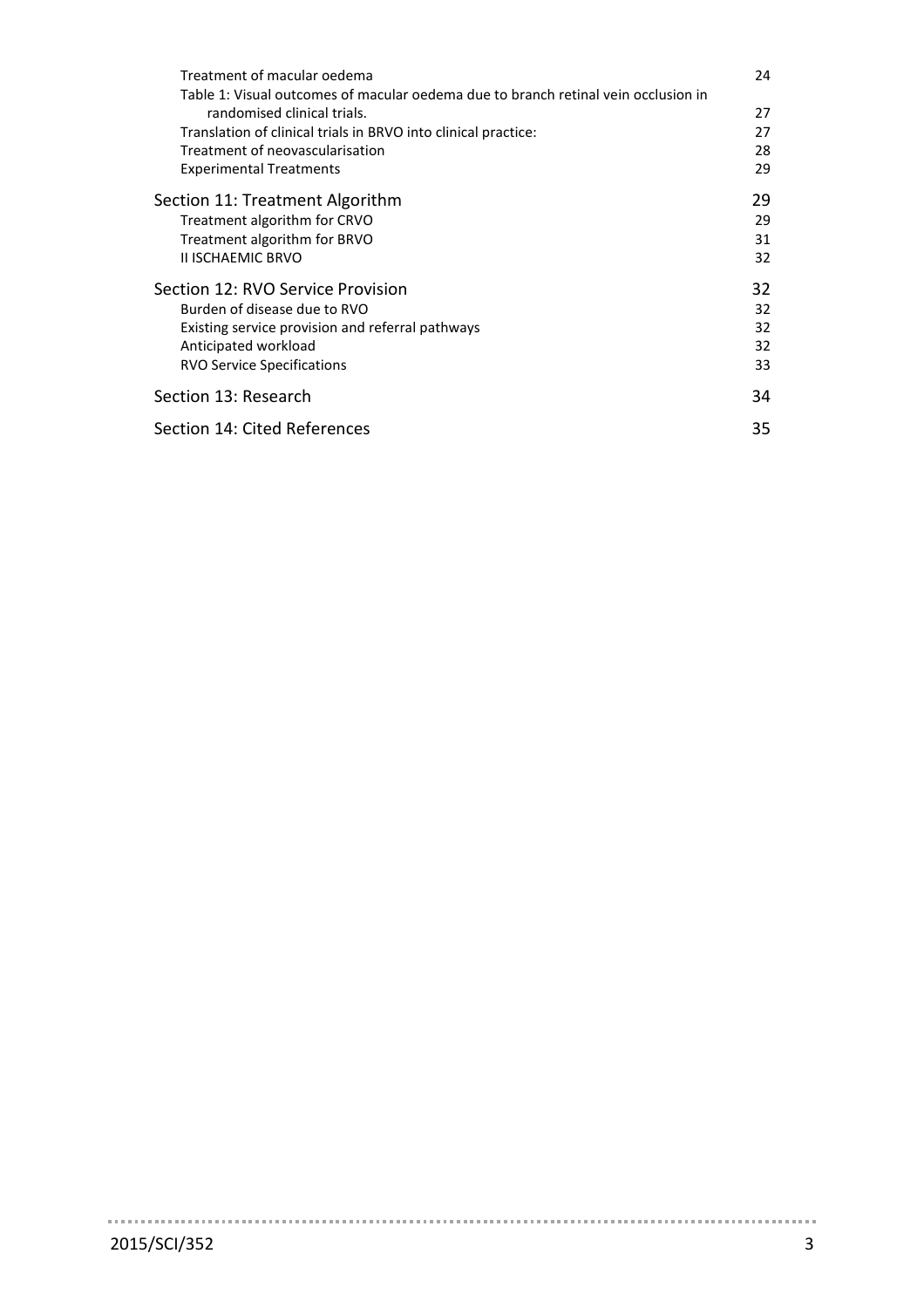# **Summary**

## **RVO Guidelines Expert Working Party Members**

#### **Chair:**

Mr Philip Hykin, Moorfields Eye Hospital, London

#### **Members:**

Miss Sobha Sivaprasad, Moorfields Eye Hospital and Kings College Hospital, London Mr Winfried Amoaku, Nottingham University Hospital, Nottingham Mr Tom Williamson, Guy's and St Thomas Hospital, London Prof Paul Dodson, Birmingham Heartlands Hospital, Birmingham Mr James Talks, Royal Victoria Infirmary, Newcastle upon Tyne Dr Katherine Talks, Royal Victoria Infirmary, Newcastle upon Tyne Miss Khanchan Bhan, Moorfields Eye Hospital, London

#### **Declarations of Interest**

The Chair has received research and educational grants from Novartis, Bayer, Allergan, and has worked on consultancy for Bayer, Allergan and Novartis.

Miss Sobha Sivaprasad has received an honorarium for advisory board meetings and speaker fees from Allergan, Novartis, Bayer and Roche. Been awarded institutional research grants by Novartis, Bayer, Allergan. Received support from industry towards publication for the AURA study and RELIGHT, and research grants from Research Grants: Novartis, Bayer, Allergan.

Mr Winfried Amoaku has received research funding from Allergan, Bausch and Lomb, Novartis and Pfizer, is on an Advisory Board for Alcon, Allergan, Novartis, Bayer, Alimera, Roche and Thrombogenics, has received educational travel grants from Bayer, Novartis and Pfizer, speaker honoraria from Alimera, Allergan, Bausch and Lomb, Bayer, Novartis and Pfizer. He is has been involved with Pharma-sponsored Clinical Trials: Allergan, Bausch and Lomb, Novartis, Pfizer2009 – 14. Clinical Trials: i) National CI (and PI, Nottingham) Pfizer. Case-Crossover Study of PDE5 Inhibitor as factor in AION; ii) PI- Novartis. REPAIR Phase 2, Protocol CRFB002AGB10. Multicentre; iii) PI- Novartis. COMRADE B and C. Phase 3, Protocol CRFB002 EDE17 and CRFB002 EDE18. Multicentre trial ranibizumab vrs dexamethasone in BRVO and CRVO; iv) PI- Phase 4 Observational Constance**.** He is also a member of the Macular Society Scientific Committee.

Mr Tom Williamson has worked with research groups for Axsys Systems, and received funding for reports and publication work from Bayer. He is a member of an advisory committee for Bausch and Lomb and is a Director/Employee of the Consultant Eye Surgeons Partnership London and the London Claremont Clinic.

Mr James Talks has attended Advisory Boards for Bayer, Novartis and Allergan. He has participated in Pharma-sponsored Clinical Trials for Bayer and Novartis. He has also received educational travel grants from Bayer.

Dr Katherine Talks has been a member of an Advisory Board for Bayer which was not related to any aspect of these guidelines.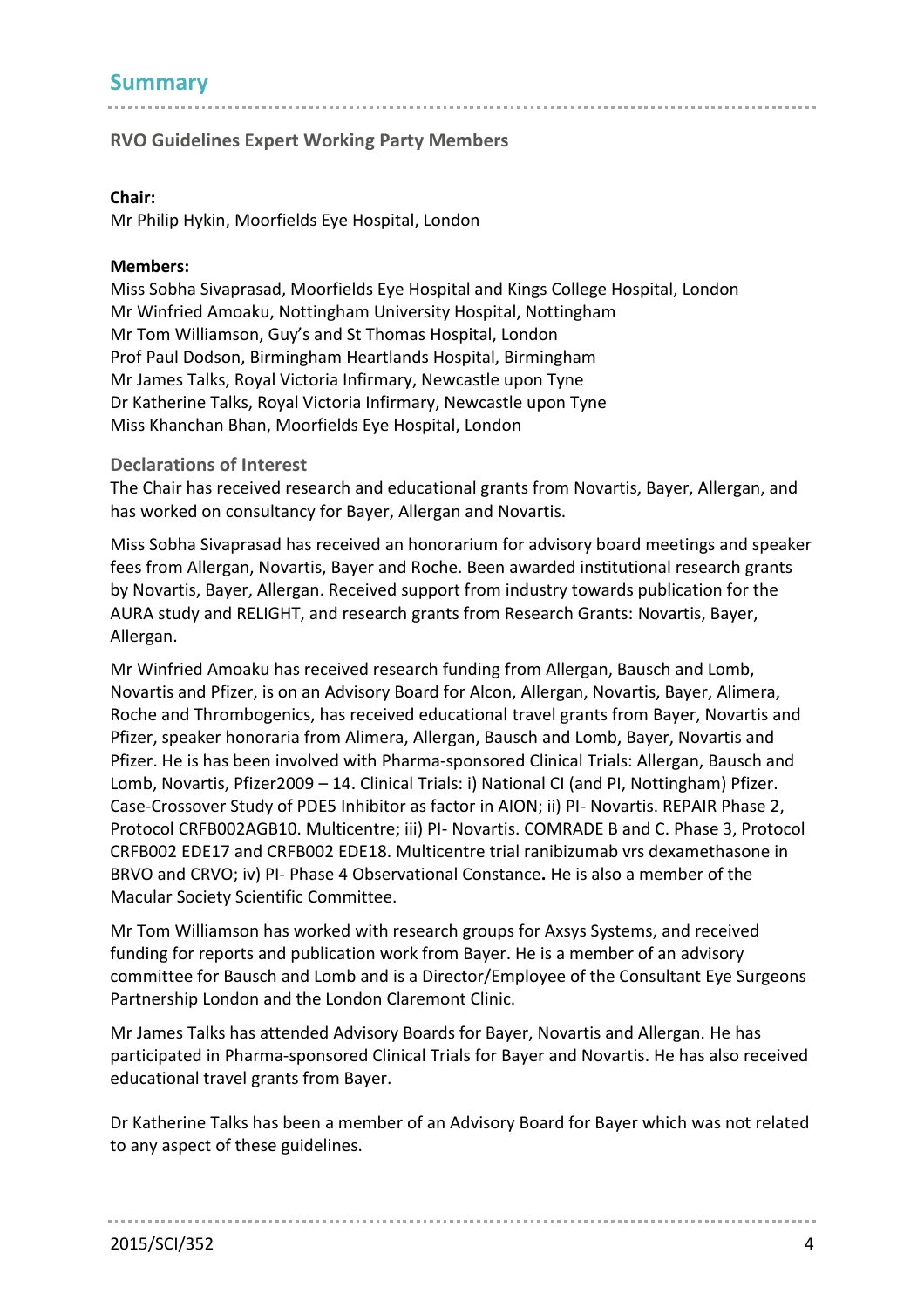## **Consultation process**

The guideline development group invited comments on this guideline from all UK consultant ophthalmologists and The Royal College of Ophthalmologists Lay Advisory Group prior to publication.

### **Search Strategy**

Medline was used by individual authors of each section with relevant search terms scanning the database for duration up to 30th June 2014. The previous edition of the RCOphth guidelines and NICE single technology appraisals were used as reference sources. The format of the guidelines was changed to reflect the RCOphth Diabetic Retinopathy Guideline.

**Review Date: September 2017**

# **Preface**

Since the publication of the previous edition of the Royal College of Ophthalmologists Retinal Vein Occlusion Guidelines (2010), a number of clinical studies have expanded the understanding of the condition and its management. Similarly, technological advances in retinal imaging including high definition Optical Coherence Tomography (OCT) and wide field retinal angiography have helped broaden clinical knowledge and facilitate treatment decisions. Novel therapies, rapidly becoming standard treatments, have revolutionised the management of RVO patients in clinical practice. The new guidelines aim to reflect all these changes and provide up to date guidance for busy clinicians. They will be updated on-line as necessary so as to keep abreast of significant further developments in the field.

The aim of the guidelines is to provide evidence-based, clinical guidance for the appropriate management of different aspects of RVO. The foundations of the guidelines are based on evidence taken from the literature and published trials of therapies as well as consensus opinion of a representative expert panel convened by the Royal College of Ophthalmologists with an interest in this condition. The scope of the guidelines is limited to current diagnostic tools, management and service set-up and delivery to facilitate delivery of optimal clinical care pathways and management for patients with RVO. The guidelines are prepared primarily for ophthalmologists; however they are relevant to other healthcare professionals, service providers and commissioning organisations as well as patient groups. The guidelines do not cover the rare, complex, complicated or unusual cases. It is recommended that readers refer to other relevant sources of information such as summaries of product characteristics (SPCs) for pharmaceutical products as well as the National Institute of Health and Care Excellence (NICE) and General Medical Council (GMC) guidance.

The new guidelines incorporate established and applicable information and guidance from the previous version with revision. Other chapters have been extensively revised and some new chapters are added. As stated in the previous version, the guidelines are advisory and are not intended as a set of rigid rules, since individual patients require tailored treatment for their particular circumstances. However, it is hoped that, if used appropriately, the guidelines will lead to a uniformly high standard of management of patients with RVO.

**EVIDENCE** is graded on three levels:

**Level 1:** Evidence based on results of randomised controlled trials (RCTs) power calculations or other recognised means to determine statistical validity of the conclusion.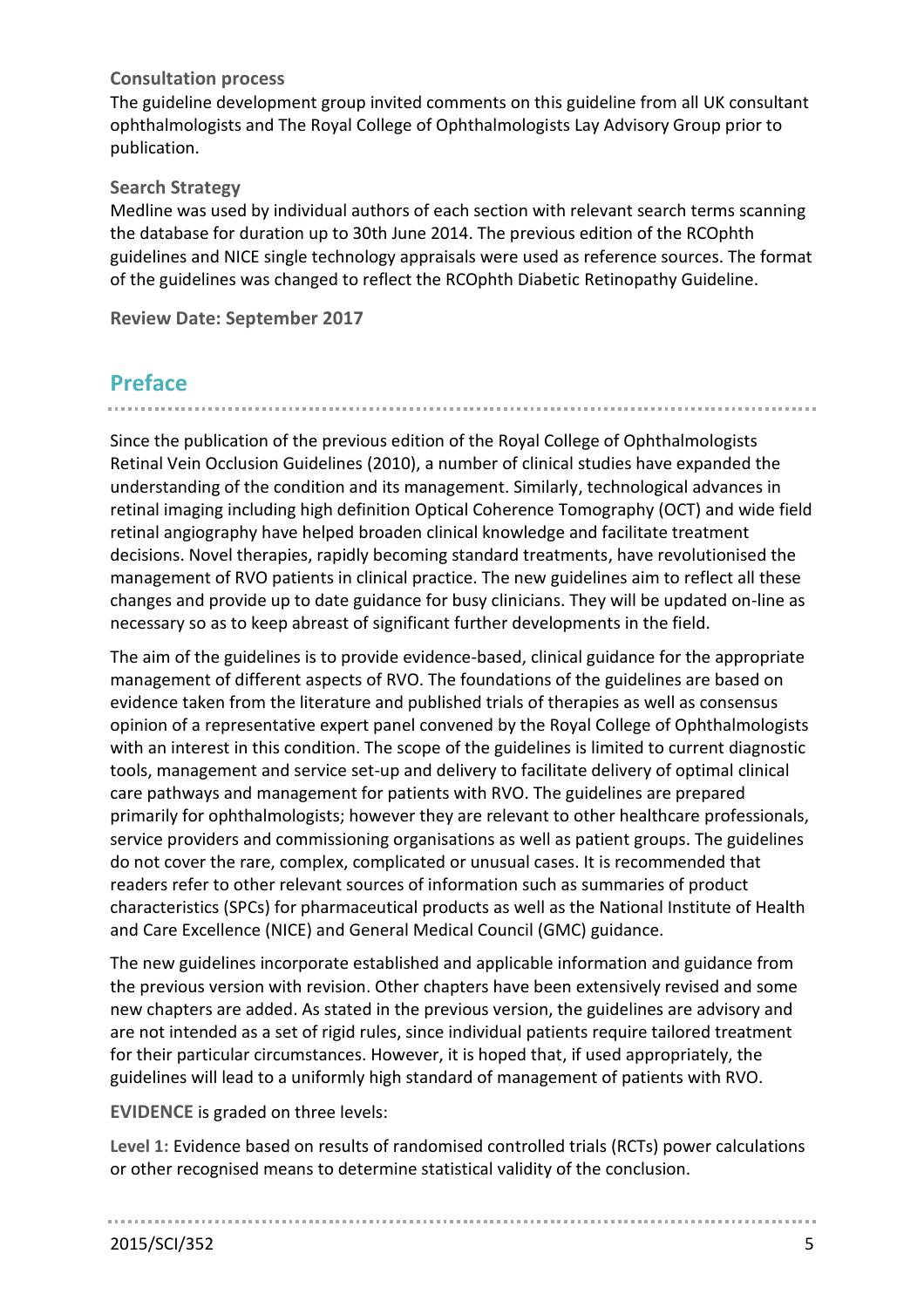**Level 2:** Evidence based on results of case studies, case series or other non-randomised prospective or retrospective analysis of patient data.

**Level 3:** Evidence based on expert opinion, consensus opinion or current recognised standard of care criteria where no formal case series analysis was available.

**RECOMMENDATIONS** for practice are based on treatment protocols and measures, which were recognised to improve patient care and/or quality of life based on:

**Level A:** where strength of evidence was universally agreed

**Level B:** where the probability of benefit to the patient outweighed the risks

**Level C:** where it was recognised that there was difference of opinion as to the likely benefit to the patient and decision to treat would be made after discussion with the patient

# **Section 1: Terminology and Disease Definition**

**Retinal vein occlusion (RVO)** is an obstruction of the retinal venous system by thrombus formation and may involve the central, hemi-central or branch retinal vein. The most common aetiological factor is compression by adjacent atherosclerotic retinal arteries. Other possible causes are external compression or disease of the vein wall e.g. vasculitis.

**Central retinal vein occlusion (CRVO)** results from thrombosis of the central retinal vein when it passes through the lamina cribrosa.<sup>[1,](#page-34-0)[2](#page-34-1)</sup> It is classically characterised by disc oedema, increased dilatation and tortuosity of all retinal veins, widespread deep and superficial haemorrhages, cotton wool spots, retinal oedema and capillary non-perfusion in all four quadrants of the retina. In less severe forms the disc oedema may be absent. A previous CRVO may show evidence of optic disc and retinal collaterals, a telangiectatic capillary bed and persistent venous dilation and tortuosity, perivenous sheathing, arteriolar narrowing, and macular abnormalities (chronic macular oedema and retinal pigment epithelial changes).

**Branch retinal vein occlusion (BRVO)** is caused by venous thrombosis at an arteriovenous crossing where an artery and vein share a common vascular sheath.[3,](#page-34-2)[4](#page-34-3) It has similar features to CRVO except that they are confined to that portion of the fundus drained by the affected vein.

**Hemi-retinal vein occlusion (HRVO)** affects either the superior or inferior retinal hemisphere, and the retinal haemorrhages are nearly equal in two altitudinal quadrants (the nasal and temporal aspects) of the involved hemisphere.

The two main complications of RVO are macular oedema and retinal ischaemia leading to iris and retinal neovascularisation.

**Macular Oedema (MO):** Thrombosis of the retinal veins causes an increase in retinal capillary pressure resulting in increased capillary permeability and leakage of fluid and blood into the retina. Co-existent retinal ischaemia (see below) may exacerbate this process by the production of vascular endothelial growth factor (VEGF) which in turn promotes retinal capillary permeability and leakage into the extracellular space resulting in further development of MO. MO is the most common cause of visual impairment in RVO, followed by foveal ischaemia.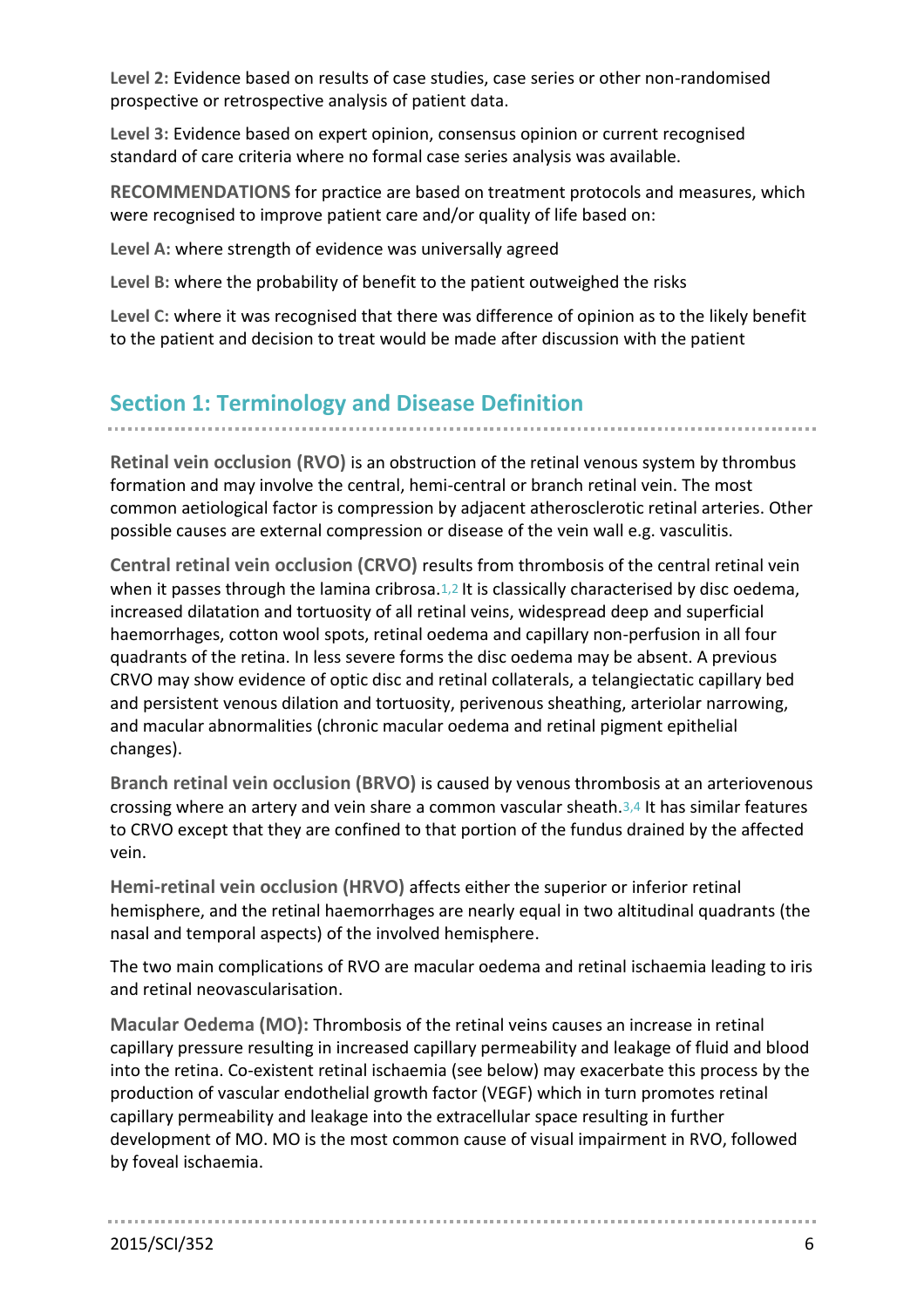**Retinal ischaemia and iris and retinal neovascularisation:** Varying degrees of retinal ischaemia due to non-perfusion of retinal capillaries may occur and principally depends on the degree of retinal vein thrombosis. These changes result in increased production of VEGF and other cytokines, which promote new vessel formation principally but not exclusively involving the iris and angle in CRVO and the retina in BRVO. These complications can lead to neovascular glaucoma, vitreous haemorrhage and tractional retinal detachment with severe visual impairment.

**Ischaemic versus non-ischaemic RVO:** Both CRVO and BRVO can be broadly classified into ischaemic and non-ischaemic types based on the area of capillary non-perfusion, and this distinction is useful for clinical management. The Central Retinal Vein Occlusion study (CVOS) defined ischaemic CRVO as fluorescein angiographic evidence of more than 10 disc areas of capillary non-perfusion on seven-field fundus fluorescein angiography.[5,](#page-34-4)[6](#page-34-5) However, this definition may require revision to be appropriate for the more recently adopted wideangle imaging. It is important that a clear distinction is made between foveal ischaemia and an ischaemic RVO (i.e. global retinal ischaemia).

Ischaemic CRVO is associated with one or more of the following characteristics:-

1. Poor visual acuity (44% of eyes with vision of <6/60 develop rubeosis [CVOS])[5,](#page-34-4)[6](#page-34-5)

- 2. Relative afferent pupillary defect
- 3. Presence of multiple dark deep intra-retinal haemorrhages
- 4. Presence of multiple cotton wool spots
- 5. Degree of retinal vein dilatation and tortuosity

6. Fluorescein angiography showing greater than 10 disc areas of retinal capillary non-perfusion on 7-field fluorescein angiography (CVOS)[5](#page-34-4)[,6](#page-34-5)

7. Electrodiagnostic tests (ERG): reduced b wave amplitude, reduced b:a ratio and prolonged b-wave implicit time on the electroretinogram[7,](#page-34-6)[8](#page-34-7)[,9](#page-34-8)[,10](#page-34-9)[,11](#page-34-10)

There is no evidence as to which combination of the above characteristics best defines ischaemic CRVO. It is important to note that up to 30% of eyes with initially non-ischaemic CRVO may convert to ischaemic subtype.[11](#page-34-10)[,12](#page-34-11)[,13,](#page-34-12)[14](#page-34-13) This is usually heralded by further rapid visual deterioration and requires additional assessment.

The prevalence and incidence of ischaemic BRVO is not fully defined. Ischaemia involving the macula causes visual impairment. However, ischaemia may occur in peripheral areas of the retina and result in retinal neovascularisation and vitreous haemorrhage. Neovascular glaucoma is rare in ischaemic BRVO.

# **Section 2: Natural History of Retinal Vein Occlusions**

#### **Central Retinal Vein Occlusion**

Although some patients with CRVO can experience an improvement in MO and visual acuity, visual acuity generally decreases over time. A systematic review on the natural history of untreated CRVO reported that only a small proportion of patients showed spontaneous improvement in visual acuity and their final visual outcome at  $3 - 40$  months was not typically greater than 73 ETDRS letters (Snellen equivalent ~6/12). Only 20% of patients who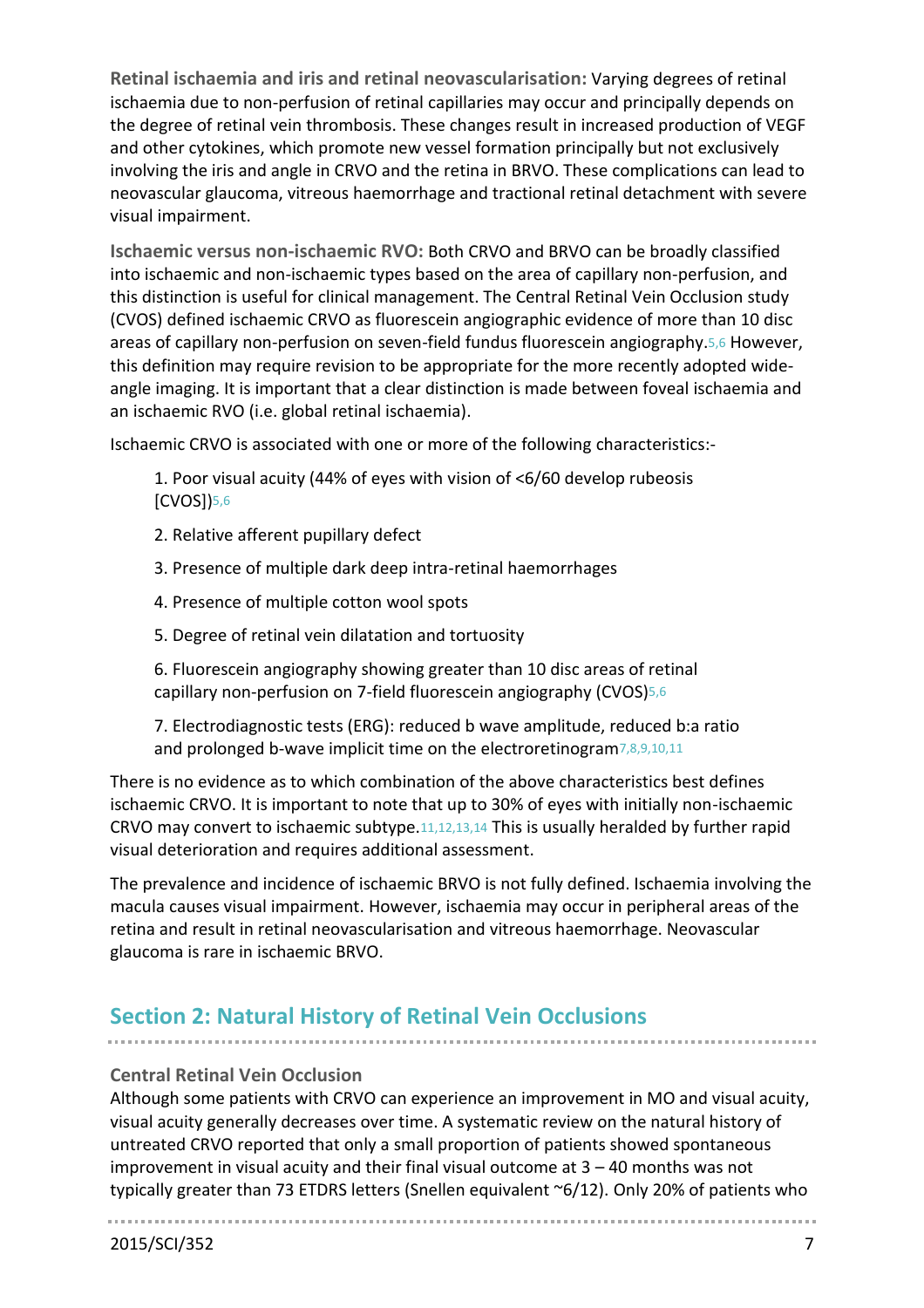present with an initial visual acuity of 35 – 65 ETDRS letters (Snellen equivalent 6/60 to 6/18) are likely to improve spontaneously.

Non-ischaemic CRVO may resolve completely without any complications. Follow-up of such cases for at least two years is usually recommended but the development of disc collaterals and the resolution of macular oedema for at least 6 months should allow the discharge of the patient from clinical supervision. However, 30% may convert to an ischaemic CRVO over three years due to an increase in area of non-perfusion. More than 90% of patients with ischaemic CRVO have a final visual acuity of 6/60 or worse.[5,](#page-34-4)[6](#page-34-5)

### **Branch Retinal Vein Occlusion**

Based on the Branch Retinal Vein Occlusion study (BVOS), [15](#page-34-14) the prognosis of BRVO is better than CRVO with approximately 50 – 60% of untreated BRVO cases retaining a visual acuity  $\ge$ 6/12 after one year.

Therefore when a patient presents with recent onset mild visual impairment due to MO secondary to BRVO, it may be reasonable to observe the progress of the condition over the first three months of follow up. However presentation may be delayed in some patients and in others with significant visual impairment at presentation, only 18 to 41% of eyes improve spontaneously with visual acuity not improving to 6/12 on average, suggesting early treatment may be appropriate in these cases.

However, many patients may not present immediately and only 18 – 41% of eyes with MO due to BRVO at presentation show spontaneous improvement and, on average, visual acuity does not improve above 6/12 in this cohort. Approximately 20% of untreated MO due to BRVO experience significant deterioration of visual acuity over time.[15](#page-34-14)

## **Bilateral involvement**

The majority of RVO cases present as a unilateral condition. However,  $5 - 6%$  present with evidence of bilateral BRVO and10% of the BRVO patients will have fellow eye involvement over time. Similarly, approximately 10% of CRVO patients present with bilateral involvement at baseline and 5% may have fellow eye involvement over a one year period.[16](#page-34-15)

# **Section 3: Epidemiology of Retinal Vein Occlusion**

Retinal vein occlusions are a common cause of visual loss in the United Kingdom, and are the second commonest cause of reduced vision due to retinal vascular disease after diabetic retinopathy, with BRVO occurring  $2 - 6$  times as frequently as CRVO.<sup>[15](#page-34-14)</sup> There is no prevalence or incidence data from England or Wales. US data reported in 2008 indicate a 15 year incidence of 500 new cases of CRVO per 100,000 population and 1800 BRVO cases per 100,000 population.[17](#page-34-16)

The incidence and prevalence of both these conditions increases with age. Australian data suggests that the prevalence of RVO is 0.7% for those younger than 60 years, 1.2% for those  $60 - 69$  years, 2.1% for those 70 – 79 years and it increases to 4.6% in people aged 80 years or above. No gender or racial differences in prevalence of both these conditions have been reported.

Most patients are unilaterally affected by this condition. Under 10% of CRVO are bilateral at presentation (range 0.4% to 43%). The fellow eye involvement over a one year period is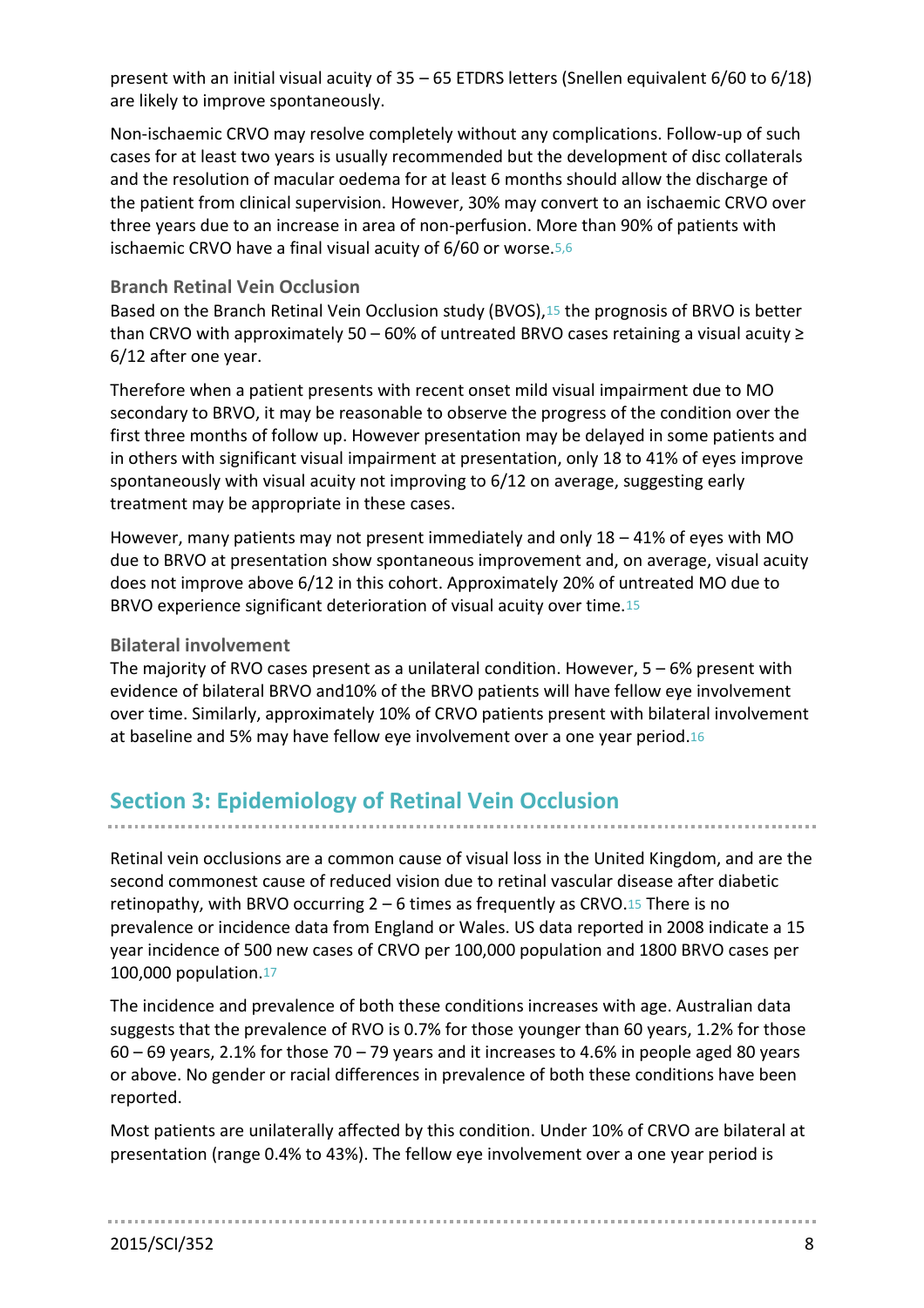approximately 5%. Similarly, only 5% – 6% of patients at baseline have BRVO in both eyes at diagnosis with 10% showing bilateral involvement over time.

Visual impairment is more frequent with CRVO than BRVO. Macular oedema (MO) is the leading cause of visual impairment. It is estimated that approximately 11,600 people with BRVO and 5,700 people with CRVO suffer from visual impairment due to MO each year in England and Wales based on an annual incidence of BRVO of 0.12% and CRVO of 0.03% in people aged 45 years or older and 85% of BRVO and 75% of CRVO developing MO within two months of diagnosis and 50% of BRVO and 100% of CRVO experiencing visual impairment due to MO (NICE 2011).

# **Section 4: Aetiology and risk factors of Retinal Vein Occlusions**

Retinal vein occlusion is due to thrombosis of retinal veins (central, hemi or branch).[1,](#page-34-0)[2,](#page-34-1)[18](#page-34-17) Atherosclerosis of the adjacent central retinal artery possibly compresses the central retinal vein at the lamina cribrosa leading to consequent thrombosis in the venous lumen. Rarely, retrobulbar external compression from thyroid eye disease, orbital tumour, or retrobulbar haemorrhage may be a cause. Whether primary thrombosis plays a role in this condition remains questionable. The clinical appearance is largely related to retinal ischaemia and the effects of elevated concentrations of VEGF in the vitreous and retina. Animals injected with VEGF will develop retinal hemorrhages and the use of anti-VEGF causes retinal hemorrhages to resolve. Branch retinal vein occlusions may relate to the point of arterial venous crossing in the retina.

**Associations with retinal vein occlusions**

The following conditions have variably been reported as associations:

- Hypertension[17](#page-34-16)[,19,](#page-34-18)[20,](#page-34-19)[21](#page-34-20)[,22,](#page-34-21)[23](#page-34-22)[,26](#page-34-23)
- Diabetes[17](#page-34-16)[,19,](#page-34-18)[20,](#page-34-19)[21](#page-34-20)[,23,](#page-34-22)[24](#page-34-24)
- Hyperlipidaemia<sup>[25](#page-34-25)</sup>
- Hyperhomocysteinaemia
- **Blood coagulation disorders: high plasma viscosity such as due to leukaemia,** myeloma, Waldenstrom's macroglobulinaemia, myelofibrosis, changes in protein C pathway, Factor V Leiden.
- Systemic inflammatory disorders (Behçets disease, polyarteritis nodosa, sarcoidoisis, Wegener's Granulomatosis and Goodpasture's Syndrome)
- Glaucoma
- Shorter axial length
- Retrobulbar external compression

The most common associations of RVO are related to the raised risk of atherosclerosis and not significantly associated with systemic venous occlusions or their known risk factors. The main associations of RVO can therefore be defined as risk factors for atherosclerosis, and the remainder are conditions that cause hyperviscosity or slow or turbulent flow through retinal veins.

The Eye disease case control study[19](#page-34-18) compared 258 patients diagnosed with CRVO between 1986 – 1990 in five centres, with 1142 age-matched controls. The controls were recruited a year after the diagnosis of CRVO, from the same eye clinics. This study found an association with increased systemic hypertension, diabetes and glaucoma. These associations were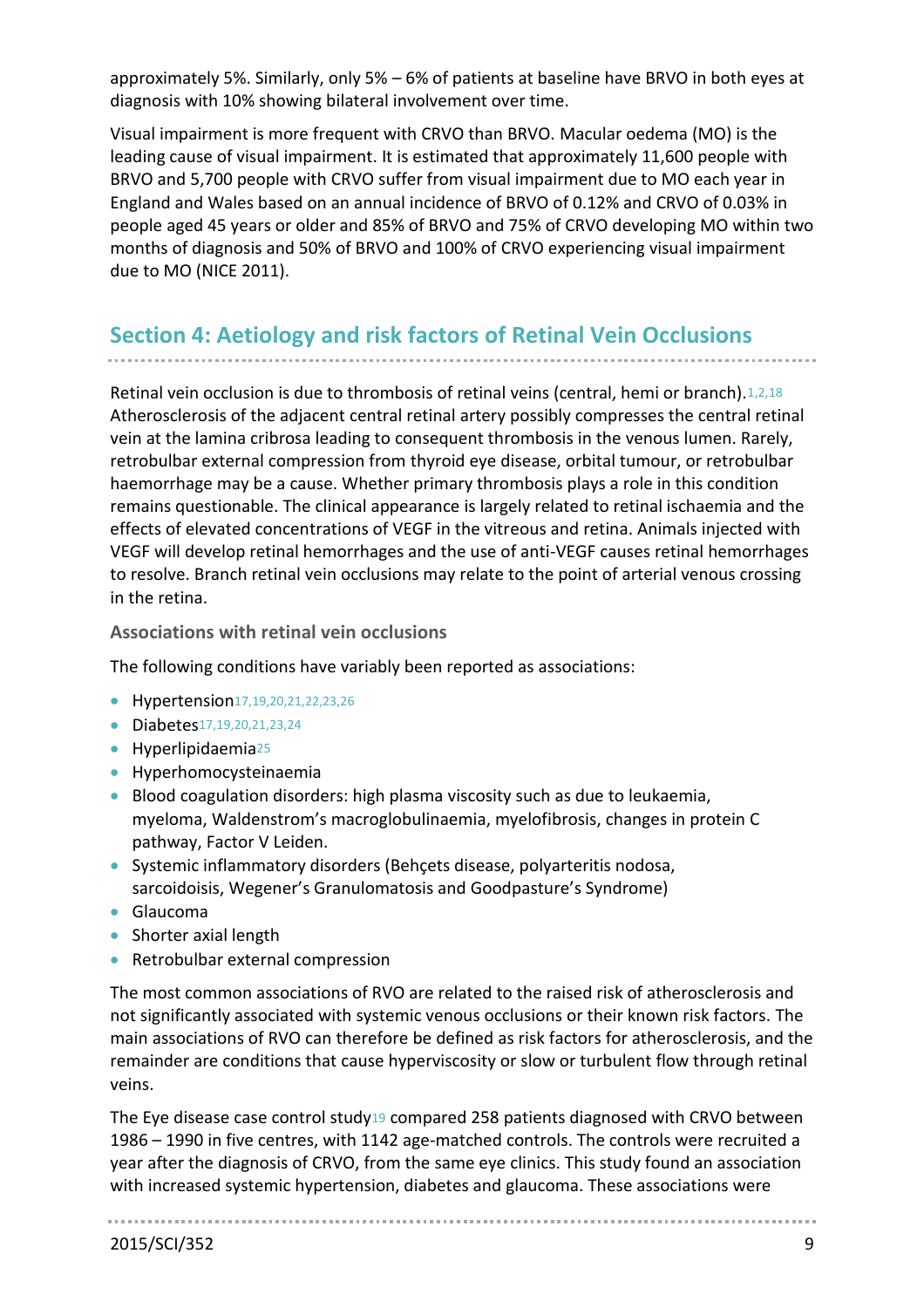higher with ischaemic CRVO. 65% had hypertension (167/257) compared to 44% of controls (506/1139) odds ratio 2.5 (1.8 – 3.4). Only 2% were started on anti-hypertensive medication at the time of diagnosis. CRVO was less common with moderate alcohol intake. The incidence of diabetes was 16% (43/258) compared to 9% in controls (102/1142); odds ratio two  $(1.3 - 2.9)$ .

In a study looking at the association of mortality risk with CRVO, 439 patients diagnosed with CRVO in Denmark, between 1976 and 2010, were compared to 2195 age and sex matched controls from the Danish national patient registry alive at the date of diagnosis of CRVO.[21](#page-34-20) Co-morbidity was recorded for 10 years pre-diagnosis and over follow up for five years. CRVO was rare in the general population. Hypertension was found in 68% compared to 55% of controls, odds ratio 2.03(1.48 – 2.78), based on assessing hospital discharge records and drug prescriptions. Diabetes incidence was 16% vs 8.7%, OR 2.08 (1.41 – 3.08). However, it is possible that there may have been a selection bias in this study, as the CRVO cases were recruited in the hospital whilst the controls were from the general population.

In the Geneva Study (2010) which evaluated 1267 retinal vein occlusions (CRVO/BRVO) and their response to Ozurdex, hypertension was found in 64% of patients and diabetes in 12%.[27](#page-34-26) Their average age was 65. This is in keeping with the rates found in the aforementioned studies.

The incidence of hypertension is common in the population. Indeed the incidence of hypertension in persons over 65 years of age in the UK (NICE CG127, 2011)<sup>28</sup> and in the USA is currently approximately 65%. The United States (US) National Health and Nutrition Examination survey of 2009 – 2010 showed that the age-specific and age-adjusted prevalence of hypertension among adults aged 18 and over was 6% in age group 18 – 39 years, 30.4% in 40 – 59 years, and 66.7% in people aged 60 years or above.29

The guidelines on diagnosing and managing hypertension are summarised in the NICE CG127 for hypertension: 'Clinical management of primary hypertension in adults' which was published in August 2011.

Diagnostic criteria are:

Stage 1: Clinic BP 140/90 or higher and ambulatory blood pressure monitoring (ABPM) day time average, or average home blood pressure monitoring (HBPM) is 135/85 or higher.

Stage 2: Clinic 160/100mmHg or higher and subsequent ABPM or HBPM average blood pressure is 150/95

Severe hypertension: Clinic systolic BP is 180mmHg or higher or diastolic BP is 110 or higher.

The current incidence of diabetes in the population seems to be as common as in the reported cases of vein occlusions. The UK 2013 statistics has reported an overall prevalence of diabetes of 6% from data collected in 2012/13, and the highest prevalence of 26.05% and 26.46% in England and Wales, and Scotland respectively in the 60 – 69 years age group.30 In the United States, the national diabetes statistics in 2014 estimated diabetes was present in 25.9% in people aged over 65 years.31 Therefore, diabetes is no more common in patients with RVO than the general population. However, the testing for diabetes at diagnosis of RVO is useful in detecting undiagnosed diabetes. The target HbA1C recommended by NICE for type 2 diabetes is 7.5% (NICE TA315, 2014). [\(https://www.nice.org.uk/guidance/TA315:](https://www.nice.org.uk/guidance/TA315) Canagliflozin in combination therapy for treating type 2 diabetes. Accessed 19 Sep 2014).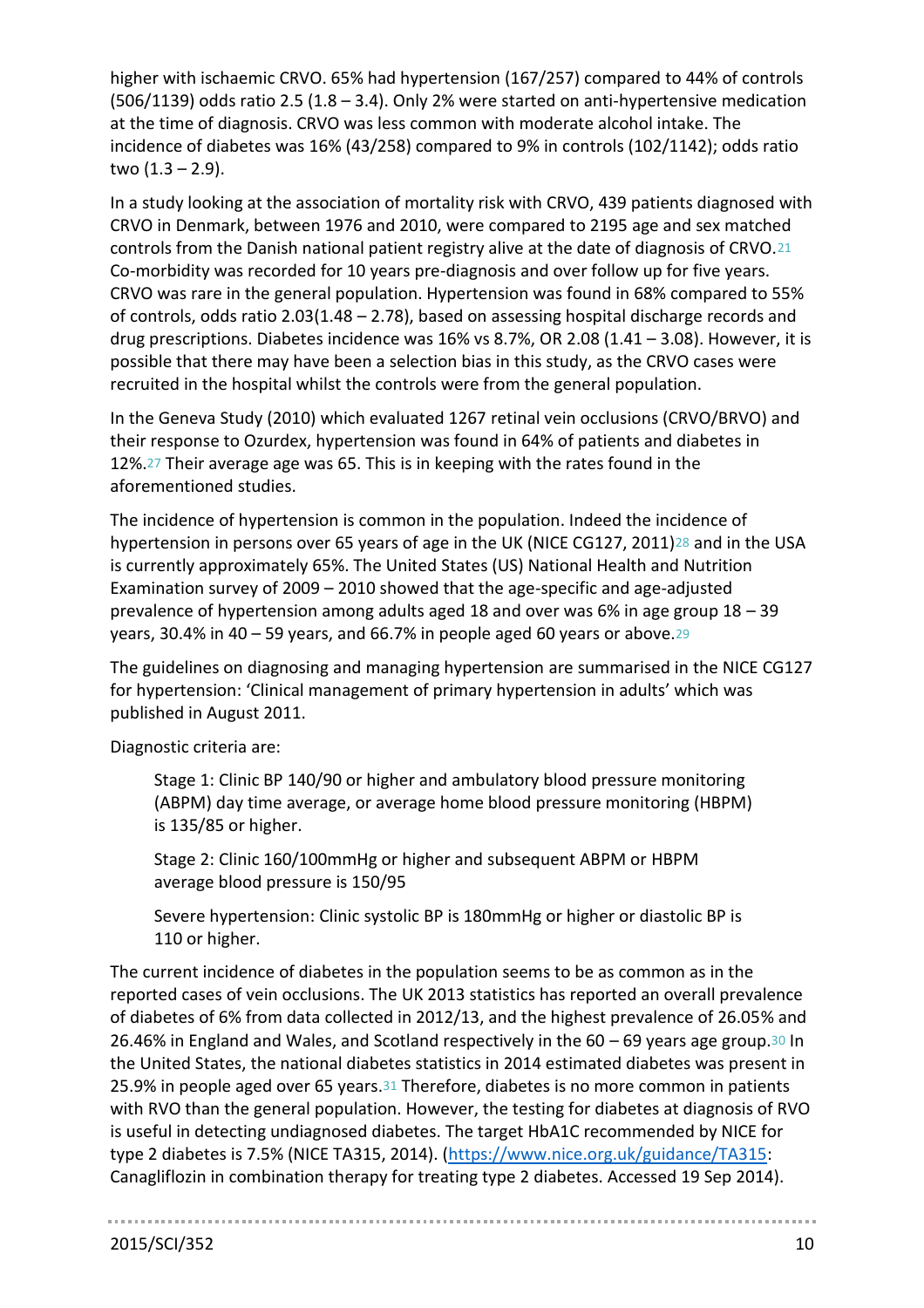# **Section 5: The relation of RVO to systematic vein occlusions and the role of testing for venous occlusions risk factors**

The main risk factors for systemic venous thromboembolism (VTE) are: age, immobilisation, surgery, cancer, pregnancy, oestrogen containing oral contraceptives and HRT. There is no good evidence that these are a significant risk for RVO. Conditions that cause systemic inflammation or hyperviscosity increase the risk of VTE and can rarely be associated with a retinal vein occlusion.

An individual may have an increased risk of VTE due to an inherited or acquired thrombophilia. The British Committee for Standards in Haematology (BCSH) Clinical Guidelines for testing for heritable thrombophilia (2010)<sup>32</sup> and the Unusual Site VTE BCSH guidelines (2012)33 concluded that such testing was not appropriate for retinal vein occlusions. Meta-analyses have not identified a statistically significant relationship with RVO and heritable thrombophilia, but suggested that Factor V Leiden, F5G1691A (OR 1.5) and factor II gene, F2G20210A (OR 1.6) mutations might be weak risk factors.34 A more recent analysis confirmed an odds ratio of 1.5 for F5G1691A indicating a much weaker association with RVO than with lower limb DVT.<sup>35</sup> Acquired thrombophilia includes anti-phospholipid syndrome (APS), myeloproliferative disorders and paroxysmal nocturnal haemoglobinuria (PNH). APS is an acquired autoimmune disorder associated with thrombosis (arterial, venous or microvascular) and/ or defined pregnancy morbidity. Although a number of other possible clinical associations have been reported RVO is not recognised as a clinical event in the most recent consensus statement on classification criteria.36 Guidelines on the diagnosis and management of APS in the UK have been recently updated.37 These guidelines detail the laboratory testing criteria required for the diagnosis of APS which require persistence of test abnormalities on repeat testing >12 weeks apart. Antibodies may be detected as a lupus anticoagulant (LA) using coagulation based assays (e.g. DRVVT) or solid phase ELISA tests for IgG anti-phospholipid antibodies. For the latter the specificity, isotype and titre of the antibodies are important with only IgG antibodies considered to be relevant for thrombosis risk. Sample collection and preparation can affect the detection of LA. The diagnosis of APS therefore depends on a thorough assessment of the clinical history, consideration of alternative causes of thrombosis or pregnancy morbidity and review of the laboratory data in the light of knowledge of the limitations of the assays.

Anti-phospholipid antibodies (aPL) are a common incidental finding e.g. in the Leiden thrombophilia study, a population-based case control study of VTE, LA was present in 0**.**9% of unaffected controls (compared to 3**.**1% of cases), and anti-**b**2GPI in 3**.**4% of controls (compared to 7**.**5% of patients).38 In a larger study, 178 asymptomatic carriers of aPL were followed up for 36 months and no episode of thrombosis was detected.39 A diagnosis of APS can only be made in the context of recognised clinical features and persistent laboratory test abnormalities and influences the therapeutic management decisions on duration of anticoagulation and use of anti-platelet agents to reduce the risk of recurrent clinical events. As there is no consensus that treating RVO with anticoagulation is beneficial, the testing for aPL is not recommended for a RVO occurring in isolation of other recognised APS clinical associations.

Hyperhomocysteinemia is independently associated with an increased risk of thrombosis. However, elevation of plasma homocysteine is found in 5 – 7% of normal people, and pharmacological strategies to lower plasma homocysteine have so far failed to reduce vascular events.40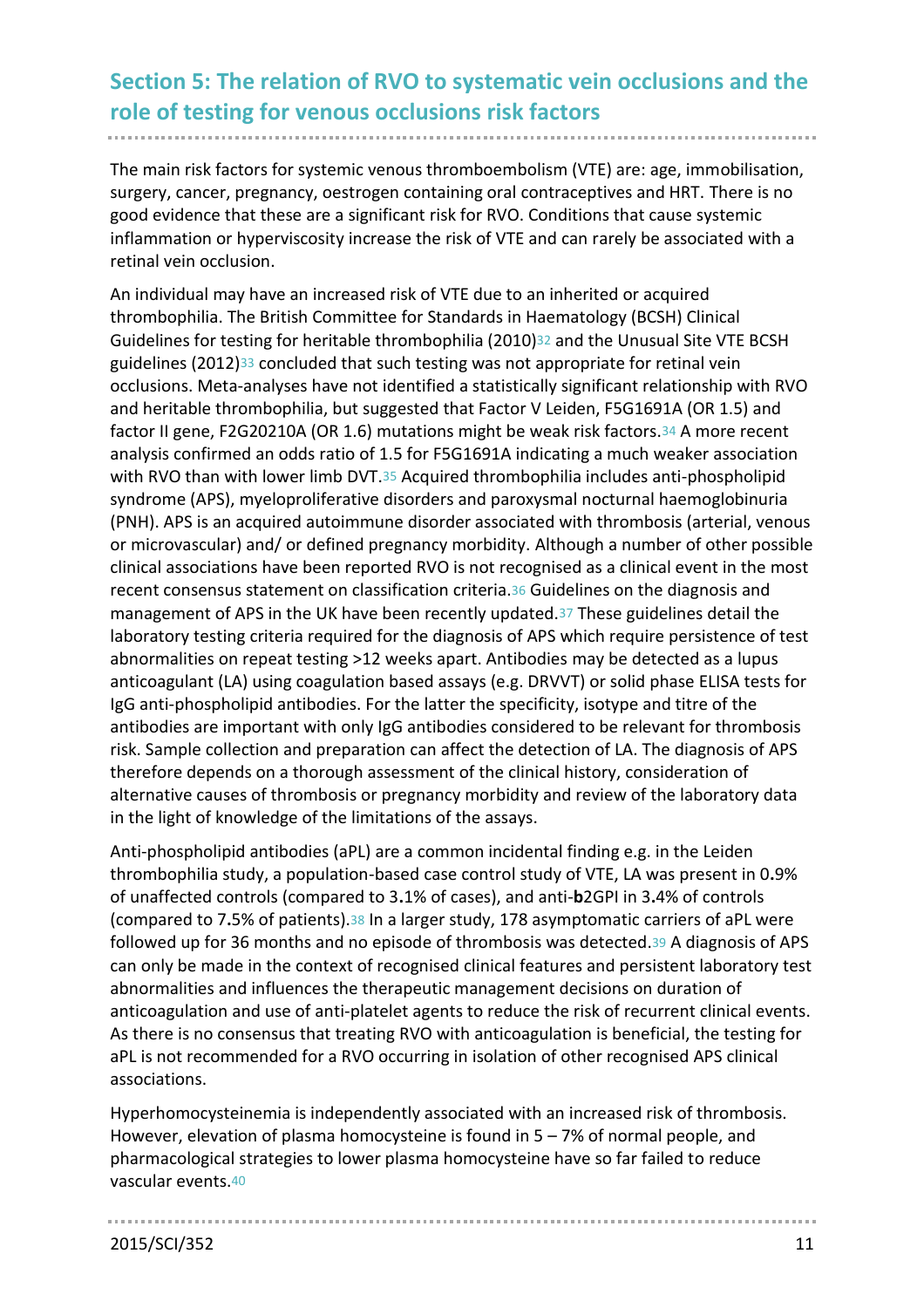# **Section 6: Cardiovascular morbidity and mortality**

Not surprisingly given the association with hypertension and diabetes some studies have found a higher incidence of cardiovascular and cerebrovascular morbidity and mortality in RVO patients compared to controls. However this has not been found in all studies.

The systemic conditions for which a patient with RVO may be at greater risk are:

• Stroke: conflicting reports on associations have been noted (see below)41, 42, 43, 44

Cardiovascular disease under age 70 was noted in one study43 but not in another report[5](#page-34-4)

**•** Peripheral arterial disease<sup>[21](#page-34-20)</sup>

Peripheral venous disease (13/439 3% pre diagnosis of CRVO).[21](#page-34-20)

This does not necessarily mean that CRVO is a risk for these conditions, but rather that RVO and these conditions share underlying risk factors such as hypertension and diabetes. There is no clear evidence that a different therapeutic approach for medical risk factors is warranted following a retinal vein occlusion than would be recommended anyway.

#### **Is RVO a predictor for the future development of stroke?**

Tsaloumas and associates reported that RVO did not increase the rate of stroke development in a hospital-based study on 549 RVO patients after a mean follow-up period of 9.08 years.42 These findings were confirmed in a retrospective population based study in Taiwan on 350 RVO versus 2100 controls.43 However, Cugati et al found that men with RVO are associated with a non-significant 2.3-fold higher risk of cerebrovascular mortality for all ages in a pooled cohort of two-population based studies.44 Similarly, a population-based study utilizing pooled data from the Atherosclerosis Risk in Communities Study and the Cardiovascular Health Study reported that carotid artery plaques are more common in patients with RVO45; however, this association was not noted in another population-based study.46 In the study by Bertelson et al (2014) the incidence of stroke was higher both before and after the diagnosis of CRVO.[21](#page-34-20)

#### **Is RVO associated with increased mortality?**

Reports on this subject are conflicting too. Bertelsen et al (2014) found a higher overall increased mortality compared to controls for CRVO (5.9 deaths/100 person years compared to 4.3 deaths/100 person years (HR, 1.45:95% CI,1.19 - 1.76).<sup>[21](#page-34-20)</sup> However, when the data was adjusted for overall occurrence of cardiovascular disorders including hypertension, peripheral vascular disease, ischaemic heart disease, myocardial infarction, congestive cardiac failure, cerebrovascular disease and diabetes, the mortality rate was comparable to that in the control population (HR 1.19;95% CI,0.96 - 1.46).<sup>[21](#page-34-20)</sup>

Using the same methodology, this finding of no specific increase in mortality was also found for BRVO.[47](#page-35-0) Participants with BRVO at baseline did not have an increased 8-year risk of mortality due to ischaemic heart disease in the Beaver Dam study.47 A population based study reported that RVO did not predict acute myocardial infarction.47 Similarly, other reports show that RVO is not associated with cerebrovascular mortality.[20,4](#page-34-19)9 However, Cugati et al (2007) found that men with RVO were associated with a non-significant 2.3-fold higher risk of cerebrovascular mortality for all ages in a pooled cohort of two-population based studies.44 In another population-based study (Beijing Eye Study), RVO was significantly associated with an increased overall mortality rate in subjects aged below 69 years.50 Based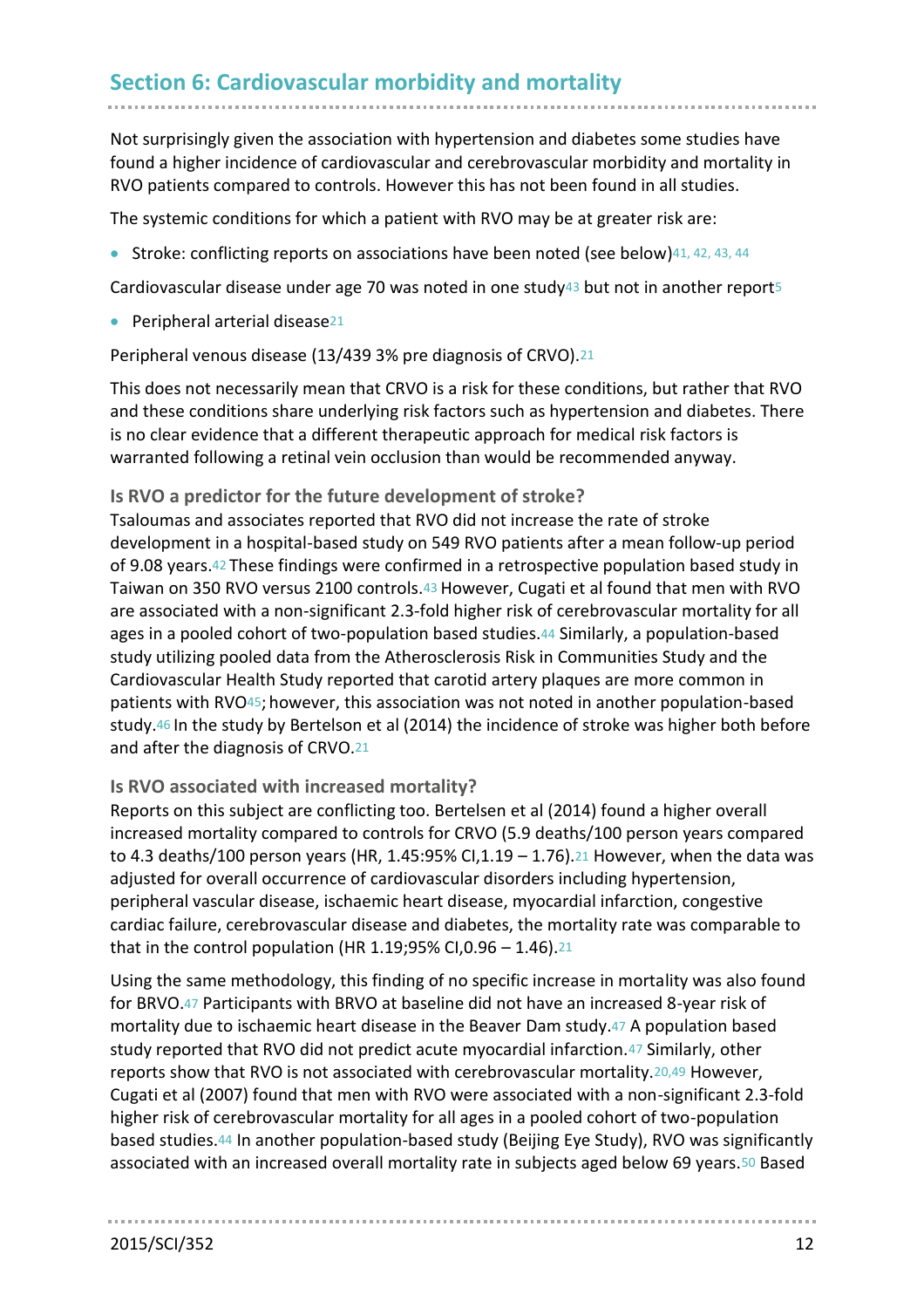on the current evidence, careful cardiovascular assessment and treatment of cardiovascular risk factors by the patient's physician are advocated in young male patients with RVO.51

# **Section 7: Distinct clinical entities of retinal vein occlusion**

### **Hemisphere vein occlusion**

The risk of rubeosis in ischaemic hemi-central vein occlusion is greater than that of BRVO but less than that of CRVO.[12](#page-34-11) The risk of disc neovascularisation appears greater for hemispheric vein occlusion than either ischaemic CRVO or BRVO.52 The management of hemispheric vein occlusion is similar to that described for branch retinal vein occlusion.

## **RVO in younger patients (less than 50 years of age)**

Central retinal vein occlusion in this age group has been thought to have a more benign outcome in a greater proportion of patients, with spontaneous regression of the central retinal venous occlusive event being more common. However, at least 20% of patients develop poor visual outcome with severe neovascular complications.53 The causation of RVO in the younger person is still unclear in most cases. A role for dehydration in such cases has been suggested but remains unproven.54

# **Section 8: Medical investigations in retinal vein occlusions**

In general, the aims of investigations in a medical condition are to potentially treat causative factors that might improve the condition, prevent progression or prevent recurrence in the same eye or in the other eye, and to reduce the risk to overall health. Apart from the rarely associated hyperviscosity conditions, there is little evidence that the natural history of a RVO will be influenced or a further RVO prevented, and the main benefit of medical tests in RVO is to improve health by treating the commonly associated risk factors of atherosclerosis, hypertension, diabetes and lipid abnormalities.

**Summary of recommended medical investigations in the eye clinic:**

Medical History BP measurement Serum glucose estimation Request laboratory investigations for FBC and ESR

Testing the BP, serum glucose, FBC and ESR will detect associations with retinal vein occlusions that require urgent action such as severe hypertension, uncontrolled diabetes or rarely blood conditions such as leukaemia. A raised ESR may represent an inflammatory condition or a blood disorder such as myeloma.

Further assessment of potential associated conditions, including further medical tests, are probably best performed by the patient's physician who can then organise further management and supportive measures such as smoking cessation. For example, hypertension and diabetes are common and NICE guidance for assessment and management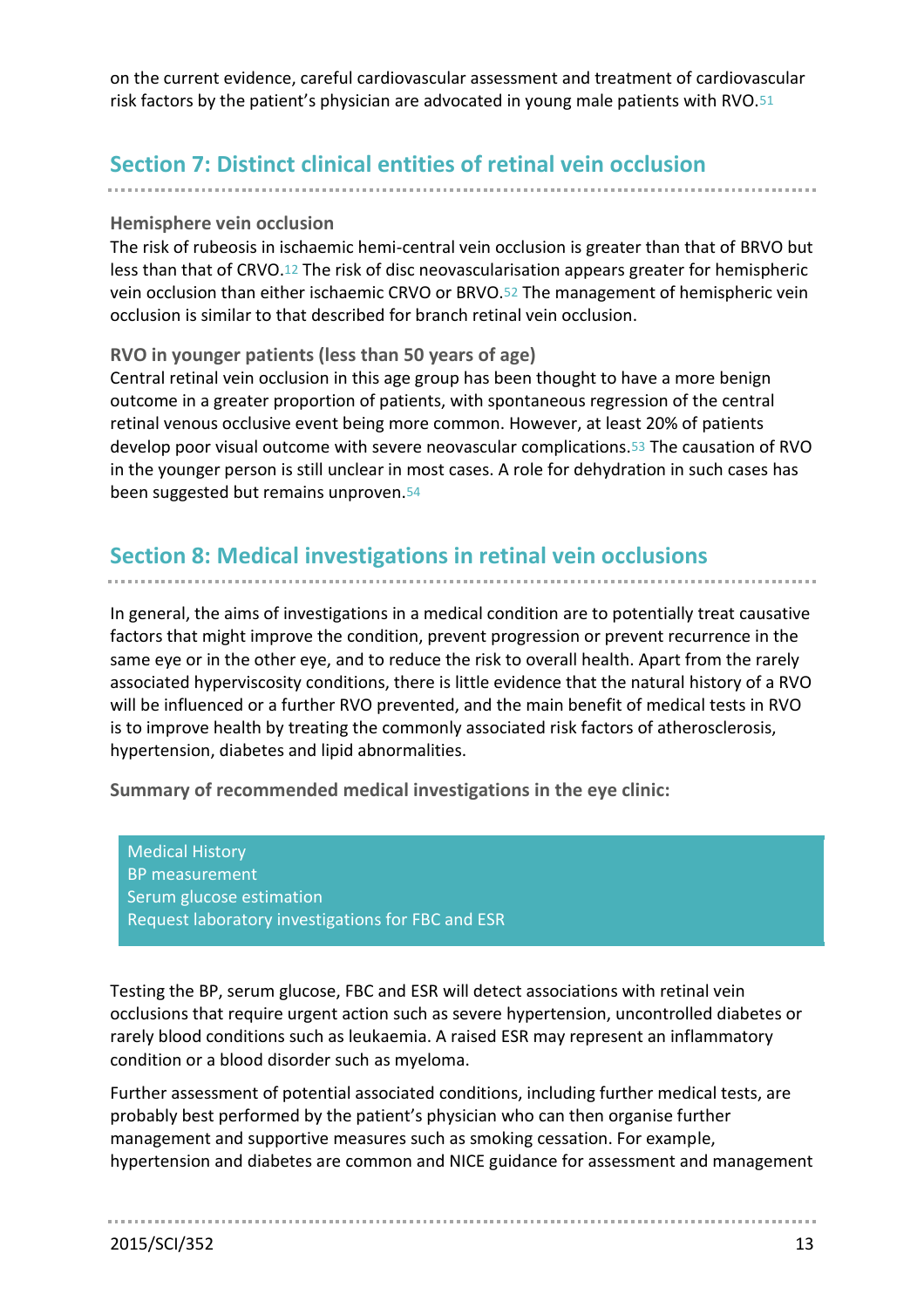should be followed such as ambulatory BP measurements, which are not easily performed from an eye clinic; testing the lipid profile may require a fasting test.

The history, ocular examination and initial test results may direct further investigations. For example, raised plasma viscosity or raised white cells could point to Waldenstrom's macroglobulinaemia and so questions about symptoms such as night sweats, a physical examination for lymphadenopathy and immunoglobulin electrophoresis may be indicated.

Bilateral presentation or any sign of a vascular disturbance in the other eye, such as a few dot haemorrhages should increase suspicion of an underlying systemic condition.

The British Society of Haematology does not recommend routine thrombophilia testing for retinal vein occlusions.32,33 Testing for acquired thrombophilia in an isolated retinal vein occlusion is also not recommended. (See section 5).

It is recommended that oestrogen-containing hormone replacement therapy and oral contraceptives not be commenced in those women with a history of retinal vein occlusion. However, the continued use in a patient who develops RVO does not appear to be associated with a higher rate of recurrence. The decision about whether to continue these oestrogen containing therapies in a woman with retinal vein occlusion should be made on a case by case basis.

# **Section 9: Ophthalmological management of CRVO**

#### **Macular oedema**

#### **Laser photocoagulation**

Macular oedema following CRVO results from leakage of perifoveal capillaries into the macular area and is typically associated with visual loss. There was no proven treatment for this condition until five years ago. The CVOS study failed to indicate benefit from grid treatment, although a trend in favour of treatment was observed in younger patients.55 There is also no evidence to suggest any benefit from a combination of macular grid laser and intravitreal anti-VEGF or steroids for MO secondary to CRVO.

#### **Intravitreal steroids**

The rationale for the use of intravitreal triamcinolone acetonide (IVTA) to treat MO is that corticosteroids reduce retinal capillary permeability and inhibit the expression of the VEGF gene and the metabolic pathway of VEGF.56,57 Evidence from the SCORE study indicates that it may produce anatomical and functional improvement of MO related to CRVO but the effects are short-lived.[58](#page-36-0) Repeated IVTA may not necessarily improve vision.58 This treatment is rarely offered to patients today. It is important to appreciate further that the preparation of triamcinolone used for intravitreal injections in the SCORE Study is unpreserved (TRIVARIS, Allergan), and different from the preparation freely available in the UK (Kenalog, Squibb), which is recommended for intra-articular injection.

The rationale for the use of intravitreal dexamethasone to treat MO is similar to that of IVTA, although dexamethasone has been shown to be a more potent corticosteroid than IVTA. However, intravitreal dexamethasone, in its free form, has a short half-life, which limits its clinical usefulness.59 A pre-filled applicator for single-use, sustained release with a biodegradeable implant containing 0.7mg of dexamethasone (Ozurdex, Allergan) was analysed in the GENEVA study programme.[27](#page-34-26) In this study, Ozurdex and an alternative dose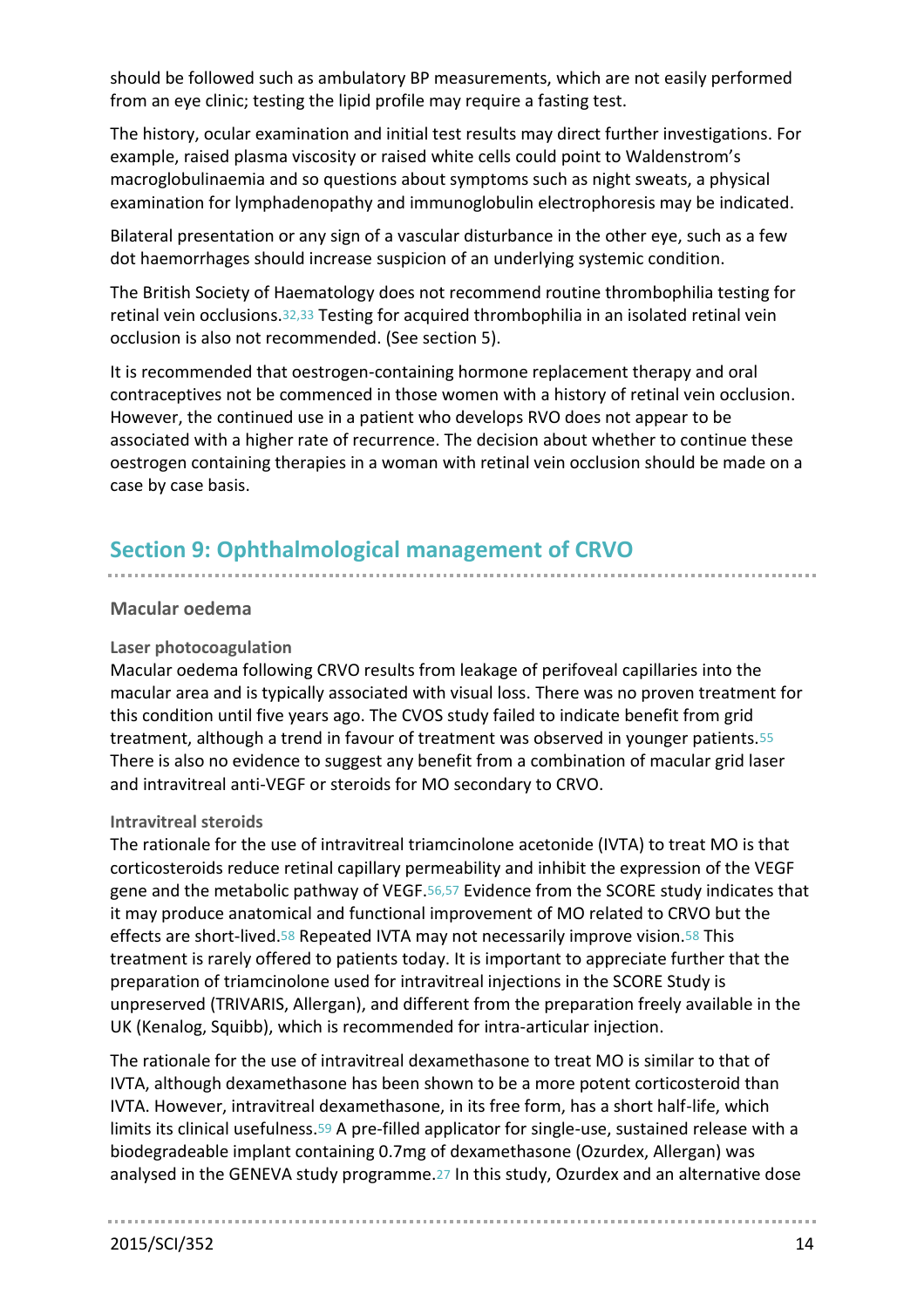of dexamethasone implant (0.35mg) were compared to sham injection, in patients with CRVO and BRVO in two parallel multicentre studies, the results and analyses of which were published together as the GENEVA study. Re-treatment was possible six months after the first injection under pre-specified re-treatment criteria. The two trials were analysed together and the primary outcome measure for all patients was time to achieve a ≥ 15 letter gain. The percentage of eyes with ≥ 15 letter gain in BCVA was significantly higher in both implant groups compared with sham at days 30 to 90 with a peak effect at 60 days. Subgroup analyses of the BRVO and CRVO subjects showed a significantly greater number achieved ≥ 15 letter gain from 30 to 90 days than sham treated eyes. Subgroup analysis also revealed that sham-treated eyes in the BRVO subgroup were more likely to improve spontaneously than sham-treated CRVO eyes, corroborating previous natural history data from the CVOS and BVOS studies. In terms of safety, raised IOP peaked at month two (3.2% of patients had an IOP>35 mmHg), but declined significantly by month three and was close to 0% by month six, with 19% of patients requiring an IOP-lowering agent at month six and 0.7% of patients requiring any IOP-lowering surgical procedures. Similarly, rates of cataract progression were low with 7% progression at month six, compared to 4% in the sham group.[27](#page-34-26)

The results further indicate that eyes treated earlier had a better chance of visual acuity gain, and that those treated later (i.e. controls that were subsequently treated) never achieved the final visual acuity gains of those treated promptly.

Based on the GENEVA study programme[27](#page-34-26), OZURDEX has received FDA and EU approval for the 0.7 mg preparation, and is licensed in the UK for the treatment of adult patients with MO following CRVO. NICE TA 229 has recommended the use of Ozurdex in the treatment of MO secondary to CRVO.

# **Anti-VEGF Therapies**

Anti-VEGF agents are now a popular choice for treatment of MO due to CRVO based on the fact that VEGF-A is a key cytokine that mediates vascular leakage and causes MO in RVO. Intraocular VEGF levels are significantly high in CRVO compared to controls.

## **1. Ranibizumab**

The pan-VEGF-A blocker, ranibizumab (LUCENTIS, Novartis) is EMA approved and recommended by NICE (NICE TA238, May 2013) for the treatment of visual impairment due to MO secondary to RVO.

Ranibizumab is a humanized recombinant monoclonal antibody fragment that selectively binds to human VEGF-A, and prevents it from binding to its receptors. The licensed dose of ranibizumab is 0.5mg/0.05ml given as a single intravitreal injection. The interval between two injections is at least 4 weeks. The pivotal Phase III randomized controlled trial that evaluated ranibizumab (0.3mg and 0.5mg) in MO due to CRVO was the CRUISE study.60 Eligible patients with MO due to CRVO of less than 12 months duration with BCVA of 20/40 to 20/320 and central macular thickness of >250um on Stratus OCT were randomized 1:1:1 to receive monthly injections of 0.3mg, 0.5mg or sham injections for a six month period followed by a further six-month observation period in which all patients in the study (including sham group) were monitored monthly and received ranibizumab PRN if they met pre-specified re-treatment criteria. Functional and anatomical retreatment criteria included Snellen equivalent BCVA ≤ 20/40 or mean central subfield thickness of ≥250µm in the study eye. At baseline, patient demographics and ocular characteristics of study participants were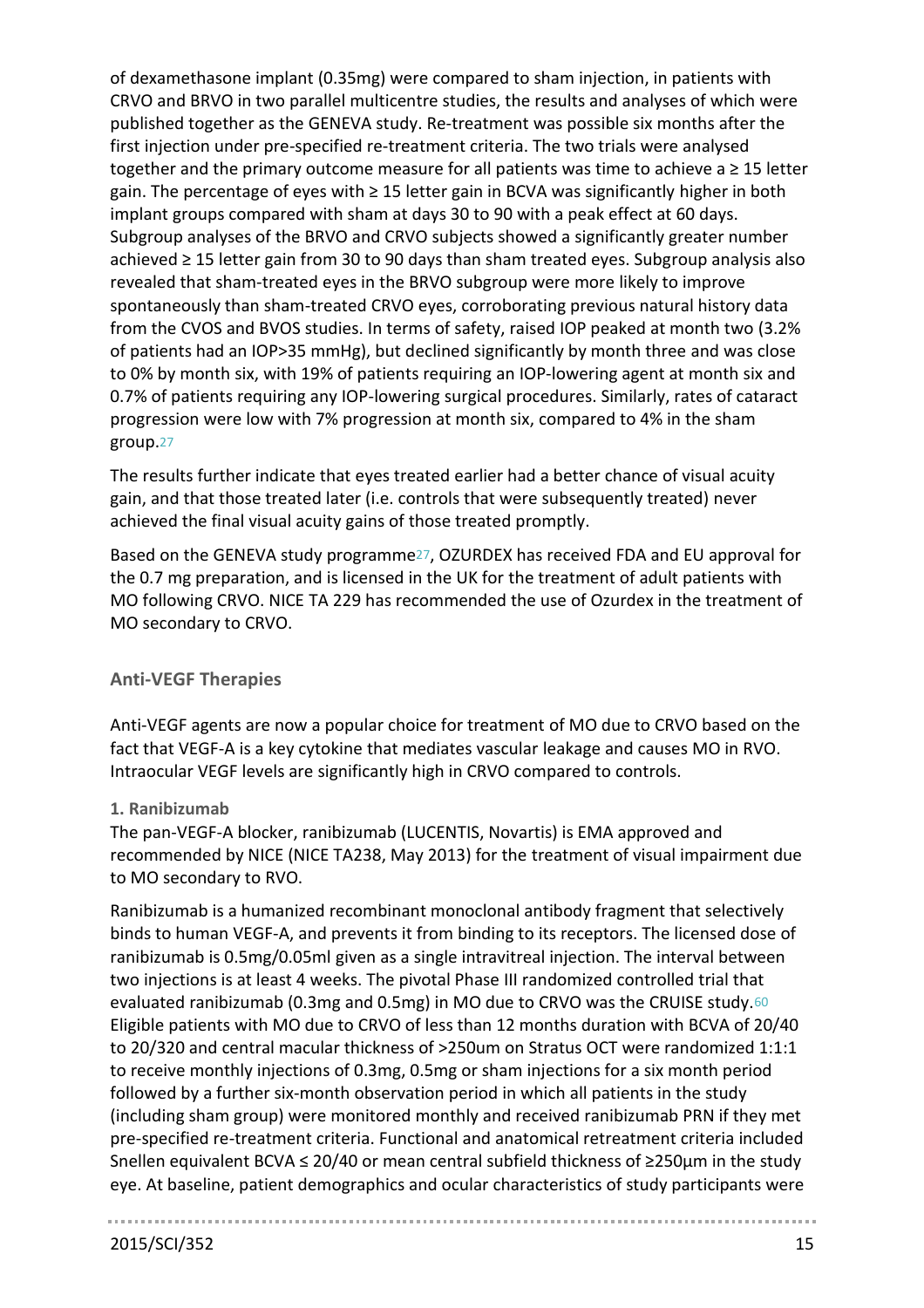similar across the three randomly allocated treatment groups. The primary efficacy endpoint of the CRUISE study was mean change from baseline BCVA (ETDRS letters) at 6 months. The mean gain in BCVA in the 0.5mg ranibizumab group (n=130) was 14.9 letters. 95% CI for mean was 12.6 to 17.2. The difference in mean with sham arm was 14.1. 47.7% gained  $\geq 15$ ETDRS letters at six months. The secondary efficacy end-point included mean change in BCVA from baseline to 12 months, categorical visual acuity outcomes, anatomical changes evaluated by OCT and patient reported-outcomes. Approximately 85% of the participants completed the 12 months study. The mean number of injections in the first six months in the ranibizumab (0.5mg) was 5.6 (SD 1.2) and 3.3 (SD 2.1) in the six months observation period. The sham arm received a mean of 3.7 (SD 2.2) in the observation period.60 The mean change from baseline BCVA at 12 months was 13.9 letters (95% CI for mean 11-5 – 16.4) and 50.8% gained ≥ 15 letters from baseline. 12.3% had a visual acuity of less than Snellen 20/200 at month 12.

Patients who completed the 12 month CRUISE trial entered an open-label, single arm, multicentre follow-up study called the HORIZON extension study in which they could continue to receive 0.5mg ranibizumab on a PRN basis.61 The primary outcome was mean change from HORIZON baseline BCVA score at 24 months. The long-term safety and efficacy was evaluated in this open-label study. Sixty percent (60%) of CRUISE patients (n=181) completed month 12 of the HORIZON study. A total of 151 patients with CRVO received ranibizumab therapy in the HORIZON study and the mean (range) number of injections was 3.9 (range 0 – 12). The HORIZON Study showed that the mean letters gained at 12 months of HORIZON from CRUISE baseline was +12 letters in the initial ranibizumab 0.5mg arm and 7.6 letters in the initial CRUISE sham arm.61 The mean change in BCVA score from HORIZON baseline to 12 months was -4.1 ETDRS letters in the ranibizumab (0.5mg) group. A key finding from the HORIZON was that long-term use of ranibizumab is well-tolerated. Reduced frequency of injections in the second year of treatment was associated with worse visual and anatomical outcomes. There are clear differences in outcomes for BRVO and CRVO patients. CRVO patients required frequent follow-up and continued ranibizumab therapy to control oedema.61

The RETAIN Study included patients with CRVO and BRVO in a prospective follow-up of a subset of patients from two phase three trials of ranibizumab in RVO.62 The mean follow-up was 49.7 months for CRVO patients, where 14 of 32 patients (44%) had edema resolution, with 71% receiving their last injection within two years of treatment initiation. However, in unresolved patients, a mean number of 5.9 injections of ranibizumab were given in year 4. In eyes with resolved disease had greater improvement in BCVA compared to baseline (25.2 vs. 4.3 letters; p= 0.002).62

## **2. Aflibercept**

The pan-VEGF-A, VEGF-B and placental growth factor (PlGF) blocker, aflibercept, continues to be evaluated in clinical trials which thus far have shown promise, resulting in NICE issuing TA305 in February 2014 with regards to the use of aflibercept in CRVO. COPERNICUS was a phase three, prospective, randomized, double-masked trial (n=187) comparing monthly intravitreal injection of aflibercept 2mg (n=115) with sham (n=74) for the treatment of MO secondary to CRVO.63 Patients included were treatment naïve adults with MO secondary to CRVO with CRT on OCT of  $\geq$ 250 µm and ETDRS BCVA of 20/40 to 20/320. The primary efficacy endpoint was the proportion of eyes with a gain of ≥15 ETDRS letters in BCVA from baseline to week 24. Between weeks 24 and 52, masking was maintained and all patients were dosed PRN according to pre-determined retreatment criteria. Patients received a sham injection if retreatment was not indicated.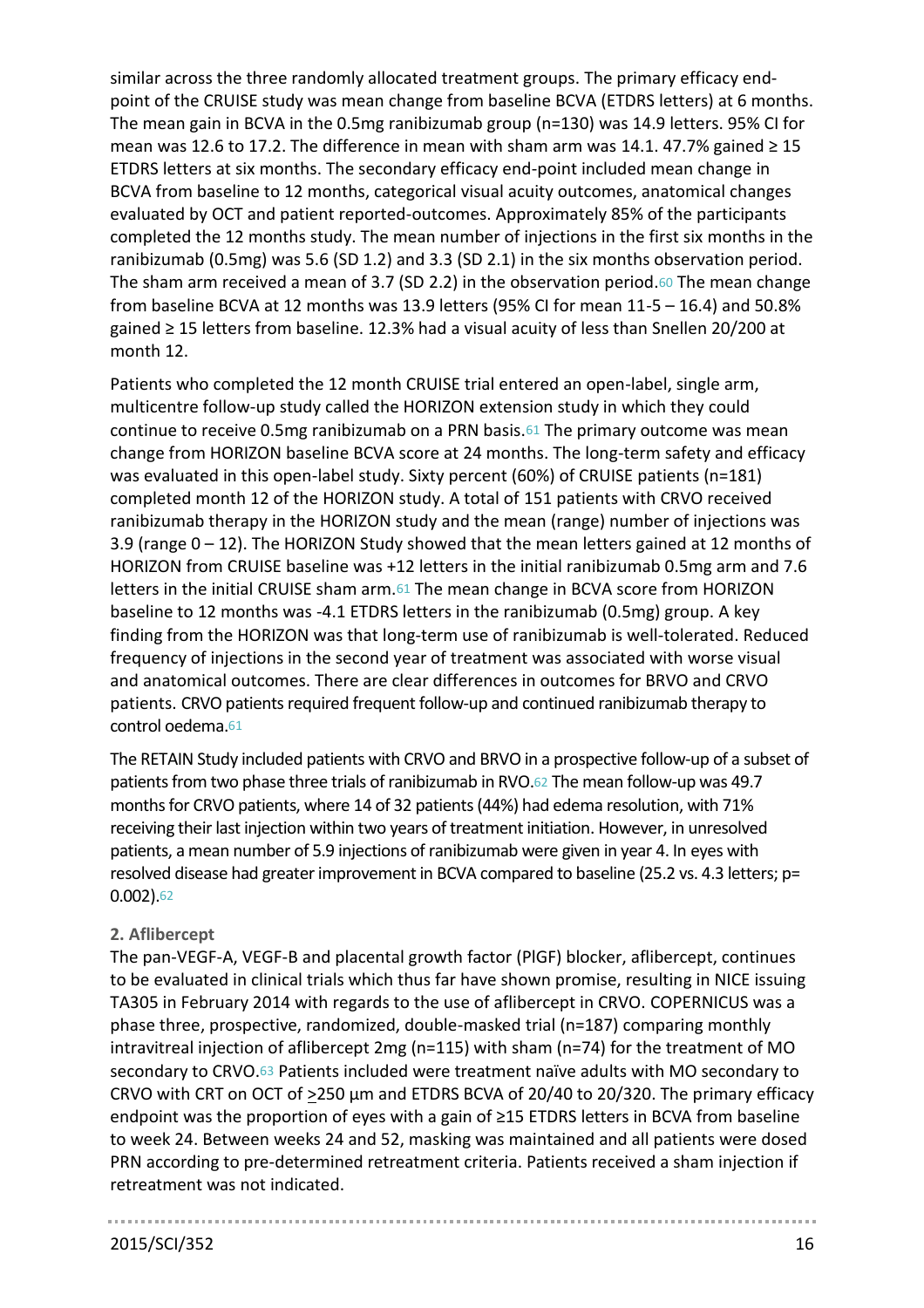Key secondary efficacy endpoints (all assessed at week 24) were change from baseline in BCVA scores and change from baseline in central retinal thickness (CRT) as well as the proportion of patients progressing to neovascularization. Treatment was then continued on a PRN basis in all patients between weeks 52 and 100.63

At 52 weeks, the initial aflibercept treatment group gained a mean of 16.2 ETDRS letters vs sham-treated eyes (including sham and sham/crossover to aflibercept patients) which gained 3.8 letters (P<0.001).63 BCVA improved steadily in the aflibercept group beginning at week four and continued until week 24, with visual acuity decreasing in the sham group. At week 100, patients in the aflibercept treatment group showed a mean change from baseline BCVA of 13.0 ETDRS letters, compared to sham-treated eyes, which gained 1.5 letters (P<0.001). In addition 49.1% of aflibercept treated participants had gained ≥15 ETDRS letters in BCVA at 100 weeks. This study also showed that unless treatment is instigated early, there is likely to be a degree of irrecoverable visual loss.63

The aflibercept group demonstrated a rapid reduction in CRT by week 24 and this was maintained to week 52. However, by week 52, participants initially on sham treatment who crossed over to aflibercept treatment achieved a similar decrease in central retinal thickness to those who started on aflibercept. This similarity in anatomical response between the two groups was maintained to 100 weeks (CRT -413.0 μm for aflibercept initially/aflibercept PRN later vs -381.8 μm for sham initially/aflibercept PRN later). In summary, therefore, although the anatomical response in the sham/aflibercept PRN patients largely caught up with that of the aflibercept/aflibercept PRN group, the BCVA did not. This may suggest that persistence of structural change can lead to irreversible functional loss.

Progression to ocular neovascularization during the first 52 weeks was eliminated in the aflibercept group (0% vs. 6.8% in the sham treatment group P=0.006). All neovascularization seen in the sham group occurred in the anterior segment.

Between weeks 24 and 52 weeks, the mean numbers of injections given were 3.9 (SE = 0.3) and 2.7 (SE = 0.2) in the sham/aflibercept PRN and aflibercept/aflibercept PRN groups, respectively, with the median time to first PRN injection being 29 days for the initial sham/aflibercept group and 68 days for the aflibercept/aflibercept group.

Most patients in the aflibercept /aflibercept PRN group needed 2 injections between 24 and 52 weeks versus five in the sham/aflibercept PRN group. Only 24.5% of those in the aflibercept/aflibercept group required more than four injections in the second six months of the study compared to 50% in the sham/aflibercept group. Between week 24 and 100, the aflibercept/aflibercept group required a mean of 6 injections versus 7.1 injections in the sham/aflibercept group. This suggests that once disease control was obtained over several months of loading, less frequent injections were needed subsequently.63

GALILEO64,65 was a phase 3, randomised, double-masked trial comparing intravitreal aflibercept with sham for MO secondary to CRVO. The study included treatment-naive patients (n=177) aged ≥18 years with MO secondary to CRVO with CRT ≥250 µm and ETDRS BCVA of 20/40 to 20/320.[58](#page-36-0) Patients were randomized 3:2 to receive either aflibercept 2 mg or a sham injection every four weeks for 24 weeks (and then treatment was continued, masked but PRN, until week 76). There was no crossover in this study. The primary efficacy endpoint was the proportion of patients who gained ≥15 letters in BCVA at week 24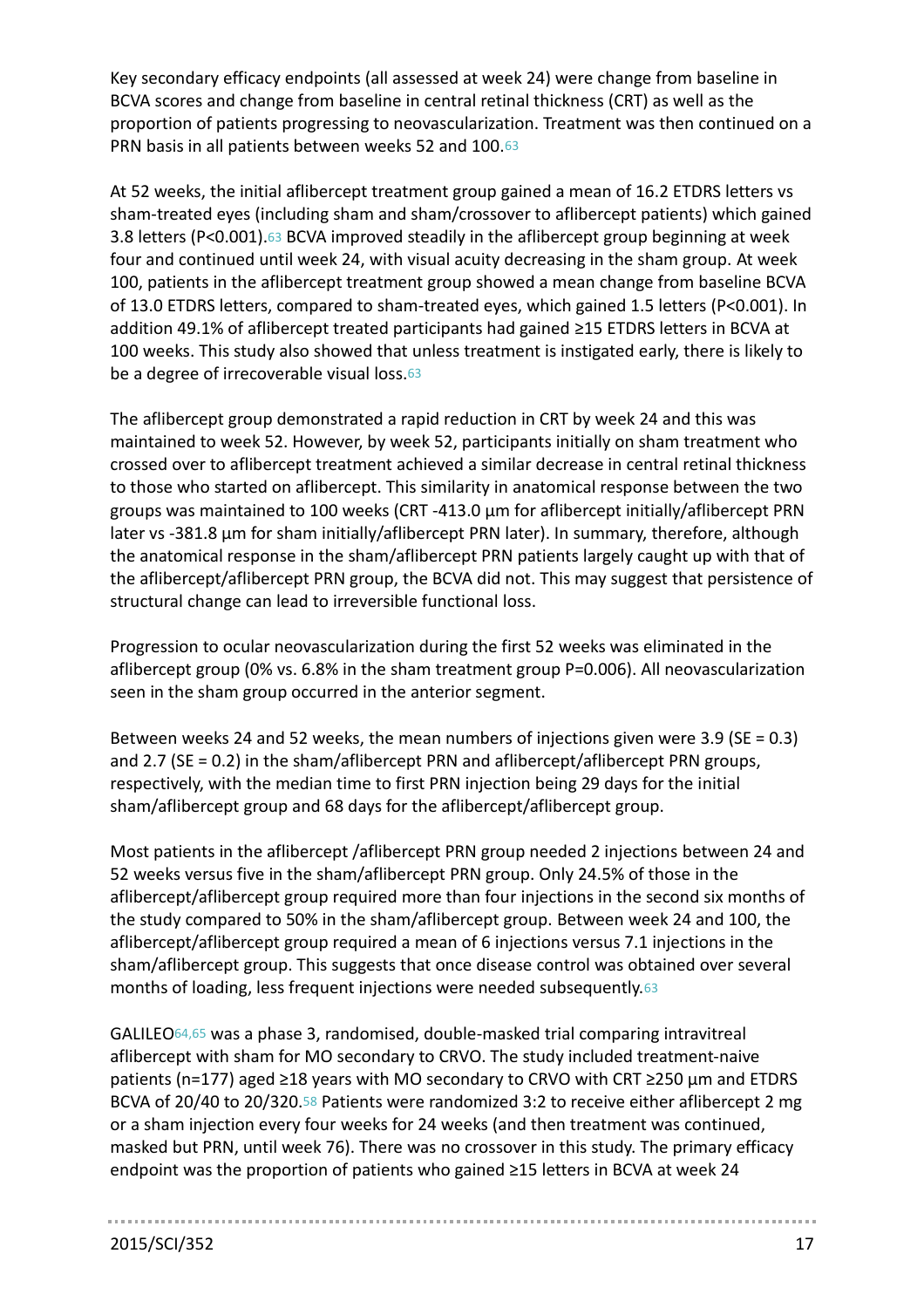compared with baseline. Secondary endpoints included the change from baseline to week 24 in BCVA and CRT.64

Patients receiving aflibercept had a significantly greater mean change in BCVA than the sham-treated patients at week 24 (18.0 vs 3.3 letters, respectively; *P*<0.0001).64 The difference reduced slightly at week 52 (16.9 vs 3.8 letters, p<0.0001), and was smaller still by week 76 (13.7 vs 6.2 p<0.0001).<sup>65</sup> There was a loss of ETDRS letters by four between weeks 24 to 76. At week 76, 57.3% of aflibercept treated patients had gained ≥15 ETDRS letters in BCVA. The difference between the groups in mean changes in CRT at week 24 was 279.3  $\mu$ m. This difference reduced to 211.1  $\mu$ m at week 52 (mainly due to decrease in CRT of the sham group) and further to 83  $\mu$ m at week 76 (the gap narrowing due to change in both groups). Thus by week 76 the anatomical change between the initial sham and the initial aflibercept group was similar.64,65

## **3. Bevacizumab**

Currently, increasing short-term data support the fact that multiple intravitreal bevacizumab injections reduce MO due to CRVO.66,67 The most common treatment regimen is two to three injections over the first five to six months. However, further randomized, controlled trials are required to assess long-term safety and efficacy of intravitreal bevacizumab. No recommendations on the use of intravitreal bevacizumab can be made at this time.

A Cochrane meta-analysis on anti-VEGF agents for the treatment of MO secondary to CRVO included high-quality data from 937 participants in six RCTs, who were either treated with intravitreal anti-VEGF (aflibercept, bevacizumab, ranibizumab or pegaptanib sodium) or sham injection.68 It found that participants receiving anti-VEGF therapy were 2.71 (95% confidence interval for risk ratio 2.10 to 3.49) times more likely to gain at least 15 letters of visual acuity at six months compared to participants treated with sham. High-quality evidence from five trials suggested anti-VEGF treatment was associated with an 80% lower risk of losing at least 15 letters of visual acuity at six months compared to sham injection (RR 0.20; 95% CI 0.12 to 0.34). Moderate-quality evidence from three trials (481 participants) revealed that the mean reduction from baseline to six months in central retinal thickness was 267.4 microns (95% CI 211.4 microns to 323.4 microns) greater in participants treated with anti-VEGF than in participants treated with sham. In addition, high-quality evidence from six trials suggested that anti-VEGF treatment was associated with an 82% lower risk of developing iris neovascularization at six months compared to sham injection (RR 0.18; 95% CI 0.09 to 0.36).

**Translation of current clinical trials on anti-VEGF therapy in CRVO into clinical practice**

**1. Duration of CRVO:** The CRUISE study included participants with CRVO diagnosed in the previous 12 months whilst COPERNICUS and GALILEO included CRVO of less than nine months duration.60,63,64 It is unlikely for more long standing CRVO cases to present to medical retina clinics at present due to an established referral system for this condition since the availability of Ozurdex for CRVO in 2009. Nevertheless, the effect of these agents in chronic MO of more than 12 months duration remains unclear. However, treatment with anti-VEGF may be initiated in these patients if the treating retinal specialist expects an improvement or stabilization of VA based on his/her judgment. The change in visual acuity after three loading injections should help decide if further anti-VEGF treatment is worthwhile.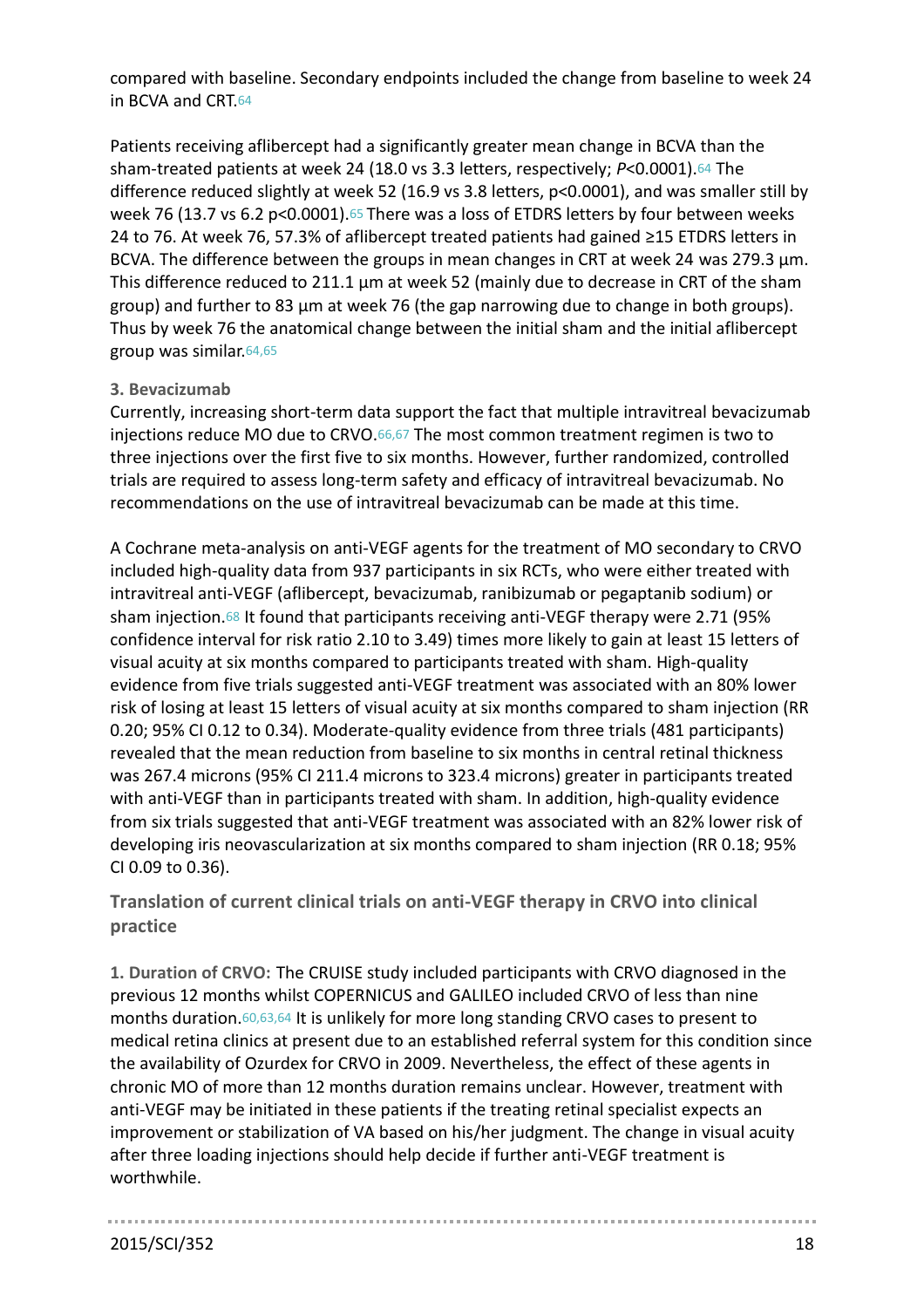**2. Duration of MO and VA outcome:** Most participants in the CRUISE trial (71.2%) had a duration of MO of less than three months and approximately 55% of participants in the aflibercept trials had less than two months duration. Sub-group analysis of all the anti-VEGF trials to date indicates that the visual outcome is best in participants with a shorter duration of MO. In the aflibercept trials, the proportion of participants who gained at least 15 letters at week 24 was higher in those with CRVO of less than two months duration. It is therefore essential that patients are referred and treated promptly.

**3. Early referral and prompt treatment:** The studies also show that a delay in initiating treatment up to six months resulted in fewer visual gains compared to immediate initiation of treatment. It is therefore imperative that patients are initiated on treatment as soon as the diagnosis is established unless the treating physician and/or the patient decide on deferred treatment. This may be due to reasons such as the presence of a mild CRVO with minimal MO as the oedema in these eyes may show spontaneous recovery. However, there were modest visual acuity gains in sham arm participants who were initiated on anti-VEGF after six or 12 months and, therefore, such patients may still benefit from anti-VEGF therapy. Response to the loading phase may help determine whether further treatment is useful in this group of patients with delayed presentation.

**4. Presenting VA:** The lower limit of BCVA at entry of CRUISE, GALILEO and COPERNICUS was 24 letters (Snellen 6/96). Therefore, the dosing regimen, number of injections required and the visual outcome in patients presenting with less than 24 letters remain unclear. Anecdotal clinical experience, however, indicates that eyes with Snellen VA<6/96 do well with treatment as long as there is no gross afferent pupillary defect.

Careful consideration should be given to further therapy in such eyes that do not improve in terms of Snellen visual acuity or OCT central subfield thickness after three loading injections at monthly intervals and treatment is not recommended if no response occurs after six injections.

**5. Poor VA at presentation and VA outcome:** Approximately 20% of the patients in the CRUISE, GALILEO and COPERNICUS trials had a visual acuity of Snellen 6/60 to 6/96. A greater gain of visual acuity is expected in this group due to the floor effect as shown in the aflibercept trials. However, the final visual acuity of patients in this category and the impact of the final visual acuity on the patient's quality of vision remain unclear. Multiple factors such as degree of macular ischaemia, structural damage at the fovea and other confounding factors should be taken into account to decide continuation of treatment in this group of patients after initial therapy.

**6. Definition of ischaemic CRVO:** Ischaemic CRVO is currently defined as 10DA or more of non-perfusion on seven-field fundus fluorescein angiography, but this may not be an accurate definition as novel wide-field imaging techniques have improved accuracy of detection of extent of ischaemia. The CRUISE study excluded patients with a relative afferent pupillary defect indicative of significant retinal ischaemia while this was not an exclusion criterion in aflibercept trials. This may explain why COPERNICUS (15.5%) and GALILEO (14%) included a higher proportion of patients with posterior non-perfusion compared to CRUISE (1.5%). However, these definitions should not be rigidly applied in clinical practice today and patients should not be excluded from treatment based on them. However, careful consideration should be given to further therapy in eyes that do not improve in terms of Snellen visual acuity or OCT central subfield thickness after three loading injections at monthly intervals and treatment is not recommended if no response occurs after six injections.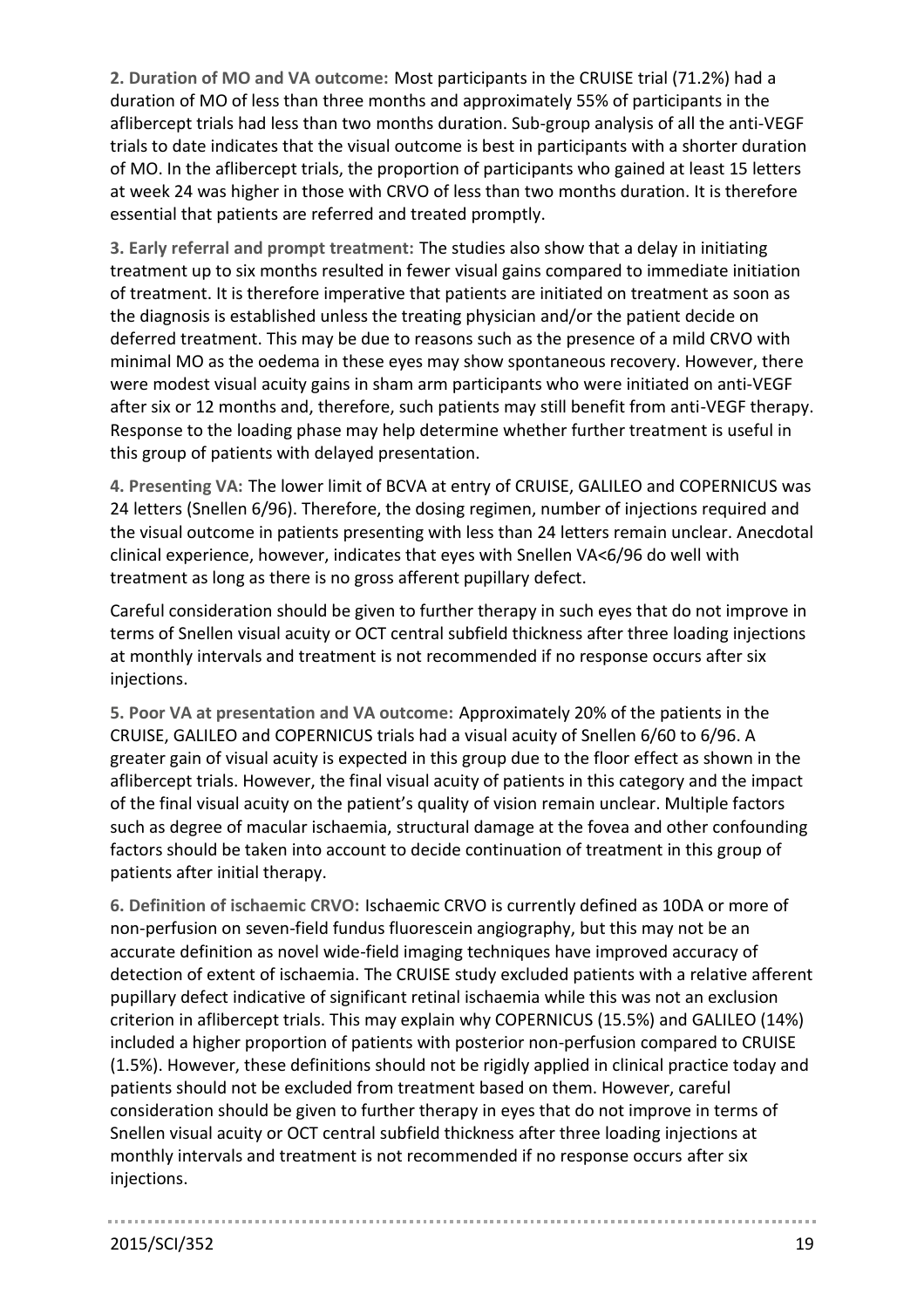**7. Monitoring intervals:** The visual acuity outcomes at 52 weeks in CRUISE, GALILEO and COPERNICUS trials were based on patients being monitored monthly for up to 52 weeks. There is no data at present to show similar outcomes if the monitoring intervals are increased in the first year. Although treatment should be individualized, it is recommended that these patients are monitored monthly if a PRN dosing regimen is planned for optimal visual outcomes. In the second year, visual acuity gains obtained with monthly monitoring in year one are unlikely to be sustained if quarterly monitoring is undertaken as shown in the HORIZON and GALILEO trials. Eight weekly monitoring in the COPERNICUS trail also showed a mean decline in four letters from that achieved in year one. This data indicates that there is a subgroup of patients who require monthly monitoring to achieve and maintain maximal visual benefit.

**8. Ocular neovascularisation:** the incidence of ocular neovascularisation after anti-VEGF treatment is low. In the COPERNICUS trial, approximately 32% of eyes were categorized as non-perfused or perfusion status was indeterminable at baseline. In the GALILEO trial, 14% of eyes were non-perfused or perfusion was indeterminable at baseline. Iris neovascularisation was an exclusion criteria for both GALILEO and COPERNICUS. In these studies, 2.9% (n=3) of aflibercept treated eyes developed ocular neovascularisation by 24 weeks and 5% developed it by 52 weeks. All these eyes had CRVO of less than two months' duration and included both perfused and non-perfused CRVO at baseline. Only one patient required PRP in GALILEO by 24 weeks. The time to development of ocular neovascularisation was 240 days from baseline. This suggests that anti-VEGF may delay this complication and, as such, these patients should be monitored for ocular neovascularisation and conversion of non-ischemic cases to ischaemic CRVO for longer periods.

**9. Previous treatment:** No previous treatment with anti-VEGF, steroids, macular laser or panretinal photocoagulation was allowed in the study eye in the GALILEO trial. The COPERNICUS trial also excluded any previous anti-VEGF treatment but allowed intraocular or periocular steroids up to three months prior to randomization. The CRUISE trial excluded previous anti-VEGF therapy in the study or fellow eyes within three months of randomization. 12.3% were treated with previous anti-VEGF therapy and 6.2% were treated with traimcinolone. It is likely that there will be a significant number of patients in Medical Retina Clinics who have already been commenced on Ozurdex or one of the anti-VEGF agents. Currently, there is no robust data on outcomes of switching steroid to an anti-VEGF agent or switching between anti-VEGF agents or combining steroids with anti-VEGF agents for MO due to CRVO. However, patients may be switched from one agent to another if the treating physician expects a better visual or anatomical outcome with another agent and after an informed decision has been made by the patient. This also applies to a trial of combination of a steroid preparation with an anti-VEGF agent if deemed to be beneficial to the patient.

**10. Anatomical outcomes:** The maximum reduction of central macular thickness is at four weeks after the first injection whether the treatment is started immediately or after a delay as shown in the sham groups in the anti-VEGF trials. In both immediate and delayed treatment groups, the OCT CST thickness remains at a plateau after the initial reduction by one month for all three anti-VEGF trials during the monthly injection phase up to 24 weeks. Despite a slight increase in thickness at the start of PRN dosing with monthly monitoring, this plateau effect remains. However, the mean retinal thickness increases with increased monitoring intervals. As anatomical changes normally precede visual acuity changes, this suggests that any increase in macular thickness due to MO during follow-up visits warrants aggressive treatment and more frequent monitoring visits to sustain maximal visual benefit.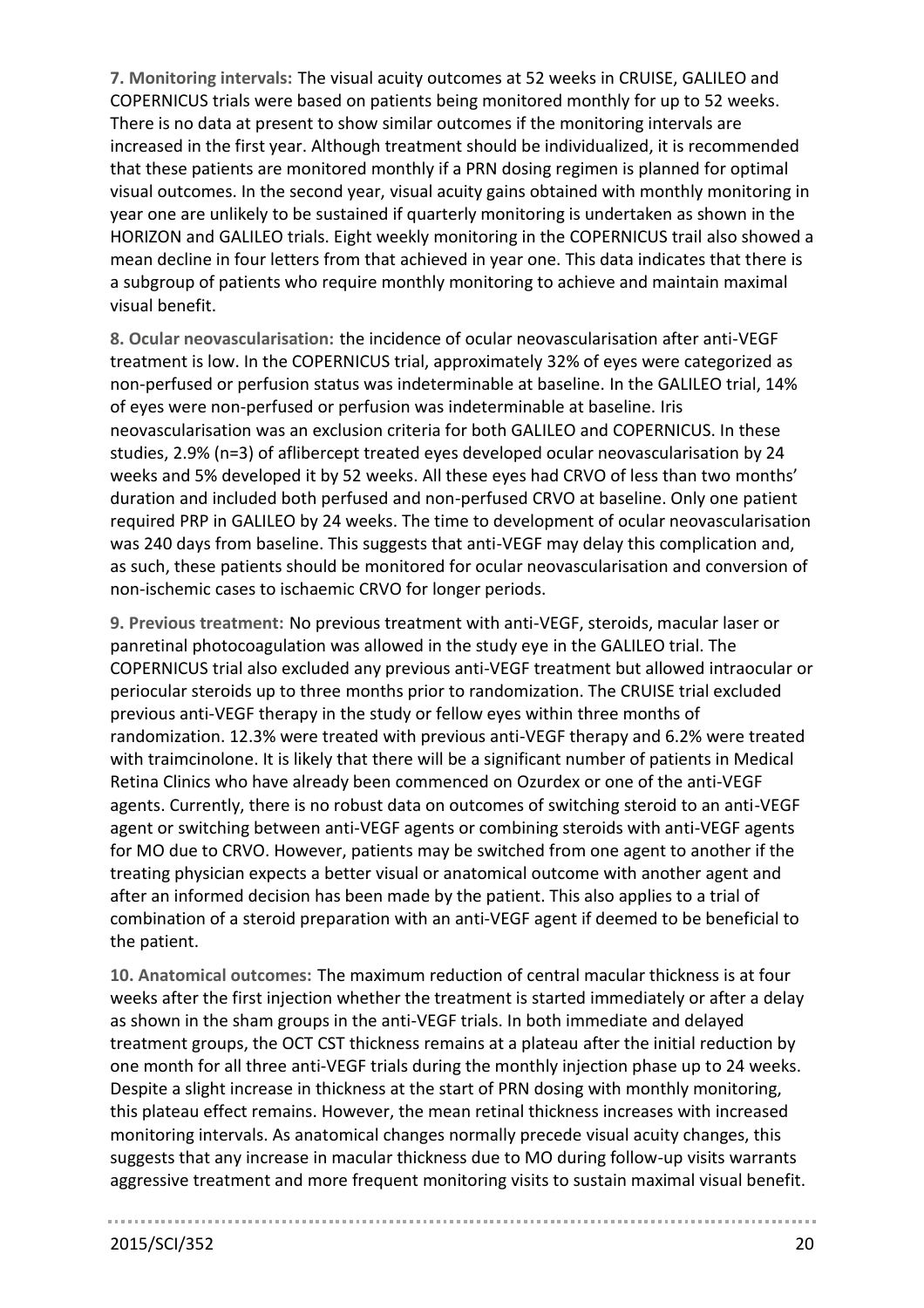**11. Injection frequency:** All anti-VEGF trials were designed for monthly injections in the first six months. Therefore, the effect of less frequent injections from baseline is unclear. However, sham group participants in whom anti-VEGF therapy was deferred by six to twelve months and who were then initiated on a PRN dosing regimen showed a mean gain of less than five letters. The PRN regimen and the chronicity of oedema may have contributed to this small visual acuity gain in these participants. Therefore, it is recommended that monthly injections are initiated until maximum visual acuity gain is achieved and the visual acuity is stabilized before any other treatment regimen is considered. Although the risk of endophthalmitis is low with intravitreal therapy (1:1000), repeated injection increases the 'per patient' risk and this should be explained to patients who require multiple injections.

**12. PRN dosing:** Only 7.3% of patients in the aflibercept arm of the COPERNICUS trial did not require further injections from week 24 to week 52. Another 50% required three to five injections in this period. The mean time to first injection in the PRN phase was 68 days in the aflibercept arm whilst the sham arm required the first PRN dose at 29 days suggesting that eight-weekly dosing may be sufficient after six months of monthly injections of aflibercept but is insufficient if a PRN dosing follows a PRN induction phase (as shown in the sham arm). In the CRUISE Study, the mean number of injections from month six to twelve was 3.3. As such, all anti-VEGF trials to date show persistent or recurring MO continue through to 52 weeks and 1:2 patients will require a further three to five injections up to week 52 to sustain the visual benefit obtained at 24 weeks. In the RETAIN Study, 44% of eyes with ranibizumabtreated CRVO had oedema resolution and good outcomes at four years, but most (56%) still required frequent injections in order to maintain good outcomes. As such, if a PRN regimen is contemplated, these patients should be monitored monthly. Otherwise a treat and extend regimen may allow for more individualized regimen. An eight weekly fixed dosing from 24 – 52 weeks may also ensure that at least 3 further injections are given after 24 weeks. However, 40% of patients required more than three injections after 24 weeks in the COPERNICUS study. Such eight weekly fixed regimen may result in under-dosing in some patients.

**13. Relation of functional and anatomical outcomes:** There is an argument that MO in CRVO is an inner retinal response and so may be resistant to intermittent increases in outflow obstruction as the visual acuity gain was sustained despite a mean increase in macular thickness when fixed monthly dosing was followed by PRN dosing with monthly monitoring up to 52 weeks in the anti-VEGF trials. However, one should note that the visual acuity gains were only maintained due to timely PRN dosing as a result of monthly monitoring. It is unlikely that a visual acuity benefit would be maintained if a prolonged monitoring interval and a PRN dosing regimen was advocated in the first year of treatment given that in the second year, reduced efficacy of the drugs were reported in both HORIZON and COPENICUS patients when monitoring was extended to at least every quarter.

**14: Re-treatment criteria:** Thresholds for retreatment were relatively low in both the ranibizumab and aflibercept trials. In the latter, eyes were re-treated if they had a >50um increase in CRT compared to the lowest previous measurement, new or persistent cystic retinal changes or subretinal fluid, persistent diffuse oedema >250µm in the central subfield or loss of ≥ 5 letters from the best prior measurement in conjunction with any increase in CRT or an increase of  $\geq$  5 letters in BCVA from the most recent visit suggesting that the patient may not have reached maximum response. In the CRUISE study, re-treatment was given if BCVA was ≤20/40 or centre subfield thickness was ≥250 µm. In order to achieve similar results, it is recommended that one should treat in a similar way, i.e. with a low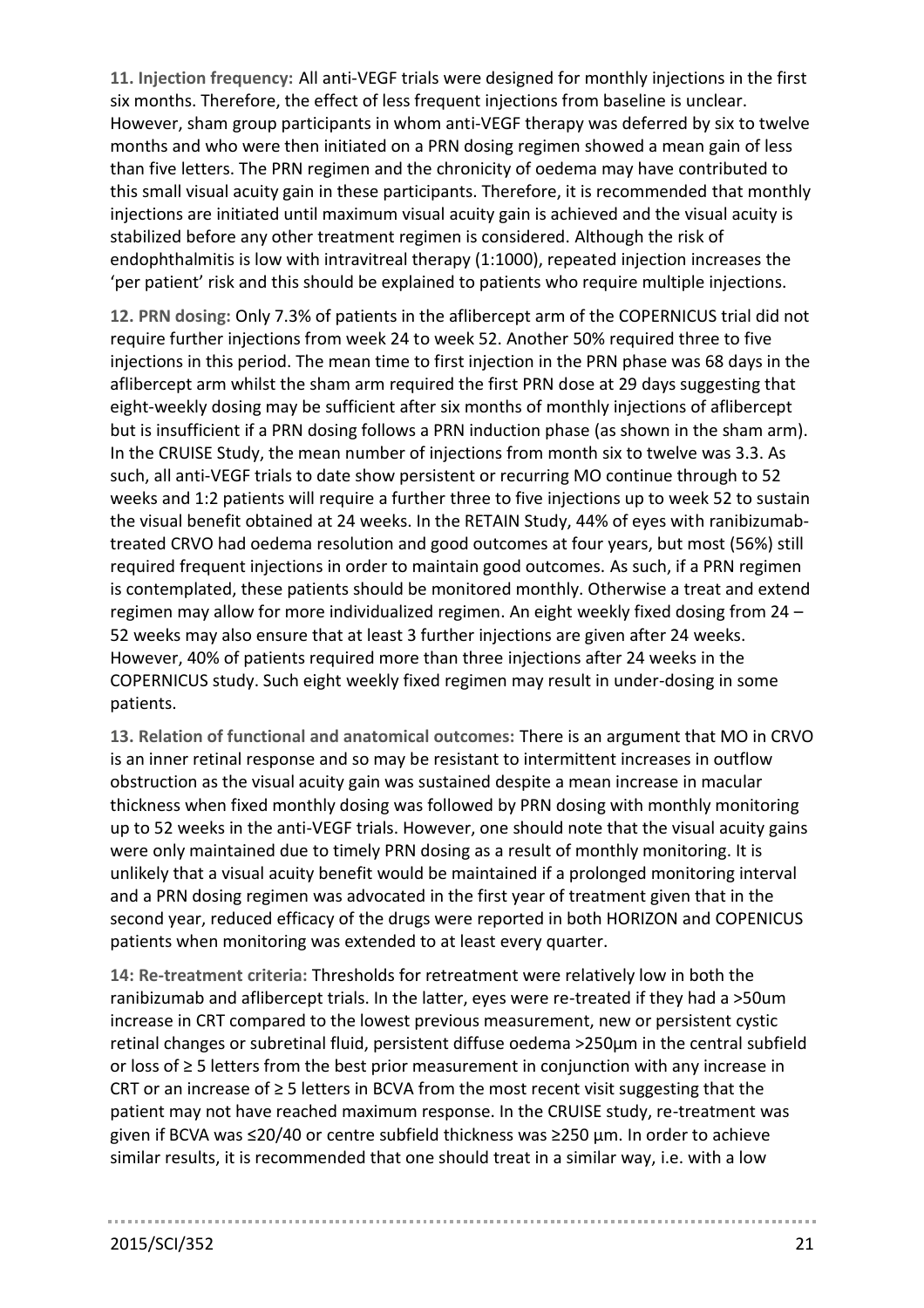threshold for reinjection to ensure that the macula is dry and visual acuity remains within five letters of best achieved visual acuity.

**15. Long-term treatment of CRVO:** The RETAIN study has provided up to 48 months' data on 32 patients of the 392 patients with CRVO induced MO initially enrolled in the CRUISE study. On a PRN dosing regimen with a review at least every three months and a mean of two injections, 53.1% gained BCVA of 15 letters or more, and 43.8% of patients had a final BCVA of 20/40 or better at 48 months. Fourteen of these patients had unresolved oedema and had poorer visual outcome despite being on treatment compared to 13 patients who had complete resolution of fluid for at least six months.

# **Ischaemic central retinal vein occlusion**

Patients with ischaemic CRVO are at risk of neovascular glaucoma for which laser photocoagulation is beneficial. This risk of iris neovascularisation is higher if the area of retinal ischaemia (retinal non-perfusion as determined by FFA) is >10 disc diameters CVOS).[5,](#page-34-4)[6](#page-34-5)

**Management of ischaemic central retinal vein occlusion and anterior segment neovascularisation**

Pan-retinal photocoagulation (PRP) remains the mainstay of treatment when iris new vessels (NVI) or angle new vessels (NVA) are visible. Ischaemic CRVO should ideally be monitored monthly for new vessels of the iris and/ or the angle.[6](#page-34-5) However, as this is not logistically possible in most centres, two to three monthly reviews may be sufficient, unless there are particular risk factors. Pan-retinal photocoagulation is advocated at the earliest sign of iris or angle new vessels.

In circumstances when regular follow-up is impractical, prophylactic treatment may be appropriate.

Inhibitors of vascular endothelial growth factor (anti-VEGF agents) such as ranibizumab, aflibercept and bevacizumab have anti-angiogenic properties and may be used as adjuvants to pan-retinal photocoagulation in patients with anterior segment neovascularisation secondary to ischaemic CRVO.69 At present, recommendations for the use of anti-VEGFs as an adjuncttor photocoagulation cannot be made based on available evidence. (The effects of these drugs in pregnancy and breast-feeding are unknown).

# **Management of posterior segment neovascularisation**

This is an uncommon complication following ischaemic central retinal vein occlusion in eyes which have not developed neovascular glaucoma or who have been successfully treated with panretinal photocoagulation for anterior segment neovascularisation. Panretinal photocoagulation may be useful in preventing vitreous haemorrhage.

# **Pan-retinal Photocoagulation Technique**

Pan-retinal photocoagulation for CRVO with NVI or NVA requires a significant number of laser shots delivered adequately to cover the ischaemic retina to ensure regression of NVI and /or NVA over time. Either single spot or multi-spot lasers may be used. Treatment is usually placed in the periphery avoiding areas of retinal haemorrhage. Some cases require further treatment if the iris neovascularisation fails to regress.[6](#page-34-5)

# **Management of established neovascular glaucoma**

The aim of management of this condition in a blind eye is to keep the eye pain free. This is usually achieved by topical steroids and atropine. However, if the eye has any visual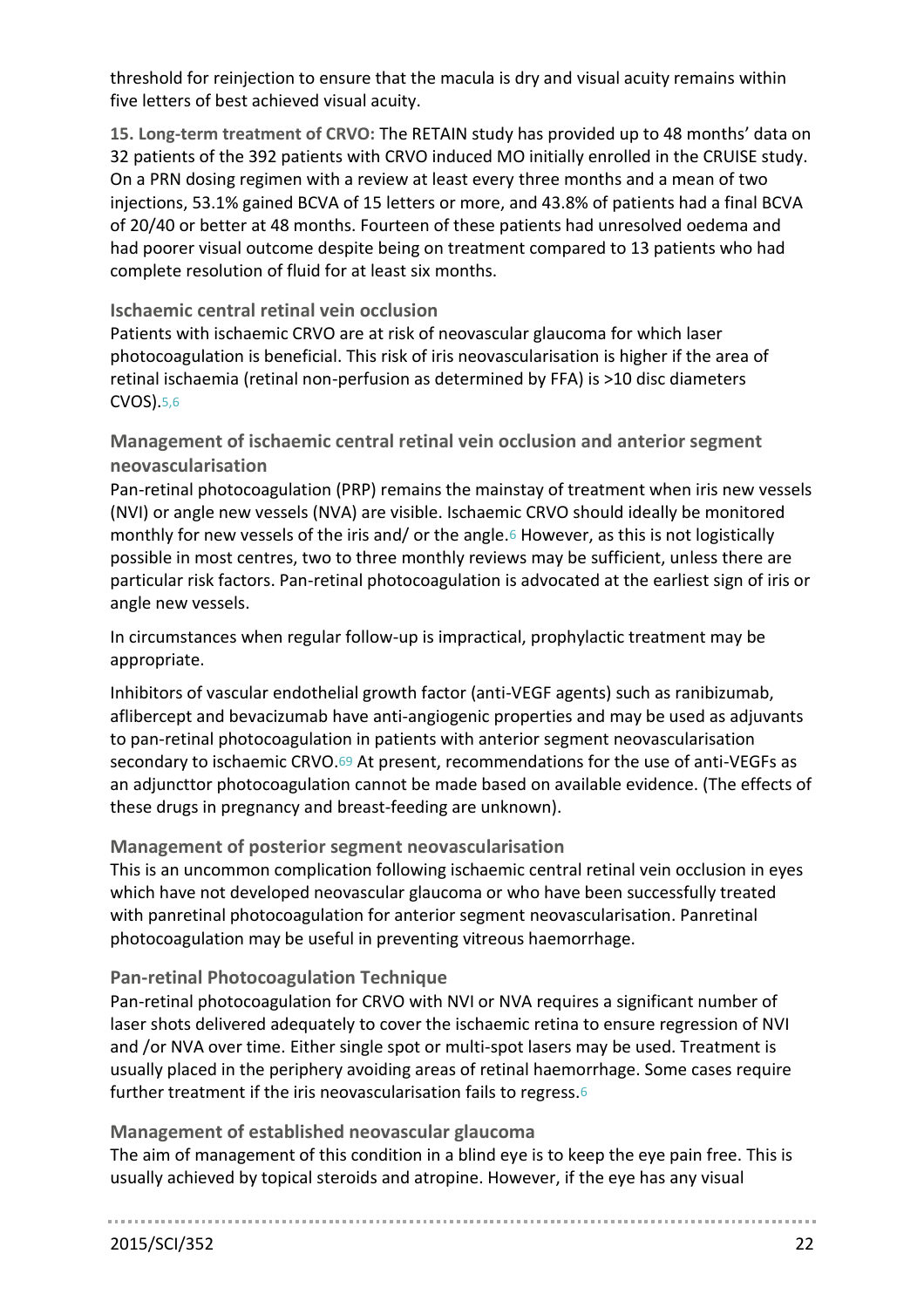potential intraocular pressure should be controlled with topical pressure-lowering agents or cyclo-ablative procedures. In addition, regression of NVI and NVA seem to offer a long term chance of maintaining ocular comfort.

Intravitreal and intracameral anti-VEGF agents have been shown to cause regression of iris new vessels and decrease angle obstruction. Comparative case series indicate that iris new vessels regress faster after intravitreal bevacizumab with PRP than with PRP alone. The reports also suggest that bevacizumab may reduce the need for surgical interventions and may also serve as a useful adjunct to filtering surgery.70,71

### **Recommendations for Further Follow-up**

In eyes that have significant ischaemia (> 10DA non-perfusion), follow-up after six months should be every three months for one year. In non-ischaemic eyes initial follow up every three months for six months is advised. Subsequent follow-up for all patients will depend upon treatment given and complications within the earlier period, but will not normally be required after two years in uncomplicated cases. The development of disc collaterals +/ resolution of the CRVO indicates a good outcome, and should lead to discharge from clinical supervision. However, data available on the treatment of MO with anti-VEGF agents indicates that MO may recur for several years and therefore follow-up beyond current recommendations may be required in a proportion of patients to ensure long term maintenance of stabilized visual acuity gains.

#### **Experimental treatments**

McAllister and colleagues evaluated the effectiveness of a laser-induced chorioretinal venous anastomosis as a treatment for non-ischemic CRVO and observed that visual acuity improved significantly in eyes in which successful anatomosis were created.72 However, chorioretinal anastomosis remains an experimental treatment. There are significant complications associated with the procedure eg choroidal neovascularisation, retinal and subretinal fibrosis or traction $73$ , and vitreous haemorrhage. $74$ 

Trials of other treatments such as radial optic neurotomy with pars plana vitrectomy, and thrombolytic therapies are under way.75,76 These treatments, however, are only experimental at present and are, therefore, not recommended except as part of clinical trials.

# **Section 10: Ophthalmological management of BRVO**

The diagnosis of BRVO is clinical, as described above. In doubtful cases, especially small BRVO, fluorescein angiography may be indicated to confirm the diagnosis. Fluorescein angiography is particularly useful in determining the extent of macular oedema and ischaemia, as well as peripheral ischaemia. Macular oedema and neovascularisation of the retina or disc are the two major complications that may require therapy. Retinal neovascularisation occurs in 36% of eyes with >5 DD and 62% with >4DD area of nonperfusion.[15,](#page-34-14)77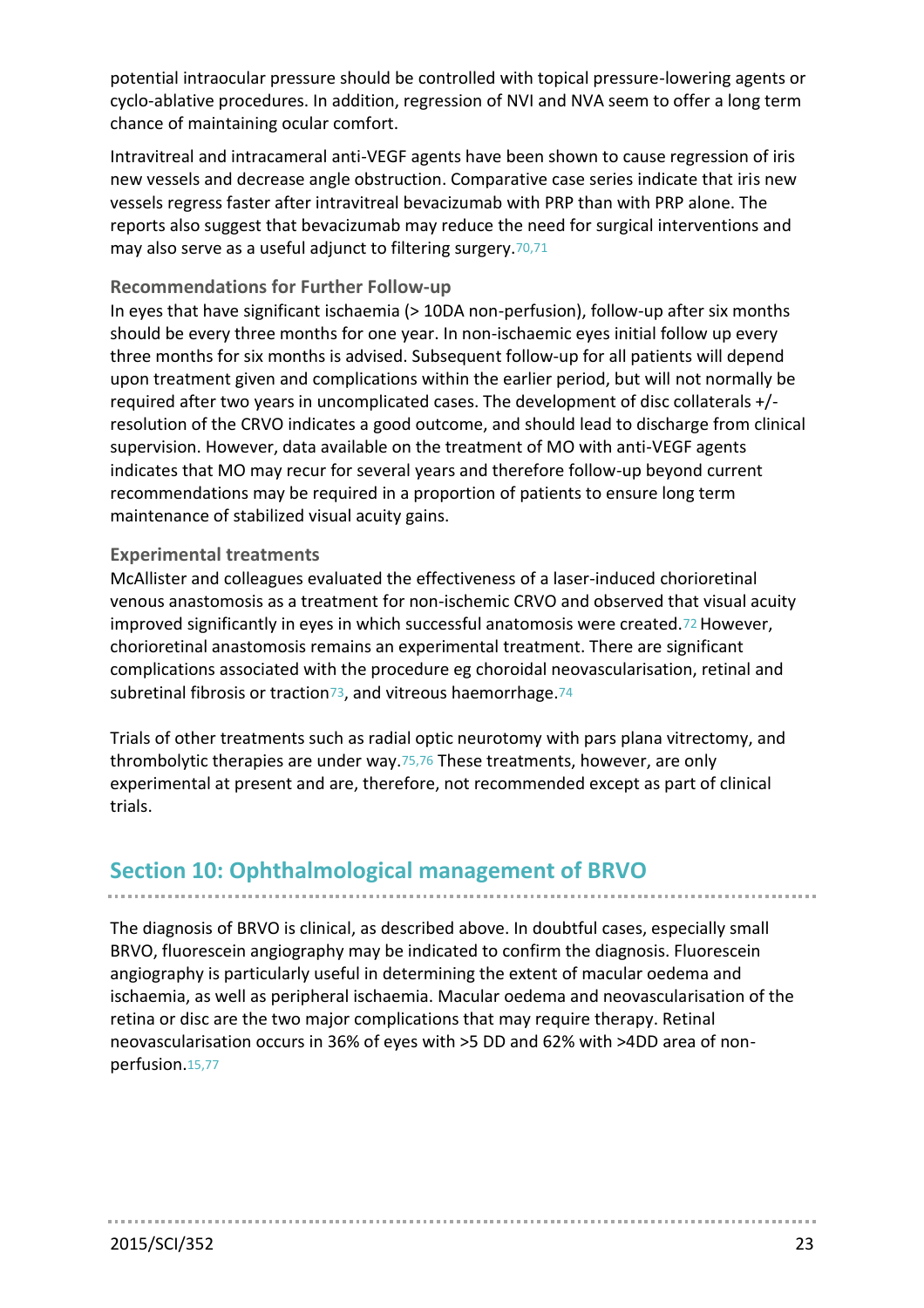# **1. Observation**

A systematic review of the natural history of BRVO reported that visual acuity is moderately poor at baseline (Snellen <6/12). Although visual improvement is more prevalent in BRVO than CRVO, few studies reported improvement beyond 6/12.[16](#page-34-15) The Branch Vein Occlusion Study (BVOS) was a multicentre, prospective, randomized trial designed to study the natural history and effect of laser treatment in this condition. This study demonstrated that, after three years of follow-up and based on available data on 43 participants, 28 (63%) of lasertreated eyes had improved ≥2 lines of vision, compared with 13 (37%) out of 35 untreated eyes that remained in the study for 36 months.78

## **2. Laser photocoagulation**

In the BVOS study, the average improvement in VA in the laser arm after three years of follow-up was 1.3 lines. The BVOS also reported that 40% of treated eyes (n=43) had worse than 20/40 visual acuity at three years, and 12% of treated eyes had 20/200 or worse visual acuity at three years highlighting the need for better treatment options. Today, the recommended treatment guideline for MO due to BRVO is that if laser photocoagulation is contemplated, it should be performed in those eyes with MO secondary to BRVO of at least three months' duration with visual acuity of 6/12 or worse and without significant macular haemorrhage and with a fluorescein angiogram showing capillary perfusion in the absence of blood involving the fovea. However, only a minority of patients in clinical practice are eligible for this treatment option based on these recommendations. Furthermore, laser therapy is typically further delayed three to six months after the onset of BRVO to allow for spontaneous improvement to occur (30%) and for macular haemorrhage to lessen to permit appropriate treatment.

This may further compromise visual potential in eyes with persistent MO.78 If laser therapy is planned, fluorescein angiography should ideally be carried out prior to this therapy usually at > 3 months if visual acuity is 6/12 or less. This has two functions. Firstly it identifies the leaking capillaries and secondly will indicate the degree of macula ischaemia, which may limit the value of photocoagulation. It will also help to avoid laser treatment to collateral vessels. Those with severe visual loss (less than 6/60 vision) and those in whom symptoms have been present for more than one year are unlikely to benefit from the treatment. Laser photocoagulation using a 50 to 100um spots size for MO requires mild photocoagulation spots only, i.e. faint grey discoloration of the retina only The power setting required will vary from patient to patient and should be adjusted accordingly. An average of between 20 to 100 applications (depending on the area of vascular leakage) are required in a grid pattern to the areas of vascular leakage but avoiding the foveal avascular zone and any surrounding areas of capillary closure. Collaterals should be avoided.

# **3. Intravitreal steroids**

Intravitreal triamcinolone acetonide (IVTA): The long-term safety and efficacy of IVTA (using preservative-free triamcinolone) was evaluated in the Standard Care Versus Corticosteroid for Retinal Vein Occlusion Study (SCORE) that showed that this treatment is not beneficial for this condition.79

The GENEVA study that evaluated safety and efficacy of an intravitreal implant of dexamethasone (Ozurdex; Allergan Inc., Irvine, California, USA) in participants with MO secondary to retinal vein occlusion showed that the outcome of this drug in MO due to BRVO was better than in the control participants. In the GENEVA study programme[27](#page-34-26),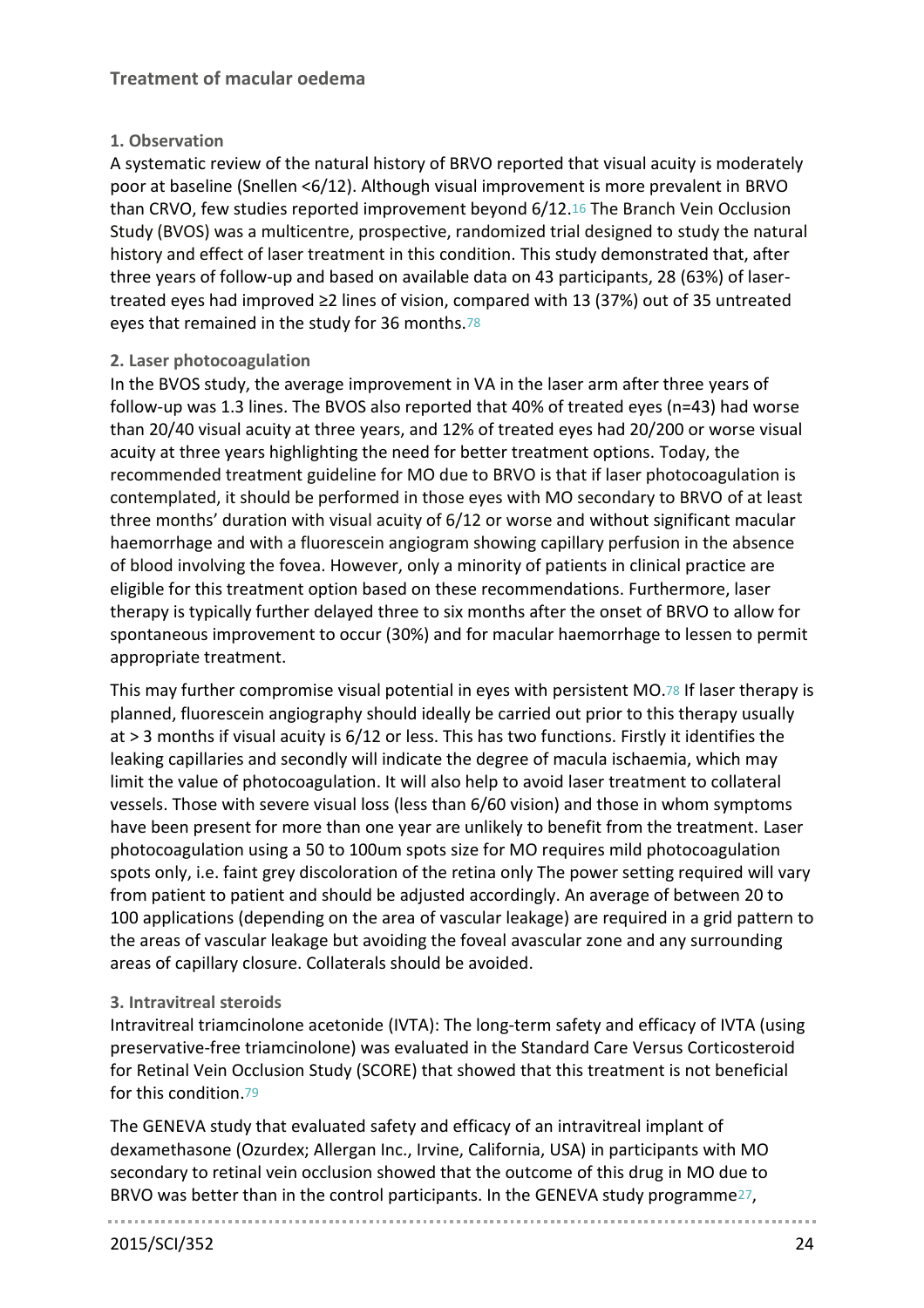Ozurdex (0.7mg) and an alternative dose of dexamethasone in an implant (0.35mg) was compared to a sham injection in patients with CRVO and BRVO in two parallel multicentre studies. Re-treatment was possible 6 months after the first injection under pre-specified retreatment criteria. The first trial did not meet its original primary end-point, namely proportion of eyes gaining 15 letters ETDRS BCVA. The two trials were analysed together and the primary outcome measure for all patients was time to achieve  $a \geq 15$  letter gain. The percentage of eyes with ≥ 15 letter gain in BCVA was significantly higher in both implant groups compared with sham at days 30 to 90 with a peak effect at 60 days (29%). Subgroup analyses of the BRVO and CRVO subjects showed a significantly greater number achieved  $\geq$ 15 letter gain from 30 to 90 days than sham treated eyes, and that sham treated eyes in the BRVO subgroup were more likely to improve spontaneously than similarly managed CRVO eyes. Anatomically, improvements in MO were seen with OCT. In terms of safety, raised IOP peaked at month two (3.2% of patients had an IOP>35 mmHg), but declined significantly by month three. Nineteen percent of patients required an IOP lowering agent at month six and 0.7% of patients required IOP lowering surgical procedures. Cataract incidence and progression is a significant complication of Ozurdex therapy.[27](#page-34-26)

Based on the GENEVA study programme, Ozurdex received FDA and EU approval for the 0.7 mg preparation, and is licensed in the UK for the treatment of adult patients with MO following either BRVO or CRVO.51

### **4. Intravitreal anti\_VEGF therapy**

(i) The pan-VEGF blocker, **ranibizumab (Lucentis, Novartis)** given in two doses (0.3mg and 0.5mg) every month for 6 months, was compared with sham, in the BRAVO study.80 At six months, the mean gain in VA was +16.6 and +18.3 letters (0.3 and 0.5 mg respectively) compared to +7.3 letters in the sham injection group. Sixty-one percent of the ranibizumab 0.5mg group achieved a 15 letter gain versus 29% in the sham treated group. However, from months three to five, a single application of rescue laser photocoagulation was also allowed in all study arms if hemorrhages had cleared sufficiently to allow safe application of laser and the following criteria were met: Snellen equivalent BCVA ≤20/40 or mean central subfield thickness  $\geq$ 250 µm, and compared with the visit three months before the current visit, the patient had a gain of <5 letters in BCVA or a decrease of <50  $\mu$ m in mean central subfield thickness. Based on these criteria, approximately 20% of patients in both ranibizumab arms received adjunctive laser, versus 55% in the sham injection arm. Following the first six months, all patients were enrolled into an open-label extension for an additional six months and the overall 12 months' results suggest that the visual gain established in the first six months can be retained with a slightly less intensive pro re nata (PRN) therapy with ranibizumab (an average of 5.7 injections in the first 6 months, vs. 2.7 injections in the second PRN six month phase).76

Ranibizumab 0.5mg (Lucentis) for MO secondary to BRVO was subsequently endorsed via a NICE TA283 in May 2013. The TA stated that ranibizumab should be considered if laser has failed or has been deemed an unsuitable treatment.

Further to BRAVO<sup>80</sup> the open label extension of the HORIZON trial looked at 304 previous BRAVO patients with MO secondary to BRVO to assess the long term safety and efficacy of ranibizumab treatment. Patients entered the trial after one year in BRAVO and were enrolled for a further 12 months in HORIZON.61 Patients were seen at least every three months and given an intravitreal ranibizumab 0.5 mg if pre-specified retreatment criteria met.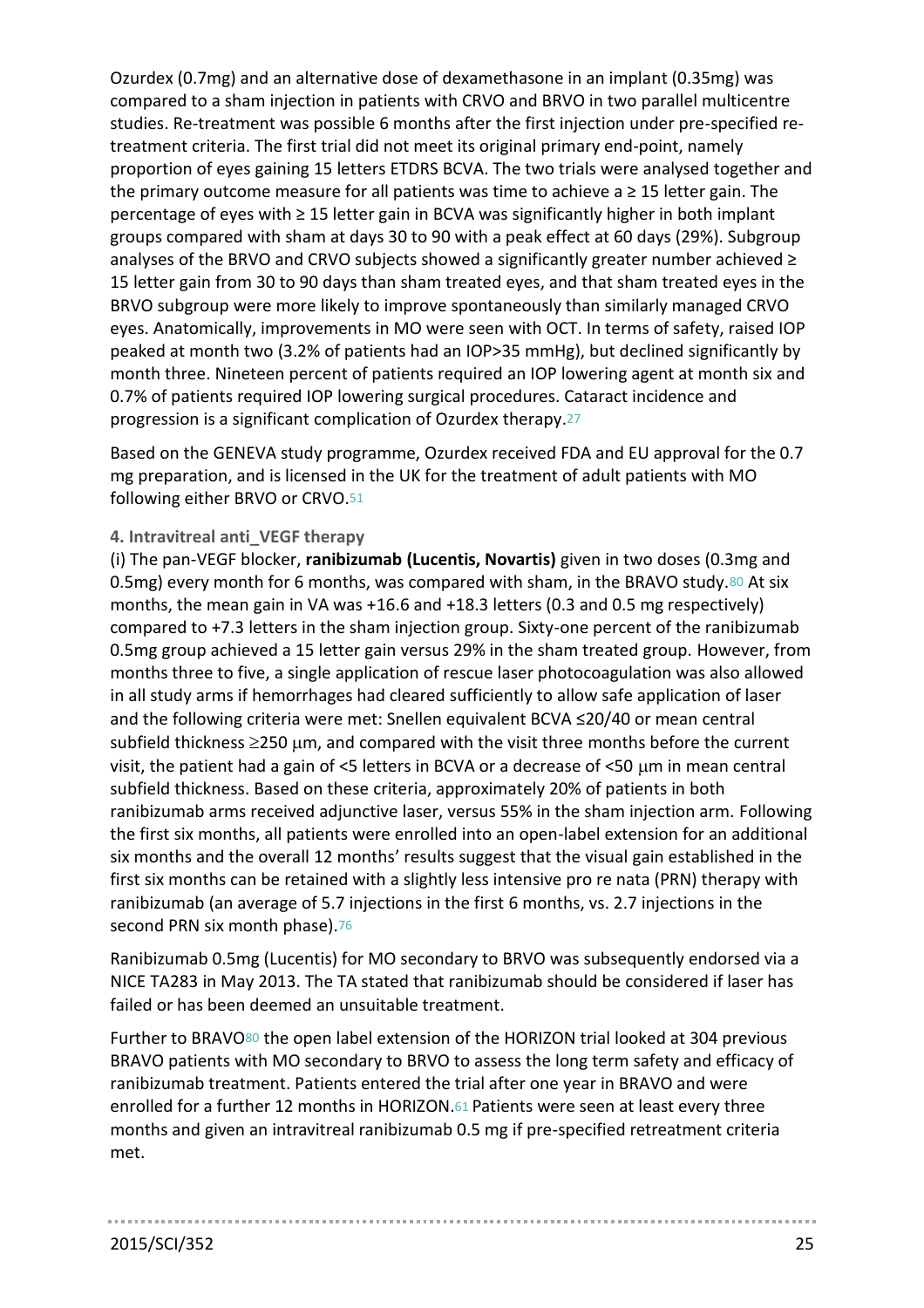Patients were eligible to receive an intravitreal injection of 0.5 mg ranibizumab if visual acuity was less than or equal to 20/40 or center subfield thickness was ≥250 µm. Patients with BRVO were eligible for rescue grid laser therapy if BCVA was ≤20/40 (6/12) caused by MO. The mean change from baseline BCVA at 12 months was 0.9 in the sham/0.5mg, -2.3 in the 03/0.5mg ranibizumab and -0.7 in the 0.5mg groups respectively. There were no new adverse events identified.80 As such the long term administration of ranibizumab in a prn regimen was well tolerated and efficacious in patients with MO secondary to BRVO. The more recent RETAIN Study included 34 patients with BRVO in a prospective follow-up of a subset of patients from two phase three trials of ranibizumab in RVO.62 Over a mean followup of 49.0 months, 17 of 34 BRVO eyes (50%) had resolution of their oedema (defined as no intraretinal fluid for six months or more after the last injection). The last injection was given within two years of treatment initiation in 76%. The mean number of injections required in unresolved patients in year four was 3.2. In eyes where the oedema had resolved, a mean improvement in BCVA of 25.9 letters was achieved versus 17.1 letters (p= 0.09) in eyes with unresolved oedema. This shows that the long-term outcomes of BRVO eyes treated with ranibizumab was excellent, although about half of them required continuing treatment.<sup>62</sup>

(ii) **Aflibercept (Eylea, Bayer)** is also recently licensed by the EMA for MO secondary to BRVO based on the VIBRANT Study.81 A total of 183 subjects with treatment naïve MO due to BRVO with sufficient clearing of macular haemorrhage to allow laser treatment at baseline and best corrected visual acuity of 24 – 73 ETDRS letters were randomized to four weekly aflibercept versus macular laser. At six months, 53% of subjects gained 15 letters after a mean of 5.7 injections compared to 27% in the laser arm treated with a mean of 1.7 sessions of macular laser. The mean gain in best-corrected visual acuity was 17 ETDRS letters versus 6.9 ETDRS in the laser arm. The functional outcomes mirrored the significantly more reduction in mean central retinal thickness in the aflibercept arm (-280.5µm) compared to the laser arm (-128.8µm).

(iii) Currently, increasing short-term data support the fact that multiple intravitreal bevacizumab injections reduce MO secondary to BRVO including those that had failed previous laser treatment. The most common treatment regimen is two to three injections over the first five to six months.82,83 However, further randomized, controlled trials are required to assess long-term safety and efficacy of intravitreal bevacizumab. No recommendations on the use of intravitreal bevacizumab can be made at this time.

Table 1 shows the summary of visual outcomes in the various randomized clinical trials evaluating therapies in macular oedema due to BRVO.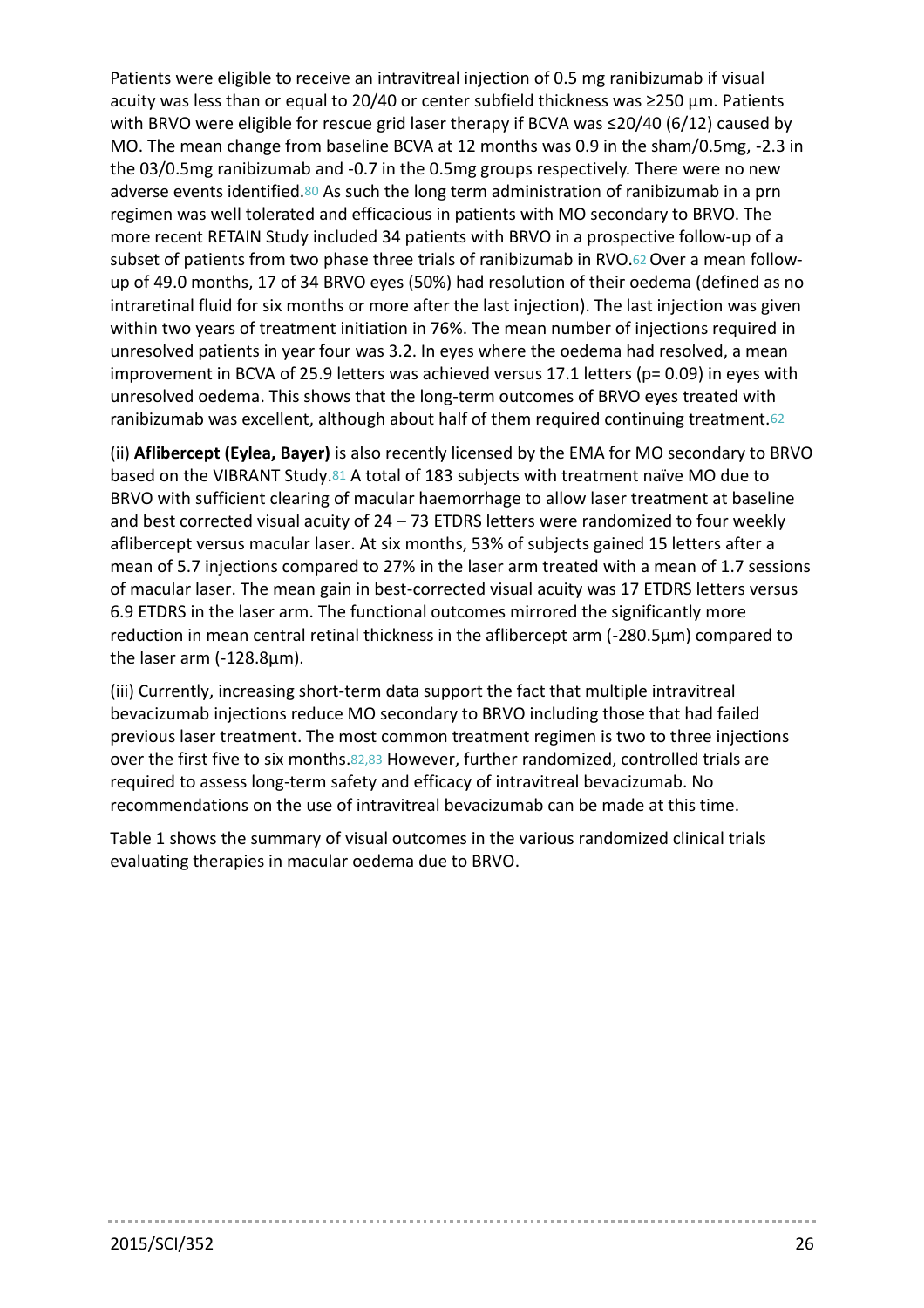**Table 1: Visual outcomes of macular oedema due to branch retinal vein occlusion in randomised clinical trials.**

|                |                                            |                                | <b>Mean gain in BCVA</b> |                   |                   | <b>Proportion with</b><br>≥15 ETDRS letter gain |                 |                 |
|----------------|--------------------------------------------|--------------------------------|--------------------------|-------------------|-------------------|-------------------------------------------------|-----------------|-----------------|
| <b>STUDY</b>   | <b>STUDY</b><br>ARMS(n)                    | <b>Baseline</b><br><b>BCVA</b> | In $6$<br>months         | In $12$<br>months | In $36$<br>months | at $6$<br>months                                | at 12<br>months | at 36<br>months |
| <b>BVOS</b>    | Observation<br>$(n=35)$                    |                                |                          |                   | $+0.23$<br>line   |                                                 |                 |                 |
|                | Laser ( $n=43$ )                           |                                |                          |                   | $+1.33$<br>line   |                                                 |                 |                 |
| <b>SCORE</b>   | 1mg IVTA<br>$(n=121)$                      | 58.2                           |                          | 5.7               | 4.4               |                                                 | 25.6            | 25              |
|                | 4mg IVTA<br>$(n=125)$                      | 56.1                           |                          | 4.2               | 8.0               |                                                 | 27.2            | 50              |
|                | Laser ( $n=121$ )                          | 56.8                           |                          | 4.0               | 12.9              |                                                 | 28.9            | 48              |
| <b>GENEVA</b>  | 0.7mg<br>Ozurdex<br>$(n=427)$              | 54.3                           |                          |                   |                   | 41                                              |                 |                 |
|                | Sham<br>$(n=426)$                          | 53.9                           |                          |                   |                   | 23                                              |                 |                 |
| <b>BRAVO</b>   | 0.3mg<br>ranibizumab<br>$(n=134)$          | 56.0                           | 16.6                     | 16.4              |                   | 51.2                                            | 56              |                 |
|                | 0.5mg<br>ranibizumab<br>$(n=131)$          | 53.0                           | 18.3                     | 18.3              |                   | 61.1                                            | 60              |                 |
|                | Sham<br>$(n=132)$                          | 54.7                           | 7.3                      | 12.1              |                   | 28.8                                            | 44              |                 |
| <b>VIBRANT</b> | 2 <sub>mg</sub><br>Aflibercept<br>$(n=85)$ | 58.6                           | 17                       |                   |                   |                                                 | 57              |                 |
|                | Laser ( $n=83$ )                           | 57.7                           | 6.9                      |                   |                   |                                                 | 41              |                 |

**Translation of clinical trials in BRVO into clinical practice:**

1. The natural history of MO due to BRVO indicates that MO may resolve or reduce over time with an approximate mean gain of 7.3 ETDRS letters at six months (BRAVO sham arm). However, a delay of six months in initiating anti-VEGF therapy in this condition also results in an inferior visual outcome compared to prompt treatment at diagnosis. As BRVO is a predominantly unilateral disease, there is often a delay in the patient being aware of the visual impairment, timely diagnosis of the condition and referral for therapy. Therefore, prolonged delays of six months or more after the diagnosis is established should be avoided unless the patient wishes to delay treatment.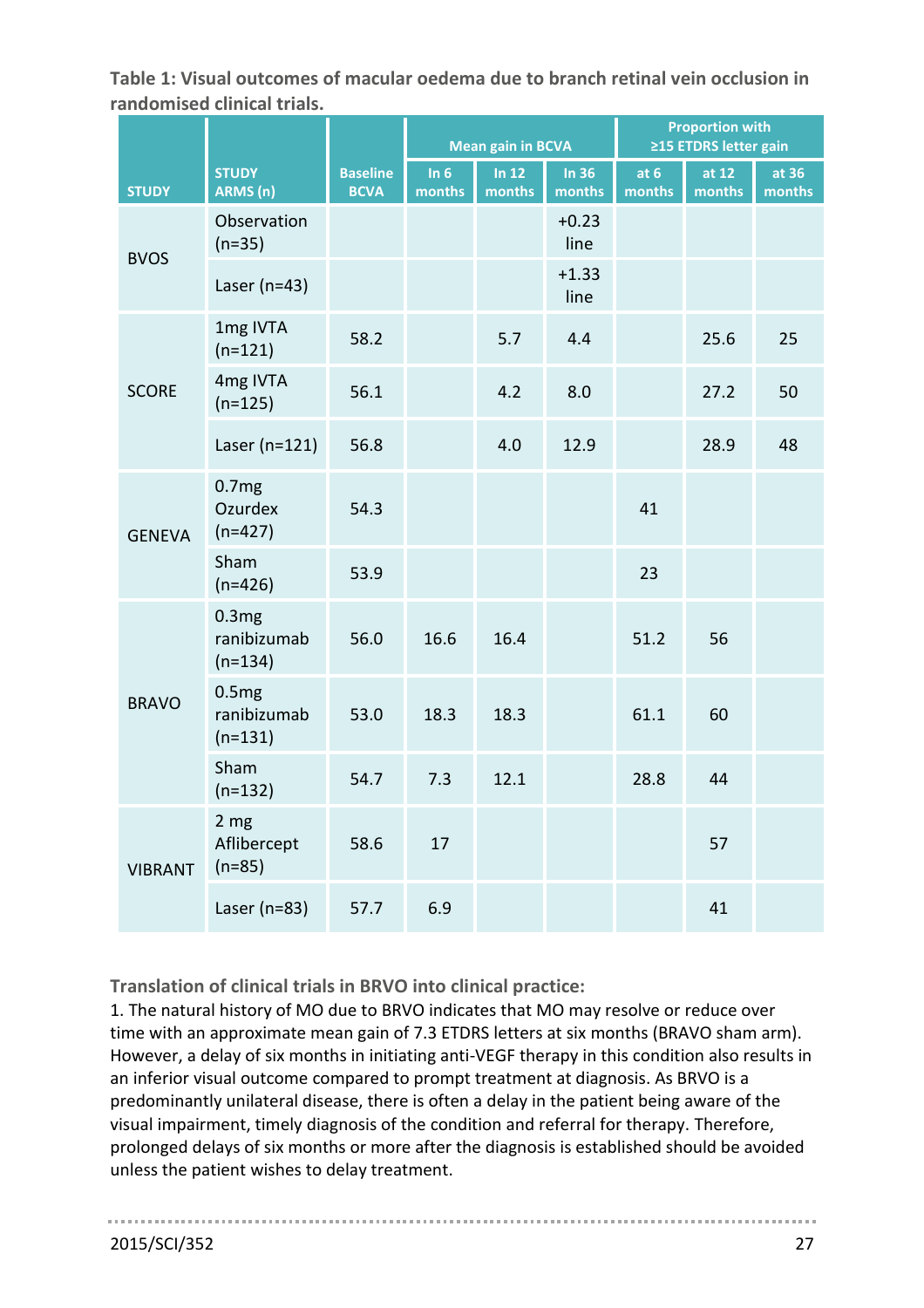2. Macular laser has been the treatment of choice for this condition for the last 20 years. However, with the availability of anti-VEGF agents, the role of laser as first-line treatment should be restricted to patients unsuitable or unwilling to receive anti-VEGF therapy. This recommendation is supported by the BVOS study in which only 40% of patients had a final visual acuity of 6/12 at 36 months despite macular laser treatment.

3. Intravitreal triamcinolone is not licensed for intraocular use and the clinical trials on triamcinolone do not support its use in MO due to BRVO.

4. Anti-VEGF agents (ranibizumab and aflibercept) have shown significant visual gains in patients with MO due to BRVO. The BRAVO trial followed by the HORIZON and RETAIN showed that ranibizumab with rescue laser is superior to sham. As in CRVO, these clinical trials demonstrate the need for prompt initiation of treatment and the need for monthly injection until stable vision is attained. The BRAVO, HORIZON and RETAIN studies showed that if PRN treatment is commenced after maximal visual acuity gain, patients need to be monitored monthly initially followed by at least three monthly to sustain the visual benefit. The long-term outcomes in eyes with BRVO treated with ranibizumab are excellent with appropriate follow-up and treatment. The VIBRANT trial showed that four weekly aflibercept is superior to macular laser at six months. NICE has not yet evaluated aflibercept in the treatment of MO secondary to BRVO.

5. Ozurdex was the first intravitreal agent that was recommended by NICE (NICE TA229) for this indication based on the GENEVA study results. The agent is being used for this indication in the NHS. Real-life experience indicates that more frequent dosing (than six-monthly used in GENEVA) is required to produce optimal results. The impact of frequent dosing of Ozurdex is the higher rate of progression of cataract. There are no head-to-head comparisons of more frequent dosing of Ozurdex versus anti-VEGF agents in this condition reported yet. Ozurdex (700ug) is the only licensed intraocular steroid for this condition. As inflammation likely plays a role in MO due to RVO, Ozurdex is a useful treatment modality.

## **Treatment of neovascularisation**

Disc or retinal neovascularisation is an indication for photocoagulation to the ischaemic retina (sector photocoagulation), although available evidence suggests that waiting until vitreous haemorrhage occurs before laser treatment does not adversely affect the visual prognosis.[15](#page-34-14) New vessels occur only when there is at least a quadrant of capillary closure and commonly after six months following the occlusion.

Follow up visits at three to four monthly intervals are recommended in patients with one quadrant or more retinal ischaemia. It is recommended that sector laser photocoagulation is applied once retinal or optic disc neovascularisation occur. Fluorescein angiography is not usually necessary prior to laser because the area of ischaemia is visible clinically.

Photocoagulation for retinal neovascularisation in BRVO is applied to the sector of retinal capillary closure. An adequate number of laser spots using a single spot or multisport laser should be applied in the affected sector, one shot width apart with sufficient energy to create a mild grey-white laser discoloration of the retina. A quadrant usually requires at least 500 shots of 500µm diameter.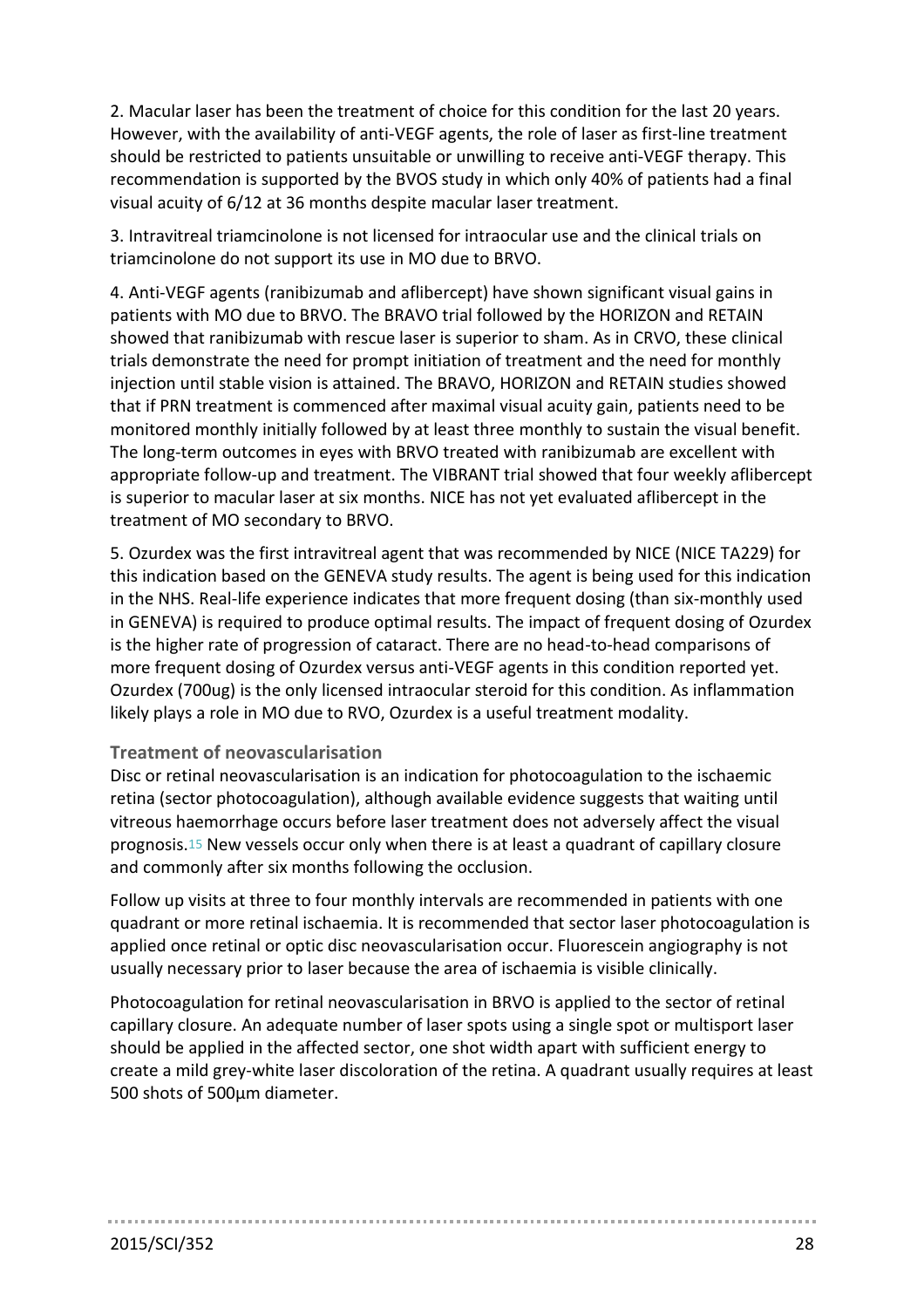#### **Experimental Treatments**

An RCT comparing arteriovenous sheathotomy and IVTA showed similar benefits.84 Based on these results and the known complications rate of vitreo-retinal procedures, this procedure is not recommended at present.85

# **Section 11: Treatment Algorithm**

### **Treatment algorithm for CRVO**

A. Treatment of risk factors (to be managed by patient's physician).

B. Ophthalmic management

#### **I. NON-ISCHAEMIC CRVO**

#### *Baseline*

Visual acuity measurement, colour fundus photographs and fluorescein angiography, OCT, IOP, gonioscopy if ischaemic CRVO is suspected.

If no iris or angle NV and there is OCT evidence of MO:

(a) If visual acuity is 6/96 or better, commence on either intravitreal anti-VEGF therapy or Ozurdex implant

(b) If visual acuity is less than 6/96, the potential for significant improvement in visual acuity is minimal and the risk of ocular neovascularisation is high.

However, eyes with VA< 6/96 may be offered treatment as some of these eyes may respond. The patients should be watched for NVI/NVA

(c)If visual acuity is better than 6/12, it is reasonable to observe the patient for spontaneous resolution as per the judgment of the treating ophthalmologist.

#### *Choice of agent*

Ranibizumab and aflibercept are the two anti-VEGF agents recommended by NICE for MO due to CRVO. Ozurdex, a dexamathasone implant is also recommended by NICE for this condition. There is no visual acuity or central macular thickness restriction in the commencement of treatment with any of these agents.

Although any of these drugs may be used as first line for this condition, anti-VEGF is preferred in eyes with a previous history of glaucoma and younger patients who are phakic. Ozurdex may be a better choice in patients with recent cardiovascular events and in those who do not favour monthly injections.

#### *Re-treatment*

At each follow-up visit, visual acuity, macular thickness and IOP should be assessed and the presence of NVI/NVA assessed.

If ranibizumab is the first line of treatment, monthly intravitreal injections are continued until maximum visual acuity is achieved, which is defined as stable visual acuity for three consecutive monthly assessments while on ranibizumab therapy. If no improvement in visual acuity over the course of the first three injections is observed, cessation of treatment may be considered and is recommended after six injections. Patients who achieve visual acuity stability should be monitored monthly and treatment with ranibizumab is resumed when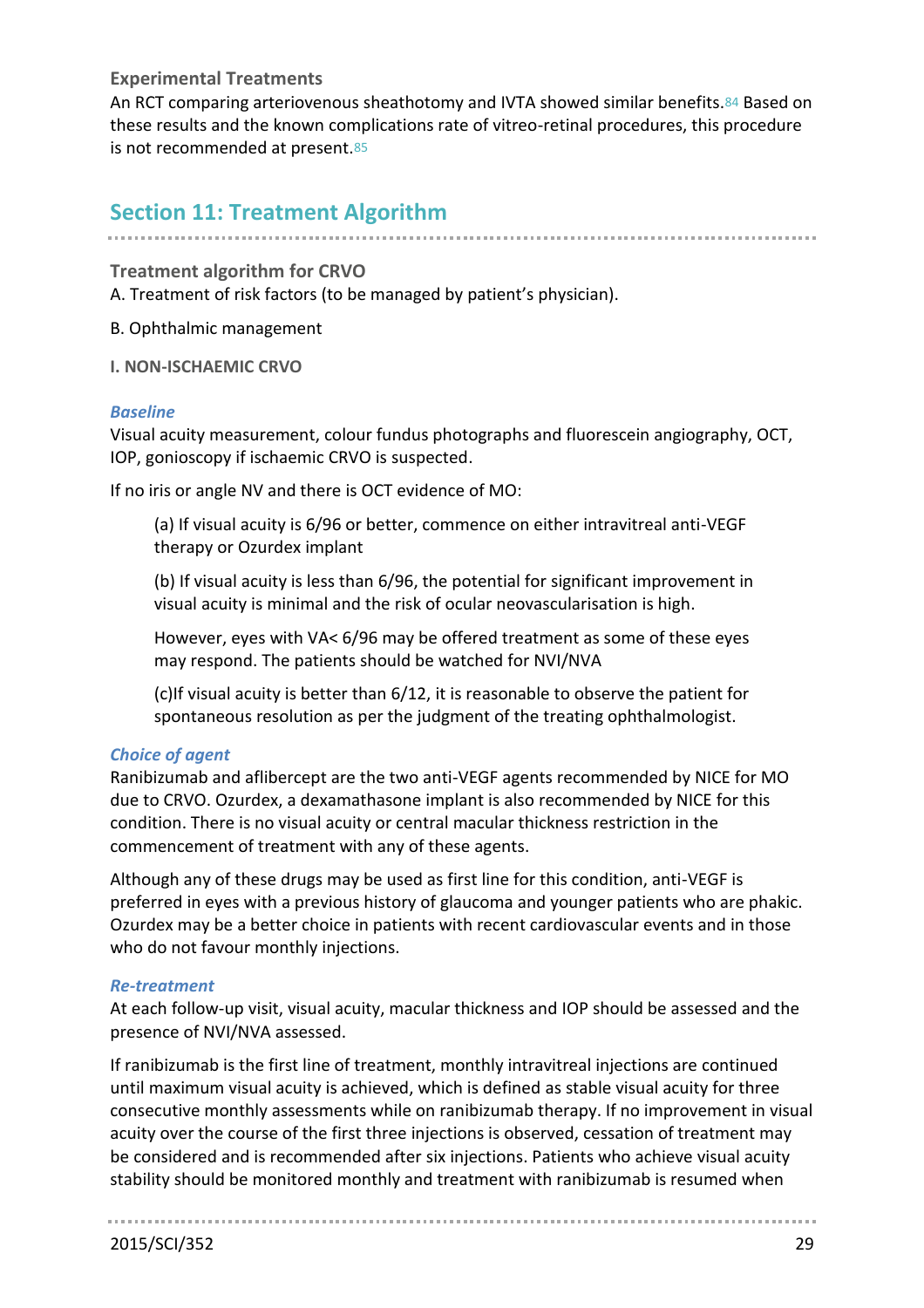monitoring indicates loss of visual acuity due to MO secondary to CRVO. Monthly injections should then be administered again until stable visual acuity is reached for three consecutive monthly assessments (implying a minimum of two injections). The interval between two doses should not be shorter than one month.

If aflibercept is chosen as the first line treatment, it is given monthly until maximum visual acuity is achieved, which is defined as stable visual acuity for three consecutive monthly assessments while on aflibercept therapy. If no improvement in visual acuity over the course of the first three injections is observed, cessation of treatment may be considered and is recommended after six injections. Monthly treatment should continue until visual and anatomical outcomes are stable for three monthly assessments. Thereafter the need for continued treatment should be reconsidered. The summary of product characteristics states that monitoring is recommended at the injection visits and that the monitoring schedule should be determined by the doctor responsible for the patient's care based on the response of the condition to treatment.

If Ozurdex is the first line of treatment, re-treatment may be required at four to six monthly intervals until visual stability is obtained. The occasional patient may require treatment at three months. However, more frequent and repeated treatments with Ozurdex increase the risk of adverse events and these should be discussed with the patient. Patients should be monitored for raised intraocular pressure (IOP) and formation or progression of cataract.

### *Stopping treatment*

Stopping ranibizumab and aflibercept therapy should be considered if after three consecutive monthly treatments, visual acuity has not improved by at least five letters and CMT has not reduced from baseline. However, reduction in retinal oedema without VA improvement or deterioration (i.e stable VA) may be accepted as a favourable, but suboptimal outcome. Stopping ranibizumab and aflibercept therapy is recommended if after six consecutive monthly treatments, visual acuity has not improved by at least five letters and CMT has not reduced from baseline. Ozurdex should be used with caution in eyes with raised IOP.

## *Switching agents*

If an anti-VEGF agent is stopped due to lack of efficacy, there is no randomised controlled trials that provide evidence that switching to another anti-VEGF agent may be effective. However, given our experience with switching anti-VEGF agents in neovascular age related macular degeneration, it may be worthwhile switching to another anti-VEGF agent and further monthly injections for three months may be given to assess the efficacy of the switch.

There is a good rationale to switch from Ozurdex to an anti-VEGF agent and vice versa as the different mode of actions of these agents may aid in resolution of MO. However, the long term outcomes of sequential or combination treatment of anti-VEGF agents and steroids remain unclear.

## **II. ISCHAEMIC CRVO**

#### *If iris or angle neovascularisation occurs and the anterior chamber angle is open*

Urgent PRP is recommended and with review at two weeks initially and then less frequently as regression occurs. PRP plus intravitreal bevacizumab (off license) can be repeated if NVI/NVA persist.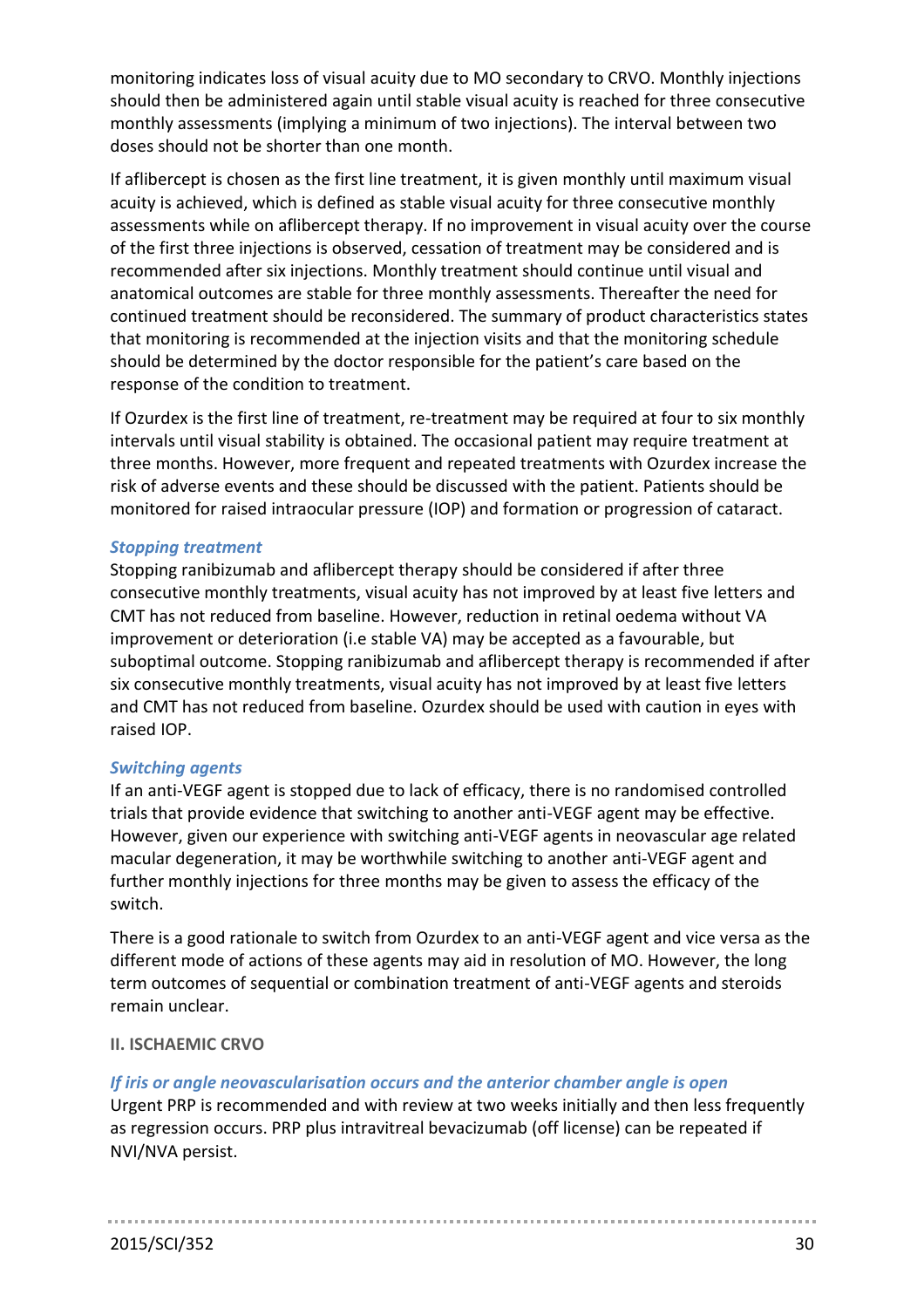## *If iris or angle NV are present with a closed angle and raised intraocular pressure*

Urgent PRP is recommended with cyclodiode laser therapy / tube shunt surgery. The latter is preferable if the angle closure is established. If the intraocular pressure is normal or normalizes with the above therapy, intravitreal bevacizumab can be considered. If the intraocular pressure is significantly elevated it should be managed as above with topical and medical management in addition. Caution is advised if bevacizumab or any anti-VEGF agent is considered in the presence of raised intraocular pressure as this can be exacerbated in the short-term. If vitreous haemorrhage precludes a view of the fundus, transcleral diode therapy and retinal cryotherapy can be used. An early specialist glaucoma opinion should be sought.

If an ischaemic CRVO is present without NVI/NVG and limited follow-up is likely and especially but not necessarily only if the FFA shows > 30 DA non-perfusion, prophylactic PRP should be considered. Macular oedema in eyes with ischaemic CRVO is treated in the same way as those with non-ischaemic CRVO. However, the guarded prognosis should be explained to the patient.

**Treatment algorithm for BRVO**

- A. Treatment of risk factors by patient's physician.
- B. Ophthalmic management of BRVO

#### **I. NON-ISCHAEMIC BRVO**

#### *Baseline*

- 1. If VA better than 6/12, it is reasonable to regularly observe progress for three months.
- 2. If VA is 6/12 or worse with macular odema and haemorrhages are not masking fovea:
	- a) FFA is recommended to assess foveal integrity
	- b) If no macular ischaemia is identified, regularly observe for three months if macular oedema is mild and in opinion of clinician likely to spontaneously improve (30% chance)
	- c) If mild to moderate macular ischaemia is present consider treatment with ranibizumab or Ozurdex if spontaneous improvement is unlikely
	- d) If severe macular ischaemia is present no treatment is recommended, and regularly observe for NV formation
- 3. If VA 6/12 or worse + macular oedema and haemorrhages are masking macula
	- a) Monthly ranibizumab or baseline Ozurdex for three months.
	- b) Perform FFA at 3 months to assess foveal integrity
	- c) If severe macular ischaemia is found to be present at three months, no treatment will likely be beneficial and further therapy should be carefully considered

#### *At three months follow-up*

- 1. Consider modified grid laser photocoagulation if persistent macular oedema, no or minimal macular ischaemia and other treatments unsuccessful or unavailable
- 2. If VA  $\geq$ 6/9 or no macular oedema detected, continue to observe if initially observed. If on anti-VEGF or Ozurdex therapy, continue as suggested in MO due to CRVO.

#### *Further Follow-up*

- 1. If under observation only, follow-up three monthly intervals for 18 months
- 2. In case of recurrence or new macular oedema, consider re-initiating intravitreal ranibizumab or Ozurdex therapy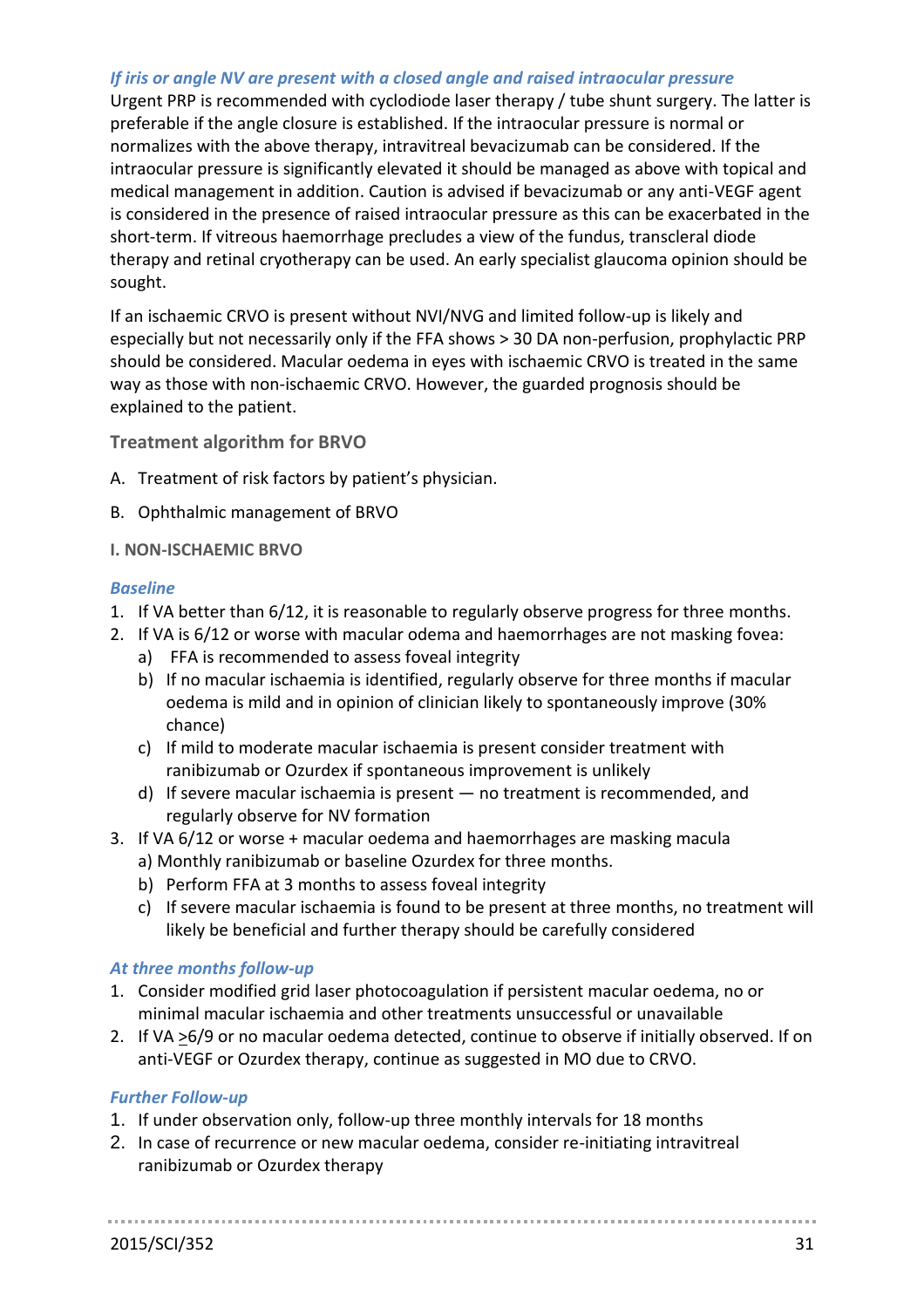## **II ISCHAEMIC BRVO**

- a) Watch carefully for NV
- b) If NVE consider sector laser photocoagulation applied to all ischaemic quadrants. Intravitreal bevacizumab (off-license) may also be given in combination with laser.
- c) Follow-up at three monthly intervals for up to 24 months.

# **Section 12: RVO Service Provision**

Patients with RVO have previously been evaluated and followed up in eye clinics. Essentially, these clinic visits were aimed at identifying modifiable risk factors and managing sight threatening complications of retinal vein occlusion. A few patients benefited from laser treatment. Recent large controlled clinical trials have unequivocally demonstrated the clinical efficacy for intravitreal injections of ranibizumab (Lucentis), aflibercept (Eylea) and the dexamethasone implant (Ozurdex) in stabilizing and improving visual acuity in retinal vein occlusion.

## **Burden of disease due to RVO**

There are currently no UK based studies on the prevalence of RVO. It is currently estimated from pooled data from 15 population studies from the United States, Europe, Asia, and Australia that there are about 520 new cases per million population of RVO.[16](#page-34-15) These include 442 and 80 per million of BRVO and CRVO respectively. However, only 200 – 260/million will require treatment as some patients with RVO retain good vision and do not require any treatment. BRVO occurs two to three times as commonly as CRVO.

#### **Existing service provision and referral pathways**

The management of an individual patient depends on the type of RVO and associated complications. Until recently, the mainstay of management of retinal vein occlusion has been macular laser photocoagulation for macular oedema in BRVO, and panretinal photocoagulation for iris or retinal neovascularization (CRVO and BRVO). Some cases of iris neovascularisation require cyclodiode laser or in extreme cases trans-scleral diode or retinal cryotherapy. With the introduction of intravitreal anti-VEGF treatments and the dexamethasone intravitreal delivery device, the management of RVO is undergoing a significant transformation and it will be a major challenge to deliver within the NHS framework.

#### **Anticipated workload**

Given the effectiveness of anti-VEGF therapies and intravitreal steroid injections in all types of RVO, the number of patients eligible for treatment and the treatment frequency has increased significantly. Patients receiving anti-VEGF therapy require four to six weekly visits whilst those receiving dexamethasone will not only require injection every four to six months, but also monitoring visits every six to ten weeks. These changes will represent a very significant increase in workload for Ophthalmologists. It will be impractical to ask patients to travel long distances repeatedly (e.g. to regional centres) for treatments at very frequent intervals. There is therefore an important need to provide such services in local hospital eye units wherever possible.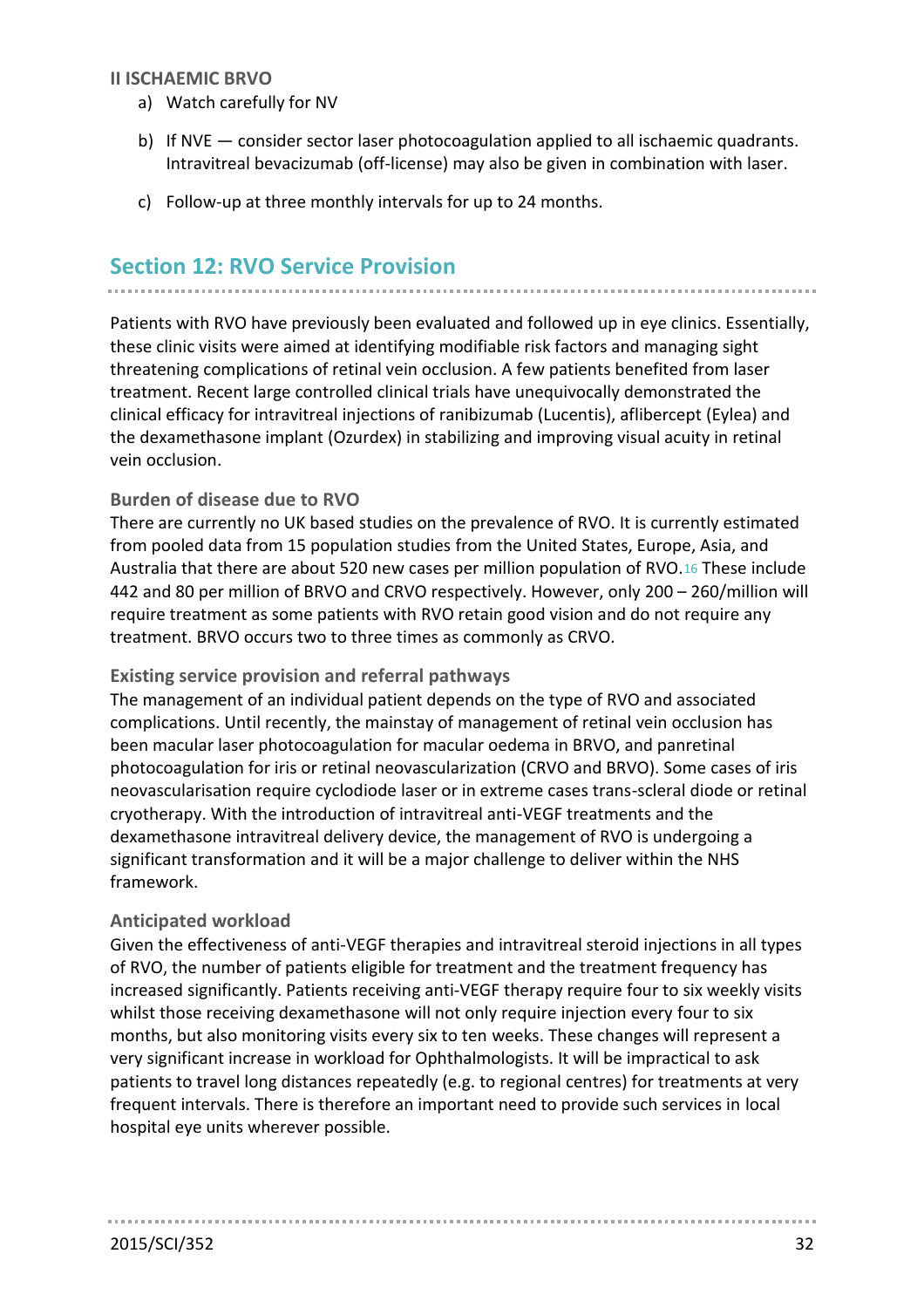# **RVO Service Specifications**

#### **Early access**

It is recommended that the time from referral from the primary source to initial evaluation and treatment by the ophthalmologist at the eye clinic is not more than  $2 - 4$  weeks from presentation. This recommendation is based on reports from the CVOS that reported that the final visual acuity is dependent on the visual acuity at presentation. More recently, the GENEVA Study[27](#page-34-26) and anti-VEGF (ranibizumab and aflibercept) studies60,61,62,63,64,79 also suggested that visual recovery was better for eyes that were treated early after the onset of RVO.

## **Geographical equity of access to all regions within the UK**

There needs to be immediate access to an ophthalmologist with expertise in the management of RVO for all patients, irrespective of geographic location. Referral pathways of RVO to treating specialists may vary but must be appropriate for different regions, as there may be several variations in geographic population distribution, logistics, expertise, and physician workload. The guiding principle is that no particular patient or region should be disadvantaged.

## **Minimum clinical services required for effective management** These include:

- Best corrected visual acuity assessments by optometrist or certified VA examiners
- Colour Fundus photographs and Fundus Fluorescein angiography (FFA) by trained technical staff
- Optical coherence tomography (OCT) with the SD-OCT by trained technical staff
- Treatment initiated within one to two weeks of assessment by the attending ophthalmologist
- Appropriate facilities for IVT injection
- Appropriate capacity for follow up, monitoring and re-treatment

#### **RVO Referral Pathways**

All patients suspected to have RVO by the optometrist, general practitioner, or other health workers should be referred directly to the nearest Eye Casualty, or Eye Clinic. Optometrists may be used for 'screening' or first examination of patients suspected of having RVO. Referrals from the optometrist should be sent directly to an ophthalmology department, and should not necessarily pass through the general practitioner as such a route introduces unnecessary delays. Self-referral or presentation to the Eye Casualty/Clinic should be encouraged, especially in patients who have second eye involvement.

#### **Resources**

The contemporary management of RVO requires collaboration between the ophthalmology multidisciplinary team and physicians.86 The multidisciplinary ophthalmic team is similar to that required for the management of wet age-related macular degeneration (wAMD) and diabetic macular oedema (DMO). It is expected that intravitreal injection facilities exist and will be shared with AMD and DMO services.

It is expected that all patients with RVO will require refracted LogMAR visual acuities, FFA and OCT at the commencement of treatment. Subsequent follow up will require regular LogMAR visual acuities, and OCTs, and FFAs only when indicated. Complications of intravitreal therapies in RVO are similar to those in other diseases eg neovascular AMD and will require appropriate resources to manage them. It is also important to explain to patients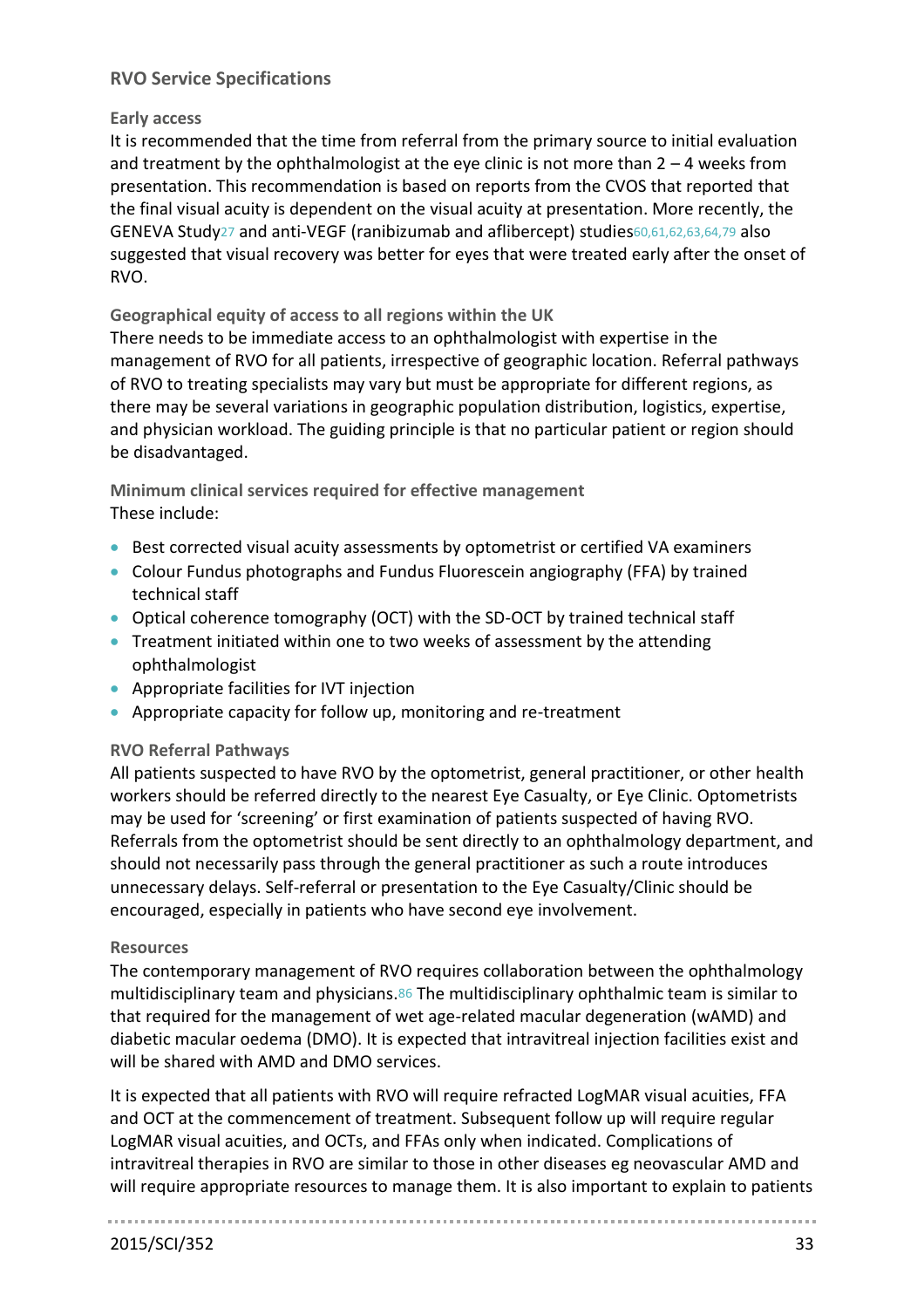that intravitreal therapies in RVO may be multiple and repeated over a number of years and require significant time and caregiver support.

## **Low Vision and Living with RVO**

It is known that the sudden onset of visual loss whether unilateral or bilateral results in significant distress. BRVO and CRVO are reported to be associated with a decreased visionrelated quality of life as measured by the VFQ-25.84,85 The decrease in VFQ-25 scores is related to the degree of visual loss in the better-seeing eye and the overall systemic health of the patient.87,88 Patients with either central or branch retinal vein occlusion with macular oedema have significant impact on their quality of life, and were willing to undergo potentially invasive treatment.89,90

Patients with reduced BCVA secondary to RVO should be offered the opportunity of accessing low vision support and advice at an early stage. Advice and use of task lighting and magnifiers reduce the early impact of sight loss and the risk of falls. It is important not to wait until all treatment options have been explored or until an individual's vision deteriorates to a level that merits registration as visually impaired/severely visually impaired before referring an individual to low vision and rehabilitation services.

It is easier to introduce the patient to low vision services at an earlier than later stage of the disease when individual can learn how to use their remaining vision more effectively, retaining independence and confidence.

# **Section 13: Research**

A study on the epidemiology of RVO in a UK population would be helpful in determining the true disease burden in the population.

There are yet unreported studies comparing the efficacy of Ozurdex and anti-VEGFs in the treatment of MO secondary to RVO. The SCORE 2 study is comparing the visual outcomes of monthly bevacizumab and aflibercept as first line treatment for six months for MO due to CRVO and then the trial will continue to evaluate the role of Ozurdex as a second line option. Similarly, there is an on-going NHIR HTA-CEAT funded study evaluating the efficacy of the different available anti-VEGFs in MO secondary to CRVO (LEAVO trial).

The surgical treatments for RVO currently remain experimental. Innovative therapies in the treatment of ischaemic RVOs, where current therapies are ineffective, may allow visual preservation or restoration.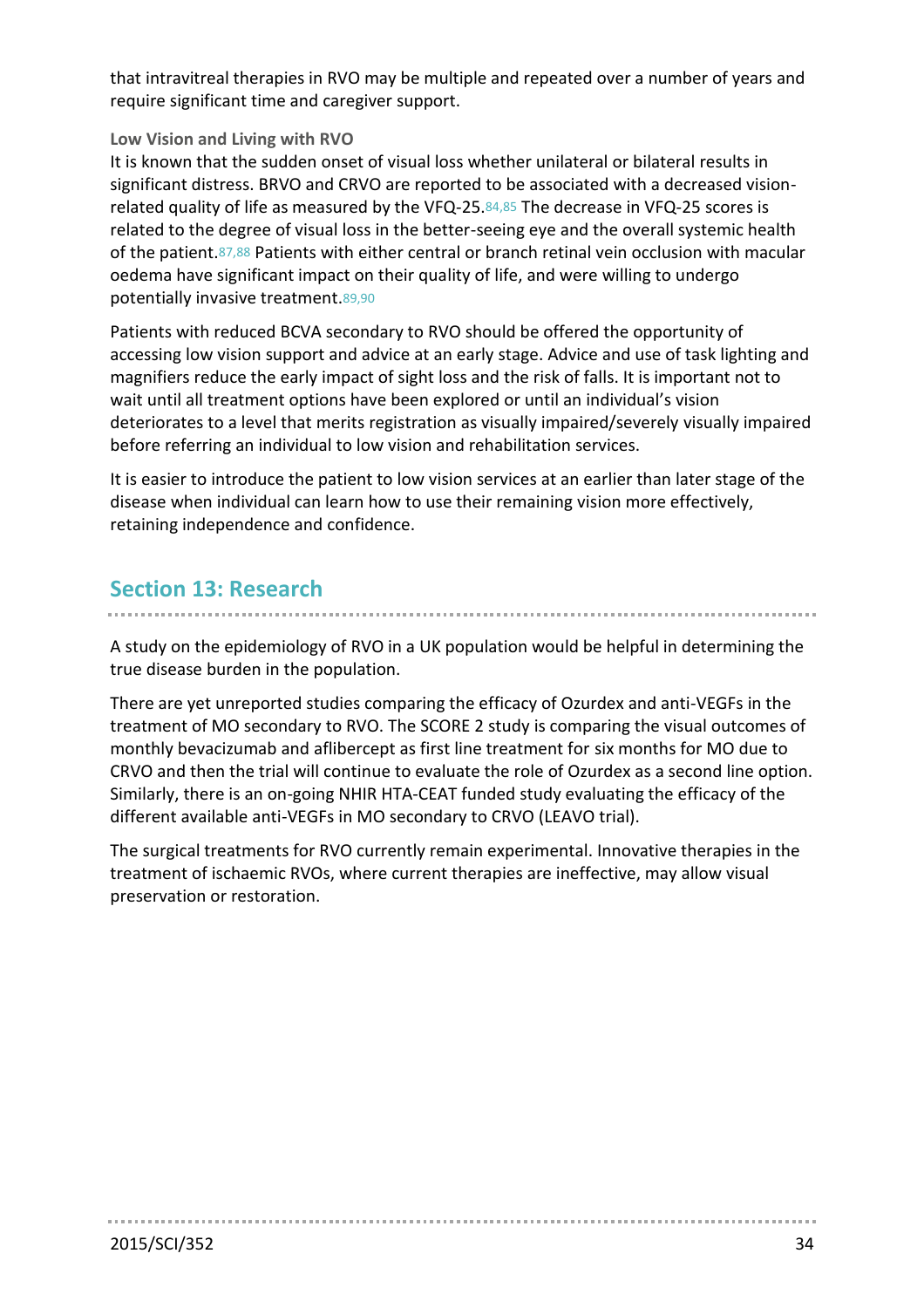# **Section 14: Cited References**

- <span id="page-34-0"></span>1. Green WR, Chan CC, Hutchins GM, Terry JM et al. Central retinal vein occlusions: A prospective histopathologic study of 29 eyes in 28 cases. Retina 1981; 1: 27 – 55.
- <span id="page-34-1"></span>2. Green WR. Retina. In Spencer WH (Ed): Ophthalmic pathology. An Atlas and Textbook. 3rd Ed. Philadephia. WB Saunders. 1985; p589.
- <span id="page-34-2"></span>3. Hockley DJ, Tripathi RC, Ashton N. Experimental retinal branch vein occlusion in the monkey. Histopathological and ultrastructural studies. Trans Ophthalmol Soc UK. 1976; 96(2):202 – 9.
- <span id="page-34-3"></span>4. Orth DH, Patz A. Retinal branch vein occlusion. Surv Ophthalmol 1978; 22: 357 – 376.
- <span id="page-34-4"></span>5. Central Retinal Vein Occlusion Study Group. Natural history and clinical management of central retinal vein occlusion. Arch Ophthalmol 1997; 115: 486 – 491.
- <span id="page-34-5"></span>6. The Central Vein Occlusion Study Group A randomized clinical trial of early panretinal photocoagulation for ischemic central vein occlusion: The Central Retinal Vein Occlusion Study Group N Report. Ophthalmology 1995; 102: 1434 – 44.
- <span id="page-34-6"></span>7. Sabates R, Hirose T, McMeel JW. Electrophysiology in the prognosis and classification of central retinal vein occlusion. Arch Ophthalmol 1983; 101:232 – 235.
- <span id="page-34-7"></span>8. Hayreh SS, Klugman MR, Podhajsky P et al. Electroretinography in central retinal vein occlusion. Correlation of electro-retinographic changes with pupillary abnormalities. Graefes Arch Clin Exp Ophthalmol 1989; 227:549 – 561.
- <span id="page-34-8"></span>9. Breton ME, Quinn GE, Keene SS et al. Electroretinogram parameters at presentation as predictors of rubeosis in CRVO patients. Ophthalmology 1989: 96: 1343 – 1352.
- <span id="page-34-9"></span>10. Kay SB, Harding SP. Early electroretinography in unilateral central retinal vein occlusion as a predictor of rubeosis iridis. Arch Ophthalmol 1988; 106: 353 – 6.
- <span id="page-34-10"></span>11. Bresnick GH. Following up patients with central retinal vein occlusion. Arch Ophthalmol 1988; 106:324 – 6.
- <span id="page-34-11"></span>12. Hayreh SS, Rojas P, Podhajsky P et al: Ocular neovascularisation with retinal vascular occlusion. III. Incidence of ocular neovascularisation with retinal vein occlusion. Ophthalmology 1983; 90: 488 – 506.
- <span id="page-34-12"></span>13. Quinlan PM, Elman MJ, Kaur Bhatt A et al. The natural course of central retinal vein occlusion. Am J Ophthalmol 1990; 110: 118 – 123.
- <span id="page-34-13"></span>14. Miturn J, Brown GC. Progression of nonischemic central retinal vein obstruction to the ischemic variant. Ophthalmology 1986; 93:1158 – 1162.
- <span id="page-34-14"></span>15. Branch Vein Occlusion Study Group. Argon laser scatter photocoagulation for prevention of neovascularization and vitreous hemorrhage in branch vein occlusion. A randomized clinical trial. Arch Ophthalmol 1986; 104:34 – 41.
- <span id="page-34-15"></span>16. Rogers S, McIntosh RL, Cheung N, Lim L et al. The prevalence of retinal vein occlusion: Pooled data from population studies from the United States, Europe, Asia, and Australia. Ophthalmology 2010; 117:313 – 319.
- <span id="page-34-16"></span>17. Klein R, Moss SE, Meuer SM, Klein BE. The 15-year cumulative incidence of retinal vein occlusion: the Beaver Dam Eye Study. Arch Ophthalmol 2008; 126(4):513 – 8.
- <span id="page-34-17"></span>18. Frangieh GT, Green WR, Barraquer-Soers E et al. Histopathologic study of nine branch retinal vein occlusions. Arch Ophthalmol 1982; 100: 1132 – 1140.
- <span id="page-34-18"></span>19. The Eye Disorders Case-Control Study Group Risk Factors for Central Retinal Vein Occlusion. Arch Ophthalmol 1996;  $114:545 - 54$
- <span id="page-34-19"></span>20. Elman MJ, Bhatt AK, Quinlan PM, Enger C. The risk for systemic vascular diseases and mortality in patients with central retinal vein occlusion. Ophthalmology 1990; 97(11):1543 – 8.
- <span id="page-34-20"></span>21. Bertelsen M, Linneberg A, Christfferson N, Vorum H, Cade E, Larsen M. Mortality in patients with central retinal vein occlusion. Ophthalmology 2014; 12:637 – 642.
- <span id="page-34-21"></span>22. Koizumi H, Ferrara DC, Brue C, Spaide RF. Central retinal vein occlusion case-control study. Am J Ophthalmol 2007; 144:858 – 63.
- <span id="page-34-22"></span>23. Rath EZ, Frank RN, Shin DH, Kim C. Risk factors for retinal vein occlusions. A case-control study. Ophthalmology 1992; 99:509 – 14.
- <span id="page-34-24"></span>24. Shahsuvaryan ML, Melkonyan AK. Central retinal vein occlusion risk profile: a case-control study. Eur J Ophthalmol 2003; 13:445 – 52.
- <span id="page-34-25"></span>25. Wang YX, Zhang JS, You QS, Xu L, Jonas JB. Ocular diseases and 10-year mortality: The Beijing Eye Study 2001/20Acta Ophthalmol. Acta Ophthalmol 2014; 92(6):e424 – 8
- <span id="page-34-23"></span>26. Dodson, P M, Galton, D J, Hamilton, A M et al. Retinal Vein Occlusion and the Prevalence of Lipoprotein Abnormalities. Br J Ophthalmol 1982; 66: 161 – 164.
- <span id="page-34-26"></span>27. Haller JA, Bandello F, Belfort R Jr, Blumenkranz MS, Gillies M, Heier J, Loewenstein A, Yoon YH, Jiao J, Li XY, Whitcup SM; Ozurdex GENEVA Study Group, Li J. Dexamethasone intravitreal implant in patients with macular edema related to branch or central retinal vein occlusion twelve-month study results. Ophthalmology 2011; 118(12):2453 – 60.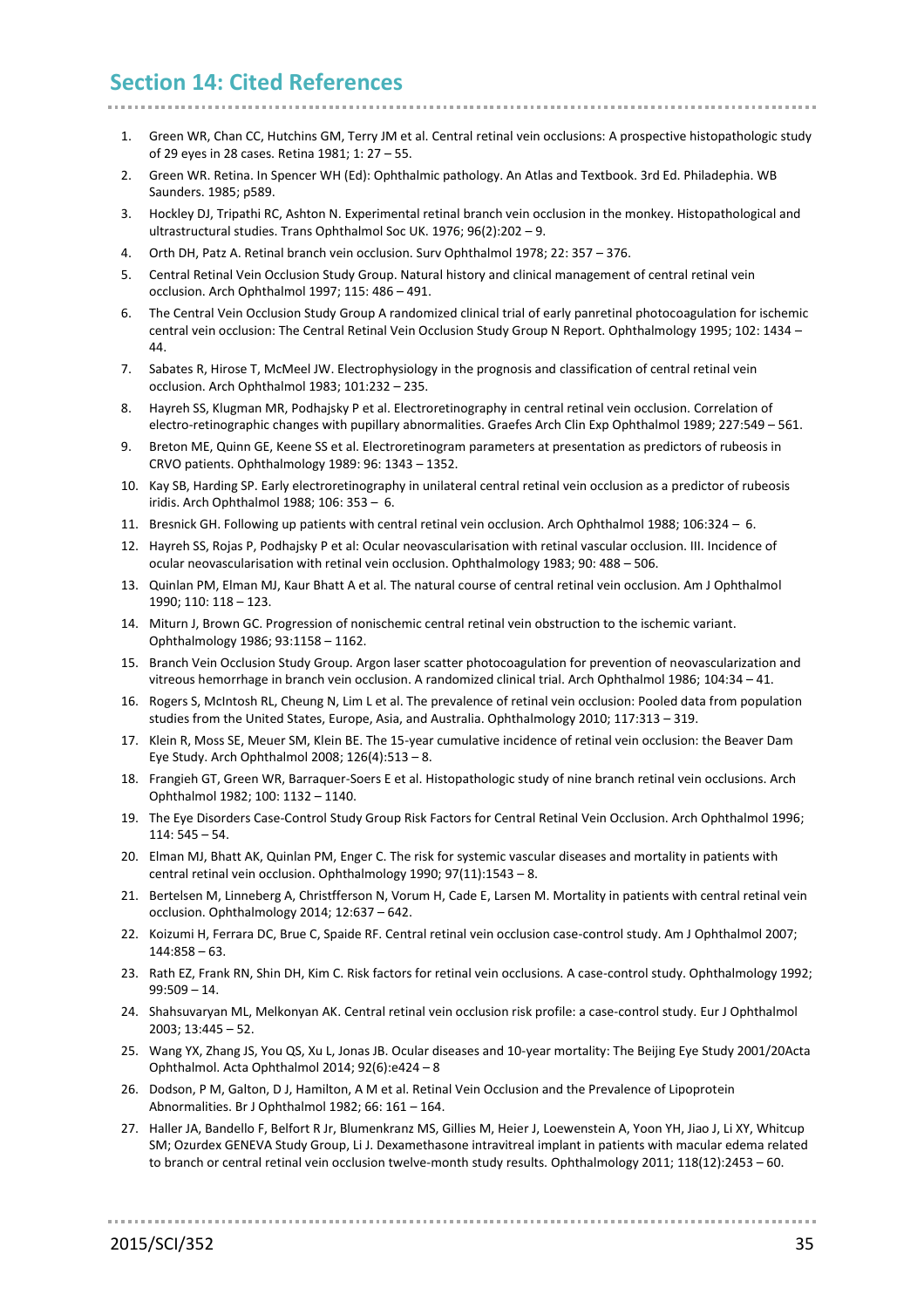- 28. www.nice.org.uk/guidance/cg1NICE CG127 Hypertension: Clinical management of primary hypertension in adults. (August 2011). Accessed 19th Sept 20
- 29. [www.cdc.gov/nchs/nhanes/search/nhanes09\\_10.aspx.](http://www.cdc.gov/nchs/nhanes/search/nhanes09_10.aspx) US National Health and Nutrition Examination survey (NHNES) of 2009-20Hypertension. Accessed 19 Sept 2014.
- 30. http://www.diabetes.org.uk/About\_us/What-we-say/Statistics/Diabetes-in-the-UK-2013-Key-statistics-on-diabetes. Diabetes in the UK in 2013: Key Statistics in diabetes. Accessed 19 Sept 2014.
- 31. www.cdc.gov/diabetes/pubs/statsreport14.htm. US National diabetes statistics report 2014. Accessed 19 Sept 2014
- 32. Baglin T, Gray E, Greaves M, Hunt BJ, Keeling D, Machin S, Mackie I, Makris M, Nokes T, Perry D, Tait RC, Walker I, Watson H; British Committee for Standards in Haematology. Clinical guidelines for testing for heritable thrombophilia. Br J Haematol 2010;149(2):209 – 20.
- 33. Tait C, Baglin T, Watson H, Laffan M, Makris M, Perry D, Keeling D; British Committee for Standards in Haematology. Guidelines on the investigation and management of venous thrombosis at unusual sites. Br J Haematol 2012;  $159(1):28 - 38.$
- 34. Janssen MC, den Heijer M, Cruysberg JR, Wollersheim H, Bredie SJ. Retinal vein occlusion: a form of venous thrombosis or a complication of atherosclerosis? A meta-analysis of thrombophilic factors. Thromb Haemost 2005;  $93(6):1021-6.$
- 35. Rehak M, Rehak J, Müller M, Faude S, Faude F, Siegemund A, Krcova V, Slavik L, Hasenclever D, Scholz M, Wiedemann P. The prevalence of activated protein C (APC) resistance and factor V Leiden is significantly higher in patients with retinal vein occlusion without general risk factors. Case-control study and meta-analysis. Thromb Haemost 2008; 99(5):925 – 9.
- 36. Miyakis S, Lockshin MD, Atsumi T, Branch DW, Brey RL, Cervera R, Derksen RH, De Groot PG, Koike T, Meroni PL, Reber G, Shoenfeld Y, Tincani A, Vlachoyiannopoulos PG, Krilis SA. International consensus statement on an update of the classification criteria for definite antiphospholipid syndrome (APS). J Thromb Haemost 2006; 4(2):295 – 306.
- 37. Keeling D, Mackie I, Moore GW, Greer IA, Greaves M; British Committee for Standards in Haematology. Guidelines on the investigation and management of antiphospholipid syndrome. Br J Haematol. 2012; 157(1):47 – 58.
- 38. de Groot PG, Lutters B, Derksen, RH, Lisman T, Meijers JC, Rosendaal FR. Lupus anticoagulants and the risk of a first episode of deep venous thrombosis. J Thromb Haemost 2005; 3: 1993 **–** 1997.
- 39. Girón-González JA, García del Río E, Rodríguez C, Rodríguez-Martorell J, Serrano A. Antiphospholipid syndrome and asymptomatic carriers of antiphospholipid antibody: prospective analysis of 404 individuals. J Rheumatol 2004;  $31(8):1560 - 7.$
- 40. Fay WP. Homocysteine and thrombosis: guilt by association? Blood 2012; 119(13):2977 8.
- 41. Werther W, Chu L, Holckamp N et al. Myocardial infarction and cerebrovascular accident in patients with retinal vein occlusion. Arch Ophthalmol 2011; 129:326 – 31.
- 42. Tsaloumas M D, Kirwan, J, Vinall, H., O'Leary M B, Prior P, Kritzinger E E, Dodson P M. Nine year follow up study of morbidity and mortality in retinal vein occlusion. Eye 2000; 14: 821 – 827.
- 43. Ho JD, Liou SW, Lin HC. Retinal vein occlusion and the risk of stroke development: a five-year follow-up study. Am J Ophthalmol 2009; 147(2):283 – 90.
- 44. Cugati S, Wang JJ, Knudtson MD, Rochtchina E, Klein R, Klein BE, et al. Retinal vein occlusion and vascular mortality: pooled data analysis of 2 population-based cohorts. Ophthalmology 2007; 114(3):520 – 4.
- 45. Wong TY, Larsen EK, Klein R, Mitchell P, Couper DJ, Klein BE, et al. Cardiovascular risk factors for retinal vein occlusion and arteriolar emboli: the Atherosclerosis Risk in Communities & Cardiovascular Health studies. Ophthalmology 2005; 112(4):540 – 7.
- 46. Cheung N, Klein R, Wang JJ, Cotch MF, Islam AF, Klein BE, et al. Traditional and novel cardiovascular risk factors for retinal vein occlusion: the multiethnic study of atherosclerosis. Invest Ophthalmol Vis Sci 2008; 49(10):4297 – 302.
- <span id="page-35-0"></span>47. Klein R, Klein BE, Moss SE, Meuer SM. The epidemiology of retinal vein occlusion: the Beaver Dam Eye Study. Trans Am Ophthalmol Soc 2000; 98:133 – 41.
- 48. Hu CC, Ho JD, Lin HC. Retinal vein occlusion and the risk of acute myocardial infarction (correction of infraction): a 3 year follow-up study. Br J Ophthalmol 2009; 93(6):717 – 20.
- 49. Mansour AM, Walsh JB, Henkind P. Mortality and morbidity in patients with central retinal vein occlusion. Ophthalmologica 1992; 204(4); 199 – 203.
- 50. Xu L, Liu WW, Wang YX, Yang H, Jonas JB. Retinal vein occlusions and mortality: the Beijing Eye Study. Am J Ophthalmol 2007; 144(6):972 – 3.
- **51.** Priluck IA, Robertson DM, Hollenhorst RW. Long-term follow-up of occlusion of the central retinal vein in young adults, Am J Ophthalmol 1980; 90(2):190 – 202.
- 52. Hayreh SS, Hayreh MS. Hemi-central retinal vein occlusion. Pathogenesis, clinical features and natural history. Arch Ophthalmol 1980; 98:1600 – 9.
- 53. Fong ACO, Shatz H. Central retinal vein occlusion in young adults. Surv Ophthalmol 1993; 37:393 417.

54. Moisseiev E, Sagiv O, Lazar M. Intense exercise causing central retinal vein occlusion in a young patient: case report and review of the literature. Case Rep Ophthalmol 2014;5(1):116 – 20.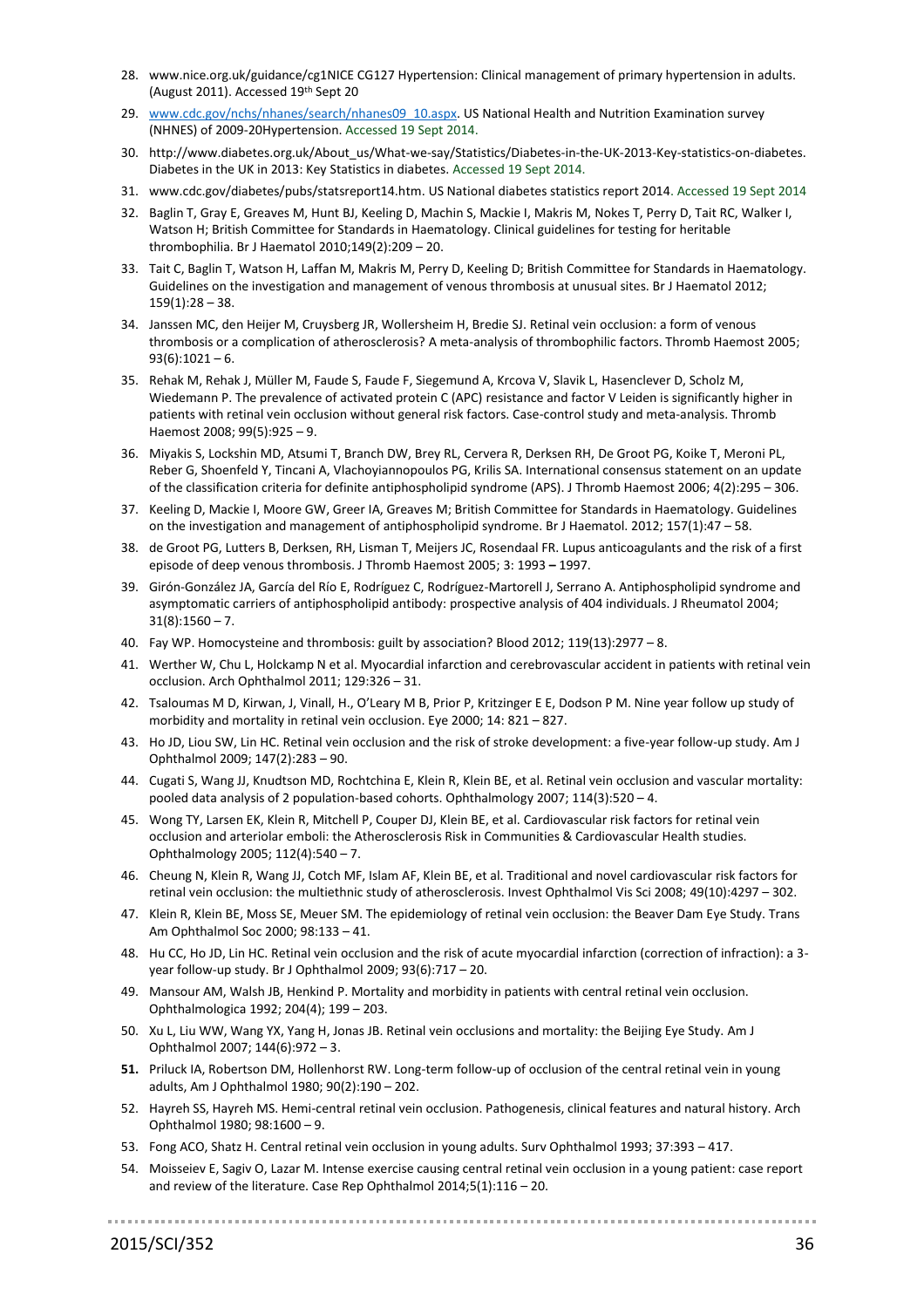- 55. The Central Vein Occlusion Study Group. Evaluation of grid pattern photocoagulation for macular oedema in central vein occlusion. Ophthalmology 1995; 102:1425 – 33
- 56. Tong JP, Lam DSC, Chan WM, Choy KW et al. Effects of triamcinolone on the expression of VEGF and PEDF in human retinal pigment epithelial and umbilical vein endothelial cells. Mol Vis 2006; 12:1490 – 1494.
- 57. Ebrahim Q, Minamoto A, Hoppe G, Anand-Apte B, Sears JE. Triamcinolone acetonide inhibits IL-6- and VEGF-induced angiogenesis downstream of the IL-6 and VEGF receptors. Invest Ophthalmol Vis Sci 2006; 47:4935 – 41.
- <span id="page-36-0"></span>58. Ip MS, Scott IU, VanVeldhuisen PC, Oden NL, Blodi BA, Fisher M, Singerman LJ, Tolentino M, Chan CK, Gonzalez VH; SCORE Study Research Group. A randomised trial comparing the efficacy and safety of intravitreal triamcinolone with observation to treat vision loss associated with macular oedema secondary to central retinal vein occlusion: the Standard Care vs Corticosteroid for Retinal Vein Occlusion (SCORE) study report 5. Arch Ophthalmol 2009; 127(9):1101 – 14.
- 59. Kwak HW, D'Amico DJ. Evaluation of the retinal toxicity and pharmacokinetics of dexamethasone after intravitreal injection. Arch Ophthalmol 1992; 110(2):259 – 66.
- 60. Campochiaro PA, Brown DM, Awh CC, Lee SY, Gray S, Saroj N, Murahashi WY, RubioRG. Sustained benefits from ranibizumab for macular edema following central retinal vein occlusion: twelve-month outcomes of a phase III study. Ophthalmology 2011;118(10):2041 – 9.
- 61. Heier JS, Campochiaro PA, Yau L, et al. Ranibizumab for macular oedema due to retinal vein occlusions: long-term follow-up in the HORIZON trial. *Ophthalmology* 2012; 119(4):802 – 809.
- 62. Campochiaro PA, Sophie R, Pearlman J, Brown DM et al for the RETAIN Stydy Group. Long-term outcomes in patients with retinal vein occlusion treated with ranibizumab. Ophthalmology 2014; 121:209 – 219.
- 63. Brown DM, Heier JS, Clark WL, et al. Intravitreal aflibercept injection for macular oedema secondary to central retinal vein occlusion: 1-year results from the phase 3 COPERNICUS Study. *Am J Ophthalmol* 2013; 155(3):429 – 437.
- 64. Holz FG, Roider J, Ogura Y, et al. VEGF Trap-Eye for macular oedema secondary to central retinal vein occlusion: 6 month results of the phase III GALILEO study. *Br J Ophthalmol* 2013; 97(3):278 – 284.
- 65. Korobelnik JF, Holz FG, Roider J, Ogura Y et al. Intravitreal aflibercept injection for macular oedema resulting from central retinal vein occlusion. One-year results of the Phase 3 GALILEO Study. Ophthalmology 2014; 121:202 – 2
- 66. Gado AS, Macky TA. Dexamethasone intravitreous implant versus bevacizumab for central retinal vein occlusionrelated macular oedema: a prospective randomised comparison. Clin Experiment Ophthalmol 2014 Mar doi: 10.1111/ceo.123[Epub ahead of print]
- 67. Epstein DL, Algvere PV, von Wendt G, Seregard S, Kvanta A. Benefit from bevacizumab for macular edema in central retinal vein occlusion: twelve-month results of a prospective, randomized study. Ophthalmology 2012; 119(12):2587 – 91
- 68. Braithwaite T, Nanji AA, Lindsley K, Greenberg PB. Anti-vascular endothelial growth factor for macular oedema secondary to central retinal vein occlusion. Cochrane Database Syst Rev. 2014; **5**: CD007325.
- 69. Davidorf FH, Mouser JG, Derick RJ. Rapid improvement of rubeosis iridis from a single bevacizumab (Avastin) injection. Retina 2006; 26(3):354 – 6.
- 70. Beutel J, Peters S, Lüke M, Aisenbrey S, Szurman P, Spitzer MS, Yoeruek E; the Bevacizumab Study Group, Grisanti S. Bevacizumab as adjuvant for neovascular glaucoma. Acta Ophthalmol. Acta Ophthalmol. 2010; 88(1):103 – 9.
- 71. Cornish KS, Ramamurthi S, Saidkasimova S, Ramaesh K. Intravitreal bevacizumab and augmented trabeculectomy for neovascular glaucoma in young diabetic patients. Eye (Lond). 2009; 23(4):979 – 81
- 72. McAllister IL, Gillies ME, Smithies LA, Rochtchina E, Harper CA, Daniell MD, Constable IJ, Mitchell P. The Central Retinal Vein Bypass Study: a trial of laser-induced chorioretinal venous anastomosis for central retinal vein occlusion. Ophthalmology 2010; 117(5):954 – 65.
- 73. Luttrull JK. Epiretinal membrane and traction retinal detachment complicating laser-induced chorioretinal venous anastomosis. Am J Ophthalmol 1997; 123: 698 – 9.
- 74. Browning DJ, Rotberg MH. Vitreous hemorrhage complicating laser-induced chorioretinal anastomosis for central retinal vein occlusion. Am J Ophthalmol 1996; 122:588 – 9.
- 75. Arevalo JF, Garcia RA, Wu L, Rodriguez FJ, Dalma-Weiszhausz J, Quiroz-Mercado H, Morales-Canton V, Roca JA, Berrocal MH, Graue-Wiechers F, Robledo V;Pan-American Collaborative Retina Study Group. Radial optic neurotomy for central retinal vein occlusion: results of the Pan-American Collaborative Retina Study Group (PACORES). Retina 2008; 28(8):1044 – 52.
- 76. Murakami T, Takagi H, Ohashi H, Kita M, Nishiwaki H, Miyamoto K, Watanabe D,Sakamoto A, Yamaike N, Yoshimura N. Role of posterior vitreous detachment induced by intravitreal tissue plasminogen activator in macular edema with central retinal vein occlusion. Retina 2007; 27(8):1031 – 7.
- 77. Shilling JS, Kohner EM. New vessel formation in retinal branch vein occlusion. Br J Ophthalmol 1976; 60: 810 5.
- 78. The Branch Vein Occlusion Study Group. Argon laser photocoagulation for macular edema in branch vein occlusion. Am J Ophthalmol 1984; 15; 98(3):271 – 82.
- 79. Scott IU, Ip MS, VanVeldhuisen PC, Oden NL, Blodi BA, Fisher M, Chan CK, Gonzalez VH, Singerman LJ, Tolentino M; SCORE Study Research Group. A randomised trial comparing the efficacy and safety of intravitreal triamcinolone with standard care to treat vision loss associated with macular Edema secondary to branch retinal vein occlusion: the

. . . . . . . . . . . . . . . .